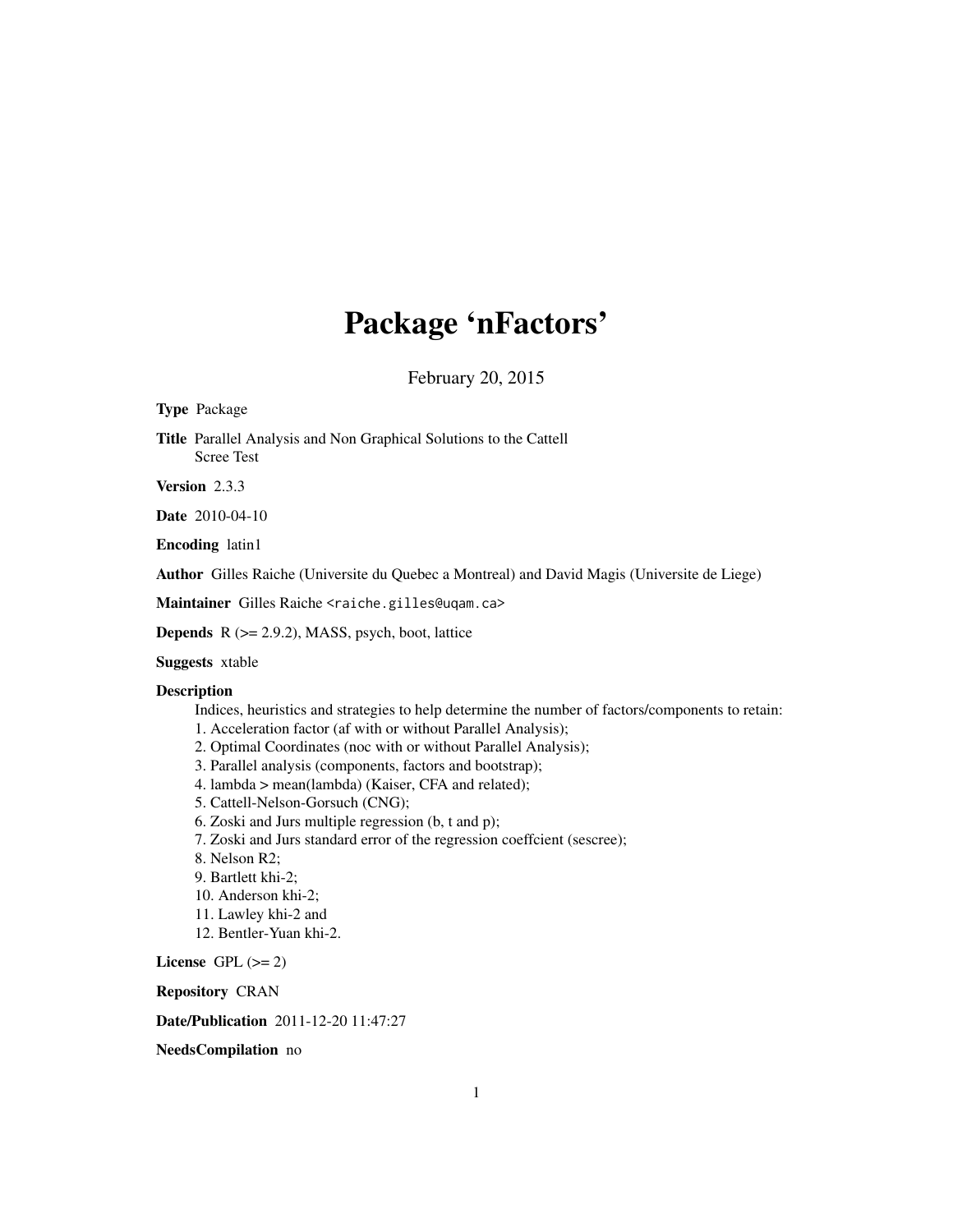## <span id="page-1-0"></span>R topics documented:

| corFA    | $\overline{4}$<br>$\overline{7}$<br>8<br>10<br>12<br>13<br>14<br>16<br>17<br>19<br>21 |
|----------|---------------------------------------------------------------------------------------|
|          |                                                                                       |
|          |                                                                                       |
|          |                                                                                       |
|          |                                                                                       |
|          |                                                                                       |
|          |                                                                                       |
|          |                                                                                       |
|          |                                                                                       |
|          |                                                                                       |
|          |                                                                                       |
|          |                                                                                       |
|          | 22                                                                                    |
|          | 23                                                                                    |
|          | 26                                                                                    |
|          | 29                                                                                    |
|          | 30                                                                                    |
|          | 34                                                                                    |
|          | 35                                                                                    |
|          | 37                                                                                    |
|          | 40                                                                                    |
|          | 42                                                                                    |
|          | 44                                                                                    |
|          | 46                                                                                    |
|          | 48                                                                                    |
|          | 49                                                                                    |
|          | 51                                                                                    |
|          | 52                                                                                    |
|          | 54                                                                                    |
|          | 56                                                                                    |
|          | 58                                                                                    |
| studySim | 60                                                                                    |
| Index    | 63                                                                                    |

<span id="page-1-1"></span>nFactors-package *Parallel Analysis and Non Graphical Solutions to the Cattell Scree Test*

### Description

Indices, heuristics and strategies to help determine the number of factors/components to retain:

- 1. Acceleration factor (*noc* with or without Parallel Analysis)
- 2. Optimal Coordinates (*noc* with or without Parallel Analysis)
- 3. Parallel analysis (components, factors and bootstrap)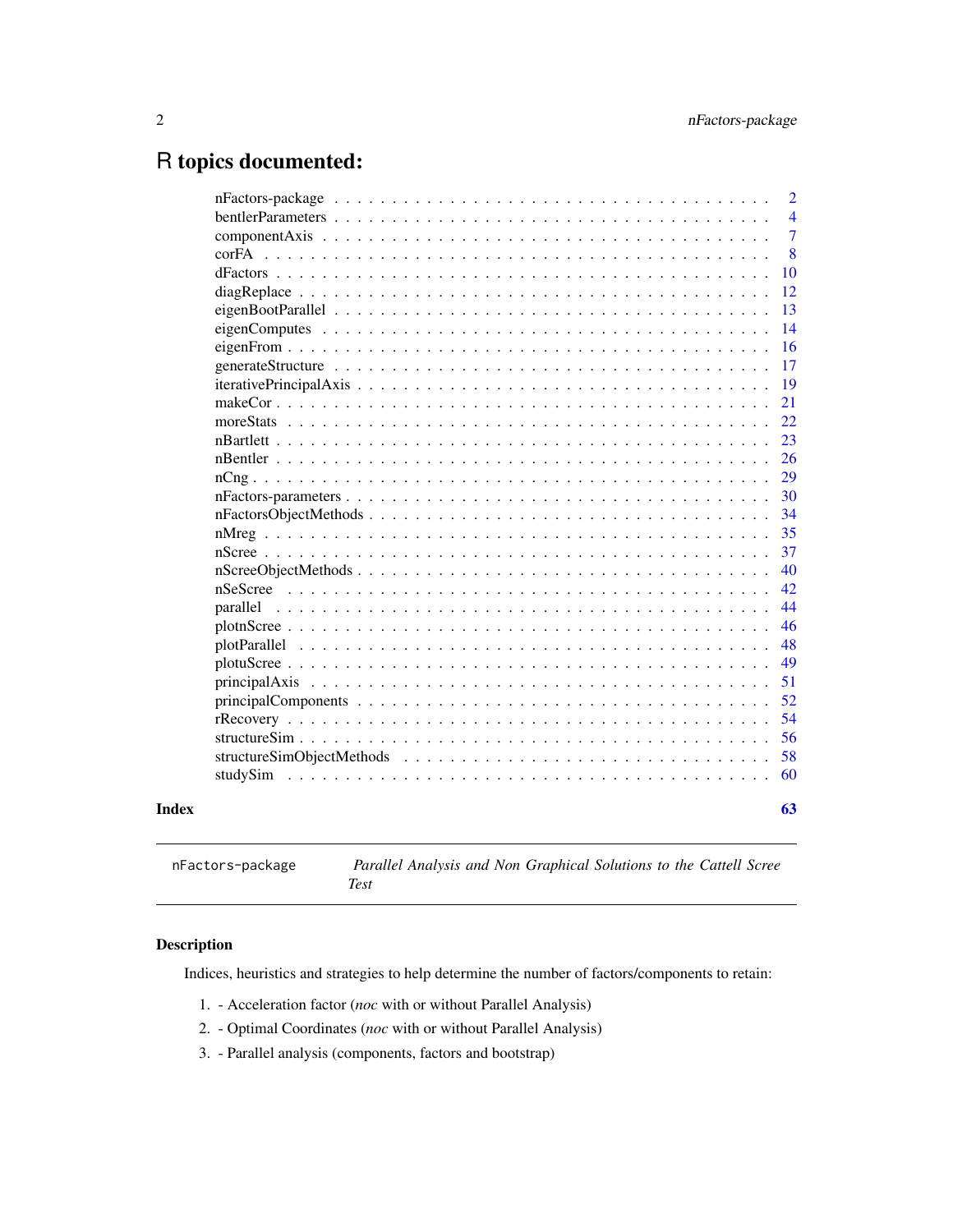- 4.  $\lambda \geq \bar{\lambda}$  (Kaiser, CFA and related rule)
- 5. Cattell-Nelson-Gorsuch (*CNG*)
- 6. Zoski and Jurs Multiple regression (β, *t* and *p*)
- 7. Zoski and Jurs standard error of the regression coefficient (sescree,  $S_{Y \bullet X}$ )
- 8. Nelson  $R^2$
- 9. Bartlett  $\chi^2$
- 10. Anderson  $\chi^2$
- 11. Lawley  $\chi^2$  and
- 12. Bentler-Yuan  $\chi^2$ .

### Details

| Package: | nFactors                              |
|----------|---------------------------------------|
| Type:    | Package                               |
| Version: | 2.3.2                                 |
| Date:    | $2010 - 04 - 10$                      |
| Depends: | $R$ ( $>= 2.9.2$ ), MASS, psych, boot |
| License: | GPI.                                  |

#### Author(s)

Gilles Raiche Centre sur les Applications des Modeles de Reponses aux Items (CAMRI) Universite du Quebec a Montreal <raiche.gilles@uqam.ca>, <http://www.er.uqam.ca/nobel/r17165/>

David Magis Departement de mathematiques Universite de Liege <David.Magis@ulg.ac.be>

#### References

Raiche, G., Riopel, M. and Blais, J.-G. (2006). *Non graphical solutions for the Cattell's scree test*. Paper presented at the International Annual meeting of the Psychometric Society, Montreal. [<http://www.er.uqam.ca/nobel/r17165/RECHERCHE/COMMUNICATIONS/>]

### See Also

Other packages are also very useful for principal component and factor analysis. The *R* psychometric view is instructive at this point. See [http://cran.stat.sfu.ca/web/views/Psychometrics.](http://cran.stat.sfu.ca/web/views/Psychometrics.html) [html](http://cran.stat.sfu.ca/web/views/Psychometrics.html) for further details.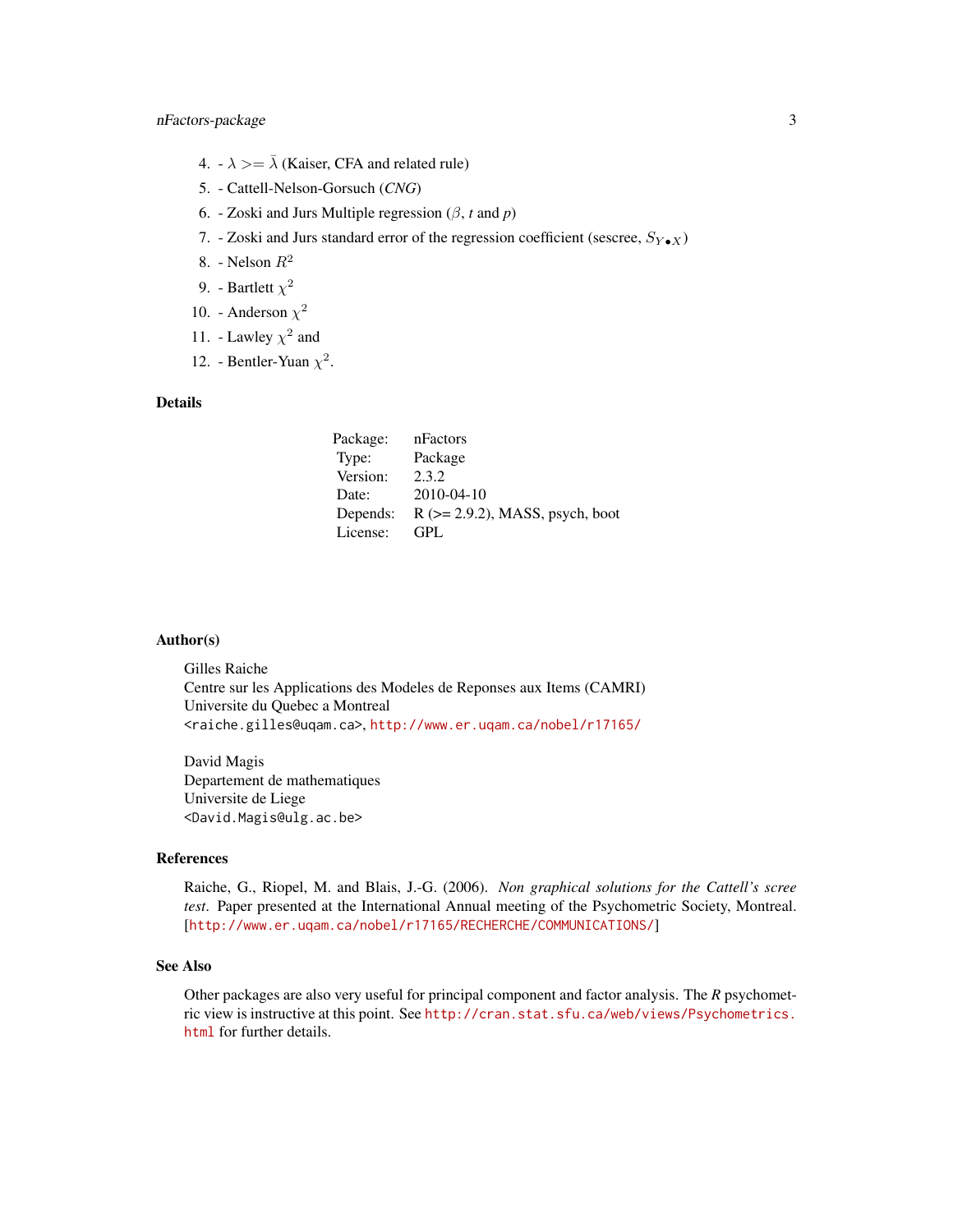<span id="page-3-1"></span><span id="page-3-0"></span>

### Description

This function computes the Bentler and Yuan's (1996, 1998) *LRT* index for the linear trend in eigenvalues of a covariance matrix. The related  $\chi^2$  and p-value are also computed. This function is generally called from the nBentler function. But it could be of use for graphing the linear trend function and to study it's behavior.

### Usage

```
bentlerParameters(x, N, nFactors, log=TRUE, cor=TRUE,
                  minPar=c(min(lambda) - abs(min(lambda)) + .001,
                           0.001),
                  maxPar=c(max(lambda),
                           lm(lambda~I(length(lambda):1))$coef[2]),
                  resParx=c(0.01, 2), resPary=c(0.01, 2),
                  graphic=TRUE, resolution=30,
                  typePlot="wireframe", ...)
```
### Arguments

| $\mathsf{x}$ | numeric: a vector of eigenvalues, a matrix of correlations or of covariances or<br>a data.frame of data                                                              |
|--------------|----------------------------------------------------------------------------------------------------------------------------------------------------------------------|
| N            | numeric: number of subjects.                                                                                                                                         |
| nFactors     | numeric: number of components to test.                                                                                                                               |
| log          | logical: if TRUE the minimization is applied on the log values.                                                                                                      |
| cor          | logical: if TRUE computes eigenvalues from a correlation matrix, else from a<br>covariance matrix                                                                    |
| minPar       | numeric: minimums for the coefficient of the linear trend.                                                                                                           |
| maxPar       | numeric: maximums for the coefficient of the linear trend.                                                                                                           |
| resParx      | numeric: restriction on the $\alpha$ coefficient (x) to graph the function to minimize.                                                                              |
| resPary      | numeric: restriction on the $\beta$ coefficient (y) to graph the function to minimize.                                                                               |
| graphic      | logical: if TRUE plots the minimized function "wireframe", "contourplot" or<br>"levelplot".                                                                          |
| resolution   | numeric: resolution of the 3D graph (number of points from $\alpha$ and from $\beta$ ).                                                                              |
| typePlot     | character: plots the minimized function according to a 3D plot: "wireframe",<br>"contourplot" or "levelplot".                                                        |
| .            | variable: additionnal parameters from the "wireframe", "contourplot" or<br>"levelplot" lattice functions. Also additionnal parameters for the eigenFrom<br>function. |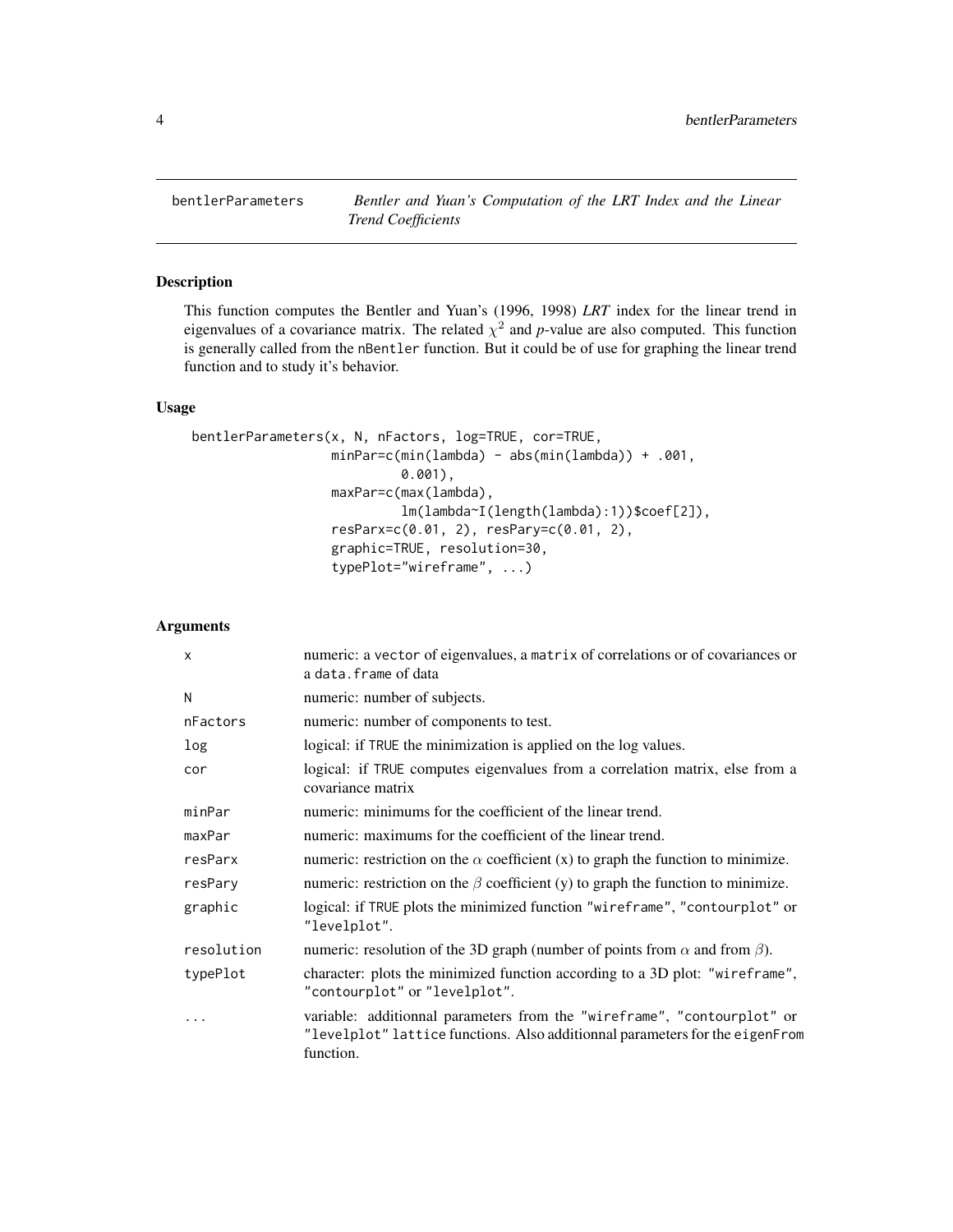### bentlerParameters 5

#### Details

The implemented Bentler and Yuan's procedure must be used with care because the minimized function is not always stable. In many cases, constraints must applied to obtain a solution. The actual implementation did, but the user can modify these constraints.

The hypothesis tested (Bentler and Yuan, 1996, equation 10) is:

$$
(1) \tHk: \lambdak+i = \alpha + \beta xi, (i = 1, ..., q)
$$

The solution of the following simultaneous equations is needed to find  $(\alpha, \beta) \in$ 

(2) 
$$
f(x) = \sum_{i=1}^{q} \frac{[\lambda_{k+j} - N\alpha + \beta x_j]x_j}{(\alpha + \beta x_j)^2} = 0
$$

and 
$$
g(x) = \sum_{i=1}^{q} \frac{\lambda_{k+j} - N\alpha + \beta x_j x_j}{(\alpha + \beta x_j)^2} = 0
$$

The solution to this system of equations was implemented by minimizing the following equation:

(3) 
$$
(\alpha, \beta) \in \inf [h(x)] = \inf \log [f(x)^2 + g(x)^2]
$$

The likelihood ratio test LRT proposed by Bentler and Yuan (1996, equation 7) follows a  $\chi^2$  probability distribution with  $q - 2$  degrees of freedom and is equal to:

(4) 
$$
LRT = N(k-p) \left\{ \ln \left( \frac{n}{N} \right) + 1 \right\} - N \sum_{j=k+1}^{p} \ln \left\{ \frac{\lambda_j}{\alpha + \beta x_j} \right\} + n \sum_{j=k+1}^{p} \left\{ \frac{\lambda_j}{\alpha + \beta x_j} \right\}
$$

With p beeing the number of eigenvalues, k the number of eigenvalues to test, q the  $p-k$  remaining eigenvalues, N the sample size, and  $n = N - 1$ . Note that there is an error in the Bentler and Yuan equation, the variables  $N$  and  $n$  beeing inverted in the preceeding equation 4.

A better strategy proposed by Bentler an Yuan (1998) is to use a minimized  $\chi^2$  solution. This strategy will be implemented in a future version of the nFactors package.

#### Value

| nFactors | numeric: vector of the number of factors retained by the Bentler and Yuan's |
|----------|-----------------------------------------------------------------------------|
|          | procedure.                                                                  |
| details  | numeric: matrix of the details of the computation.                          |

### Author(s)

Gilles Raiche Centre sur les Applications des Modeles de Reponses aux Items (CAMRI) Universite du Quebec a Montreal <raiche.gilles@uqam.ca>, <http://www.er.uqam.ca/nobel/r17165/>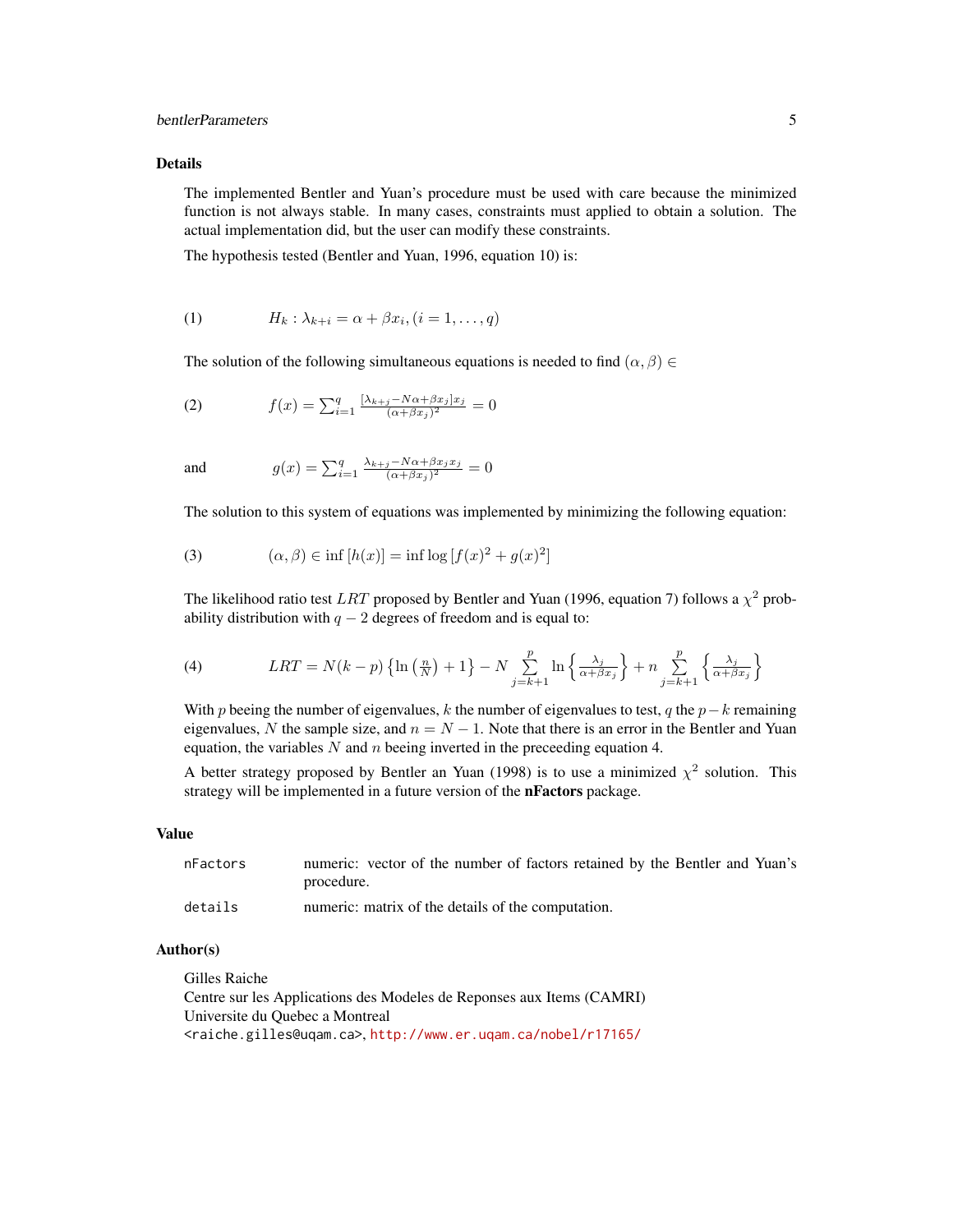<span id="page-5-0"></span>David Magis Departement de mathematiques Universite de Liege <David.Magis@ulg.ac.be>

#### References

Bentler, P. M. and Yuan, K.-H. (1996). Test of linear trend in eigenvalues of a covariance matrix with application to data analysis. *British Journal of Mathematical and Statistical Psychology, 49*, 299-312.

Bentler, P. M. and Yuan, K.-H. (1998). Test of linear trend in the smallest eigenvalues of the correlation matrix. *Psychometrika, 63*(2), 131-144.

#### See Also

[nBartlett](#page-22-1), [nBentler](#page-25-1)

#### Examples

```
## ................................................
## SIMPLE EXAMPLE OF THE BENTLER AND YUAN PROCEDURE
# Bentler (1996, p. 309) Table 2 - Example 2 .............
n=649
bentler2<-c(5.785, 3.088, 1.505, 0.582, 0.424, 0.386, 0.360, 0.337, 0.303,
            0.281, 0.246, 0.238, 0.200, 0.160, 0.130)
results <- nBentler(x=bentler2, N=n, details=TRUE)
results
# Two different figures to verify the convergence problem identified with
# the 2th component
bentlerParameters(x=bentler2, N=n, nFactors= 2, graphic=TRUE,
                  typePlot="contourplot",
                  resParx=c(0,9), resPary=c(0,9), cor=FALSE)
bentlerParameters(x=bentler2, N=n, nFactors= 4, graphic=TRUE, drape=TRUE,
                  resParx=c(0,9), resPary=c(0,9),
                  scales = list(arrows = FALSE) )
plotuScree(x=bentler2, model="components",
  main=paste(results$nFactors,
  " factors retained by the Bentler and Yuan's procedure (1996, p. 309)",
  sep=""))
# ........................................................
# Bentler (1998, p. 140) Table 3 - Example 1 .............
n <- 145
example1 <- c(8.135, 2.096, 1.693, 1.502, 1.025, 0.943, 0.901, 0.816,
              0.790,0.707, 0.639, 0.543,0.533, 0.509, 0.478, 0.390,
              0.382, 0.340, 0.334, 0.316, 0.297,0.268, 0.190, 0.173)
```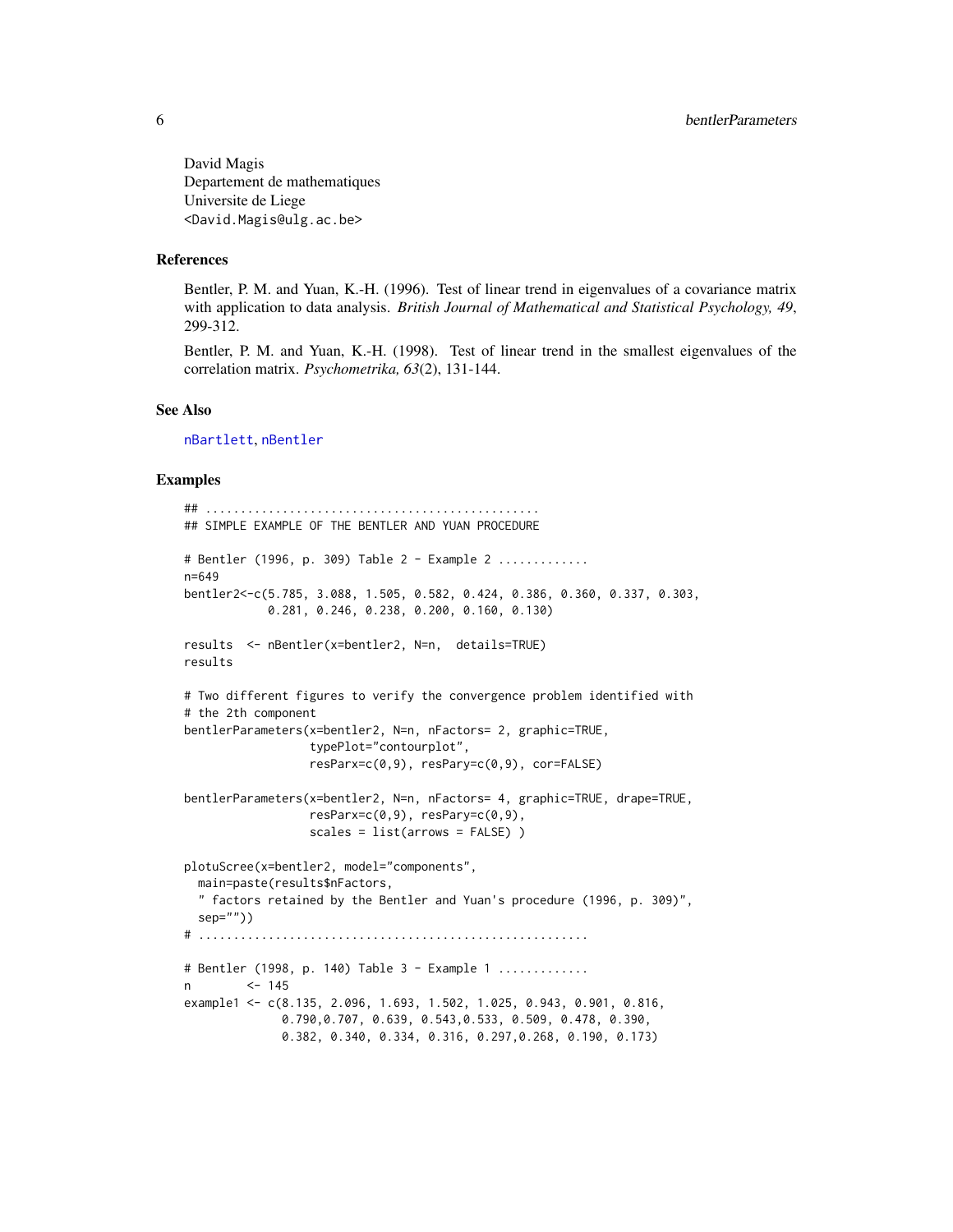```
results <- nBentler(x=example1, N=n, details=TRUE)
results
# Two different figures to verify the convergence problem identified with
# the 10th component
bentlerParameters(x=example1, N=n, nFactors= 10, graphic=TRUE,
                  typePlot="contourplot",
                  resParx=c(0,0.4), resPary=c(0,0.4))
bentlerParameters(x=example1, N=n, nFactors= 10, graphic=TRUE, drape=TRUE,
                  resParx=c(0,0.4), resPary=c(0,0.4),
                  scales = list(arrows = FALSE) )
plotuScree(x=example1, model="components",
   main=paste(results$nFactors,
   " factors retained by the Bentler and Yuan's procedure (1998, p. 140)",
   sep=""))
# ........................................................
```
<span id="page-6-1"></span>componentAxis *Principal Component Analysis With Only n First Components Retained*

### Description

The componentAxis function returns a principal component analysis with the first *n* components retained.

#### Usage

```
componentAxis(R, nFactors=2)
```
#### Arguments

| R        | numeric: correlation or covariance matrix       |
|----------|-------------------------------------------------|
| nFactors | numeric: number of components/factors to retain |

#### Value

| values       | numeric: variance of each component/factor retained                      |
|--------------|--------------------------------------------------------------------------|
| varExplained | numeric: variance explained by each component/factor retained            |
| varExplained | numeric: cumulative variance explained by each component/factor retained |
| loadings     | numeric: loadings of each variable on each component/factor retained     |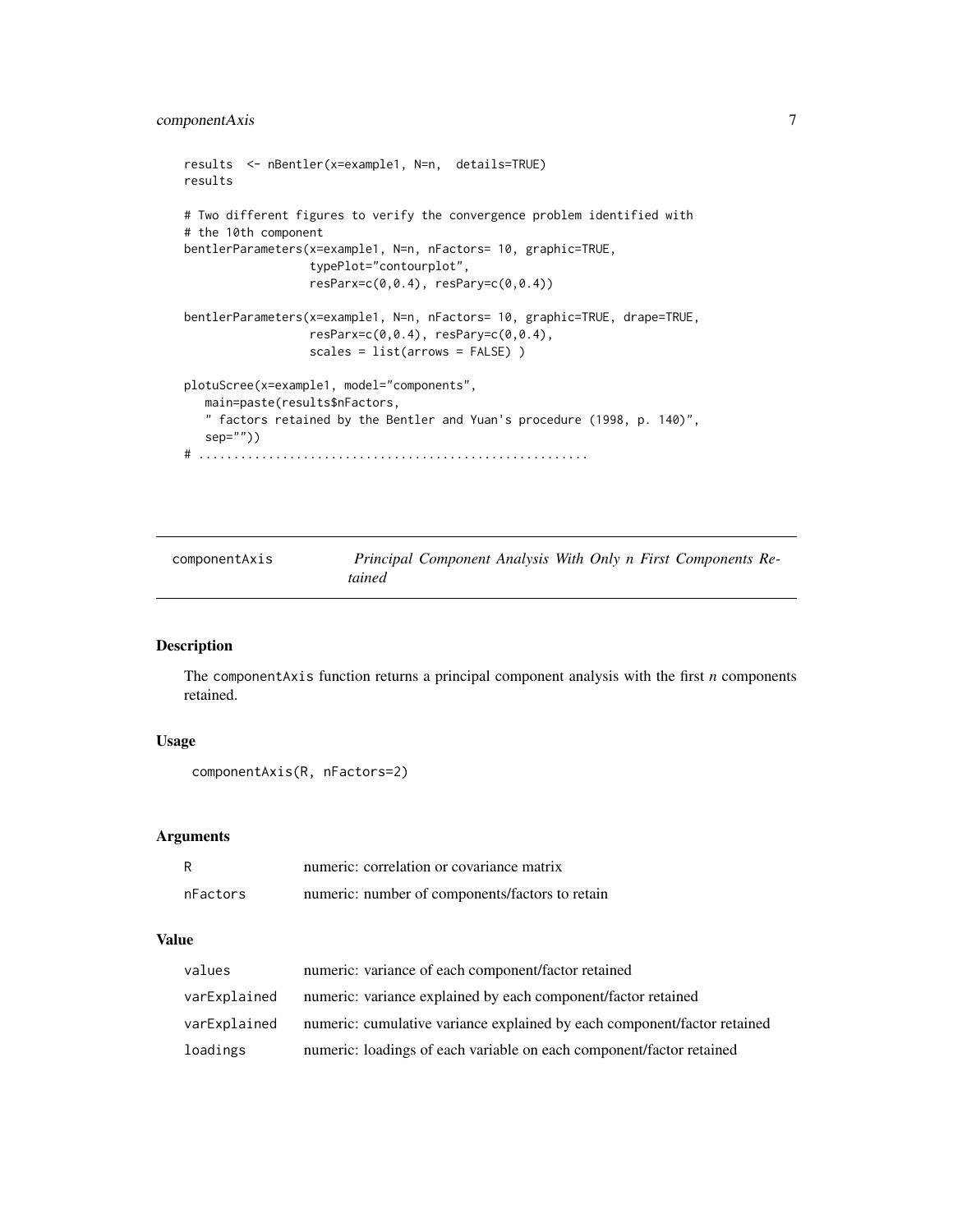### <span id="page-7-0"></span>Author(s)

Gilles Raiche Centre sur les Applications des Modeles de Reponses aux Items (CAMRI) Universite du Quebec a Montreal <raiche.gilles@uqam.ca>, <http://www.er.uqam.ca/nobel/r17165/>

### References

Kim, J.-O. and Mueller, C. W. (1978). *Introduction to factor analysis. What it is and how to do it*. Beverly Hills, CA: Sage.

Kim, J.-O. and Mueller, C. W. (1987). *Factor analysis. Statistical methods and practical issues*. Beverly Hills, CA: Sage.

#### See Also

[principalComponents](#page-51-1), [iterativePrincipalAxis](#page-18-1), [rRecovery](#page-53-1)

#### Examples

```
# .......................................................
# Example from Kim and Mueller (1978, p. 10)
# Simulated sample: lower diagnonal
R <- matrix(c( 1.000, 0.560, 0.480, 0.224, 0.192, 0.16,
                0.560, 1.000, 0.420, 0.196, 0.168, 0.14,
                0.480, 0.420, 1.000, 0.168, 0.144, 0.12,
                0.224, 0.196, 0.168, 1.000, 0.420, 0.35,
                0.192, 0.168, 0.144, 0.420, 1.000, 0.30,
                0.160, 0.140, 0.120, 0.350, 0.300, 1.00),
                nrow=6, byrow=TRUE)
# Factor analysis: Selected principal components - Kim and Mueller
# (1978, p. 20)
componentAxis(R, nFactors=2)
```
# .......................................................

corFA *Insert Communalities in the Diagonal of a Correlation or a Covariance Matrix*

#### **Description**

This function inserts communalities in the diagonal of a correlation/covariance matrix.

#### Usage

corFA(R, method="ginv")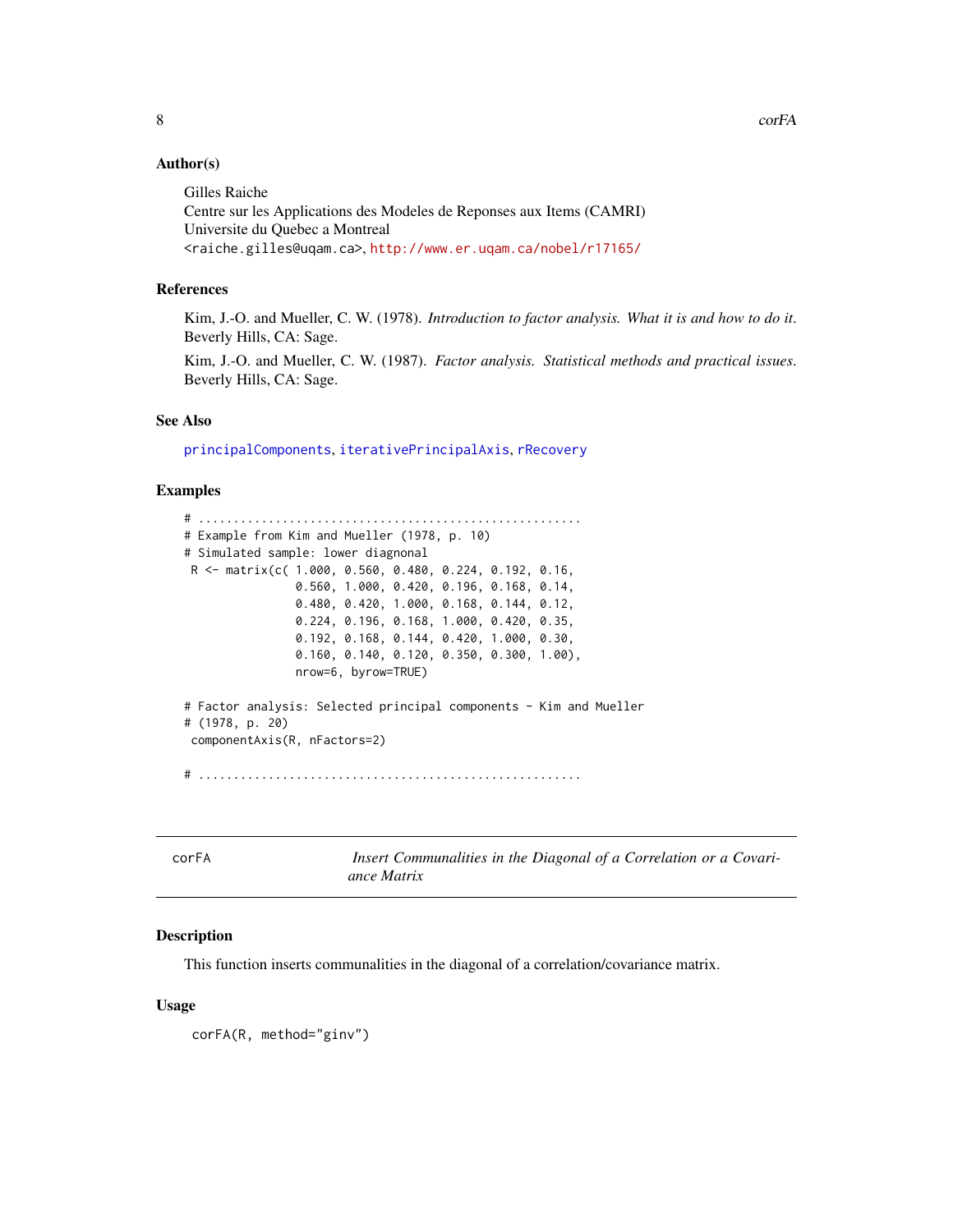#### <span id="page-8-0"></span> $\epsilon$  or FA 99

#### Arguments

| R      | numeric: correlation matrix.                                                                                                |
|--------|-----------------------------------------------------------------------------------------------------------------------------|
| method | character: actually only " $giv$ " is supplied to compute the approximation of the<br>communalities by maximum correlation. |

### Value

| values |  |  |  | numeric: matrix of correlation/covariance with communalities in the diagonal. |  |  |
|--------|--|--|--|-------------------------------------------------------------------------------|--|--|
|--------|--|--|--|-------------------------------------------------------------------------------|--|--|

#### Author(s)

| Gilles Raiche                                                                       |
|-------------------------------------------------------------------------------------|
| Centre sur les Applications des Modeles de Reponses aux Items (CAMRI)               |
| Universite du Ouebec a Montreal                                                     |
| <raiche.gilles@uqam.ca>,http://www.er.uqam.ca/nobel/r17165/</raiche.gilles@uqam.ca> |

### See Also

[plotuScree](#page-48-1), [nScree](#page-36-1), [plotnScree](#page-45-1), [plotParallel](#page-47-1)

### Examples

```
## LOWER CORRELATION MATRIX WITH ZEROS ON UPPER PART
## From Gorsuch (table 1.3.1)
gorsuch <- c(
1,0,0,0,0,0,0,0,0,0,
.6283, 1,0,0,0,0,0,0,0,0,
.5631, .7353, 1,0,0,0,0,0,0,0,
.8689, .7055, .8444, 1,0,0,0,0,0,0,
.9030, .8626, .6890, .8874, 1,0,0,0,0,0,
.6908, .9028, .9155, .8841, .8816, 1,0,0,0,0,
 .8633, .7495, .7378, .9164, .9109, .8572, 1,0,0,0,
 .7694, .7902, .7872, .8857, .8835, .8884, .7872, 1,0,0,
 .8945, .7929, .7656, .9494, .9546, .8942, .9434, .9000, 1,0,
 .5615, .6850, .8153, .7004, .6583, .7720, .6201, .6141, .6378, 1)
## UPPER CORRELATION MATRIX FILLED WITH UPPER CORRELATION MATRIX
gorsuch <- makeCor(gorsuch)
## REPLACE DIAGONAL WITH COMMUNALITIES
```
gorsuchCfa <- corFA(gorsuch) gorsuchCfa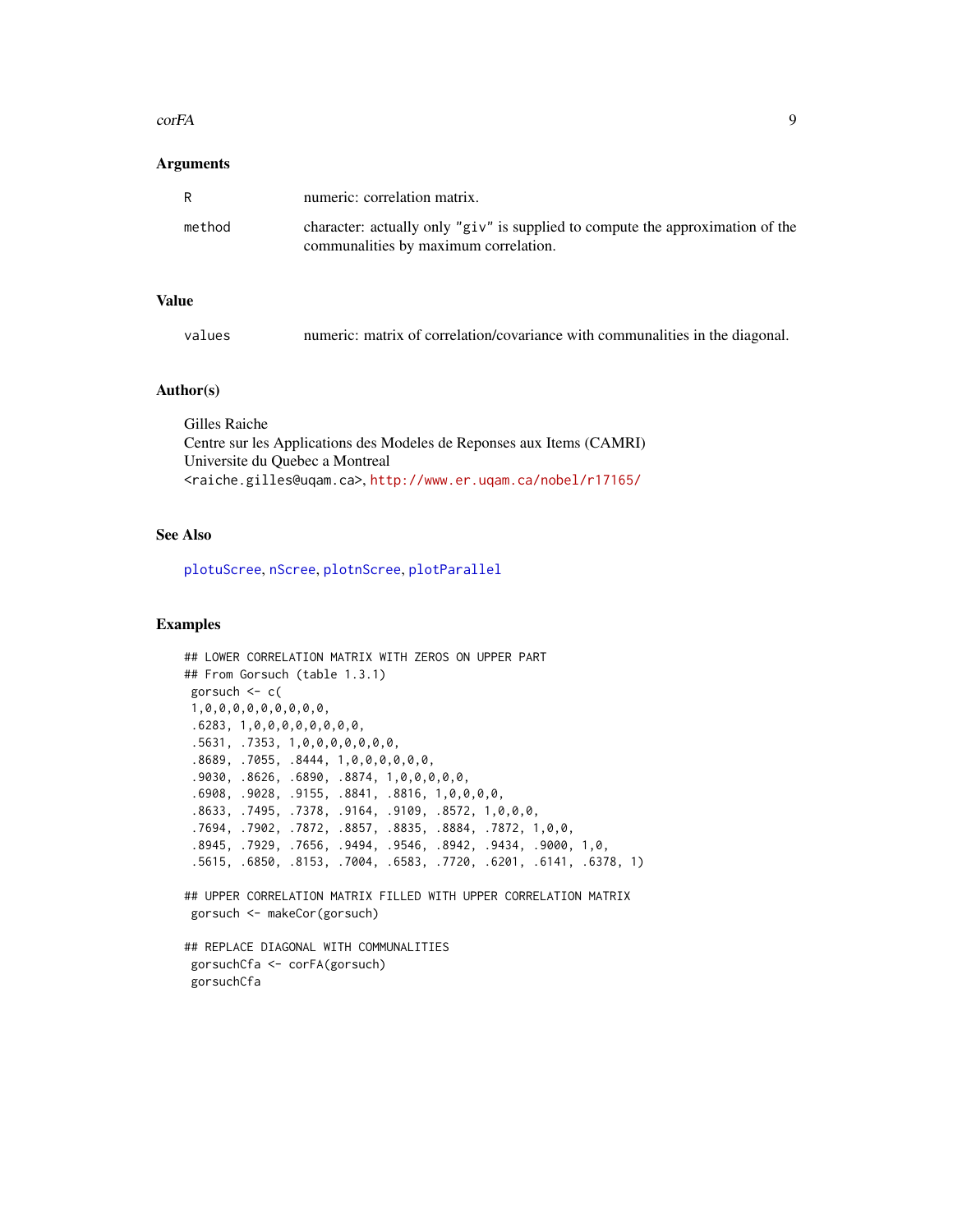<span id="page-9-0"></span>

### Description

Classical examples of eigenvalues vectors used to study the number of factors to retain in the litterature. These examples generally give the number of subjects use to obtain these eigenvalues. The number of subjects is used with the parallel analysis.

#### Usage

data(dFactors)

#### Format

A list of examples. For each example, a list is also used to give the eigenvalues vector and the number of subjects.

### Details

Other datasets will be added in future versions of the package.

#### Author(s)

Gilles Raiche Centre sur les Applications des Modeles de Reponses aux Items (CAMRI) Universite du Quebec a Montreal <raiche.gilles@uqam.ca>, <http://www.er.uqam.ca/nobel/r17165/>

#### Source

Lawley and Hand dataset: Bartholomew *et al*. (2002, p. 123, 126)

Bentler dataset: Bentler and Yuan (1998, p. 139-140)

Buja datasets: Buja and Eyuboglu (1992, p. 516, 519) < Number of subjects not specified by Buja and Eyuboglu >

Cliff datasets: Cliff (1970, p. 165)

Raiche dataset: Raiche, Langevin, Riopel and Mauffette (2006)

Raiche dataset: Raiche, Riopel and Blais (2006, p. 9)

Tucker datasets: Tucker *et al*. (1969, p. 442)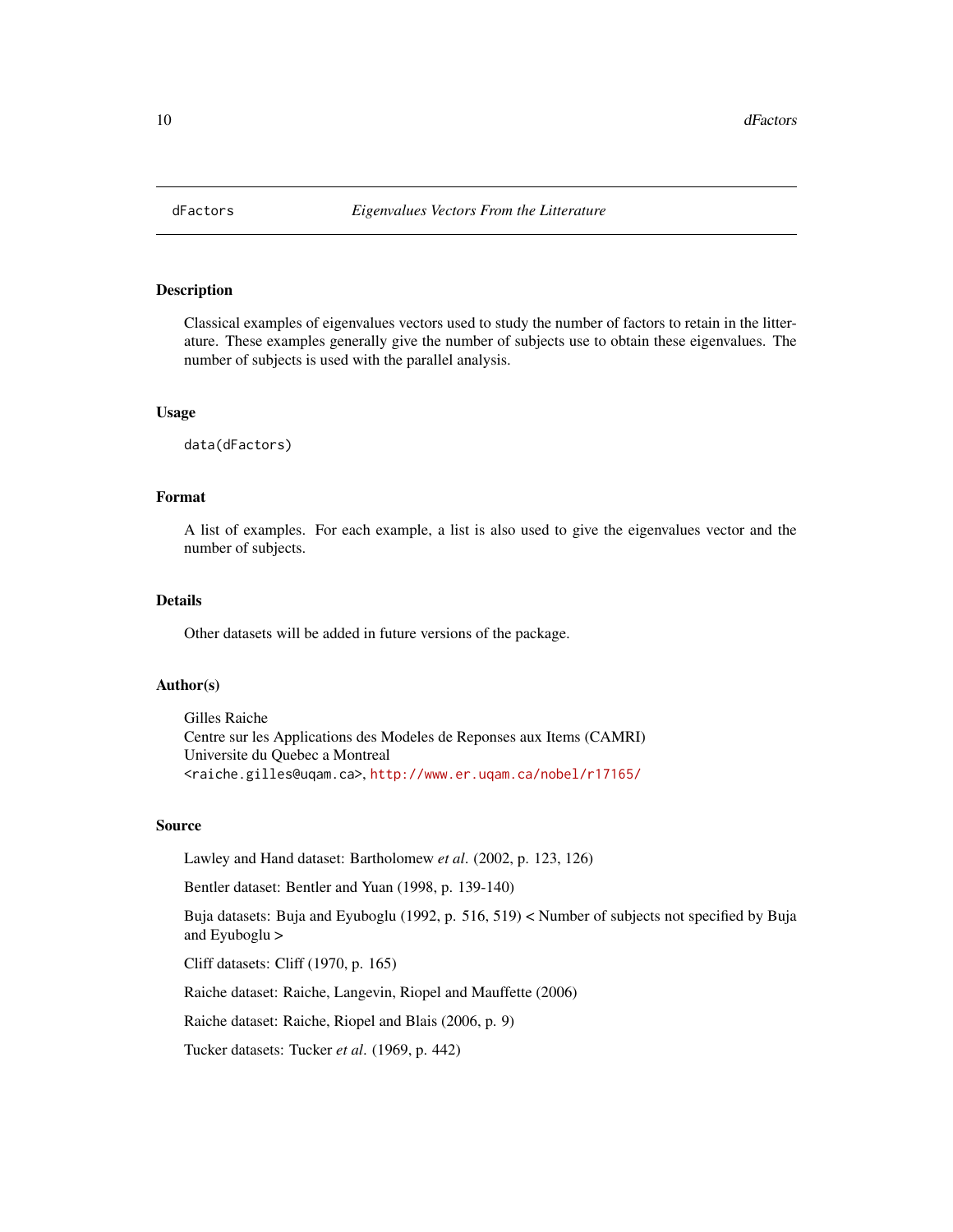#### dFactors 11

#### References

Bartholomew, D. J., Steele, F., Moustaki, I. and Galbraith, J. I. (2002). *The analysis and interpretation of multivariate data for social scientists*. Boca Raton, FL: Chapman and Hall.

Bentler, P. M. and Yuan, K.-H. (1998). Tests for linear trend in the smallest eigenvalues of the correlation matrix. *Psychometrika, 63*(2), 131-144.

Buja, A. and Eyuboglu, N. (1992). Remarks on parallel analysis. *Multivariate Behavioral Research, 27*(4), 509-540.

Cliff, N. (1970). The relation between sample and population characteristic vectors. *Psychometrika, 35*(2), 163-178.

Hand, D. J., Daly, F., Lunn, A. D., McConway, K. J. and Ostrowski, E. (1994). *A handbook of small data sets*. Boca Raton, FL: Chapman and Hall.

Jaejon Song, B. A., Walls, T. A. and Raiche, G. (2008). *Numerical solutions for Cattel's scree test: application to the adolescent smoking consequences questionnaire (ASCQ)*. Paper presented at the International Annual meeting of the Psychometric Society, Durham, New Hamphire. [[http:](http://www.er.uqam.ca/nobel/r17165/RECHERCHE/COMMUNICATIONS/) [//www.er.uqam.ca/nobel/r17165/RECHERCHE/COMMUNICATIONS/](http://www.er.uqam.ca/nobel/r17165/RECHERCHE/COMMUNICATIONS/)]

Lawley, D. N. and Maxwell, A. E. (1971). *Factor analysis as a statistical method* (2nd edition). London: Butterworth.

Raiche, G., Langevin, L., Riopel, M. and Mauffette, Y. (2006). Etude exploratoire de la dimensionnalite et des facteurs expliques par une traduction francaise de l'Inventaire des approches d'enseignement de Trigwell et Prosser dans trois universite quebecoises. *Mesure et Evaluation en Education, 29*(2), 41-61.

Raiche, G., Riopel, M. and Blais, J.-G. (2006). *Non graphical solutions for the Cattell's scree test*. Paper presented at the International Annual meeting of the Psychometric Society, Montreal. [<http://www.er.uqam.ca/nobel/r17165/RECHERCHE/COMMUNICATIONS/>]

Tucker, L. D., Koopman, R. F. and Linn, R. L. (1969). Evaluation of factor analytic research procedures by mean of simulated correlation matrices. *Psychometrika, 34*(4), 421-459.

Zoski, K. and Jurs, S. (1993). Using multiple regression to determine the number of factors to retain in factor analysis. *Multiple Linear Regression Viewpoint, 20*(1), 5-9.

#### Examples

```
# EXAMPLES FROM DATASET
data(dFactors)
# COMMAND TO VISUALIZE THE CONTENT AND ATTRIBUTES OF THE DATASETS
names(dFactors)
attributes(dFactors)
dFactors$Cliff1$eigenvalues
dFactors$Cliff1$nsubjects
```

```
# SCREE PLOT
plotuScree(dFactors$Cliff1$eigenvalues)
```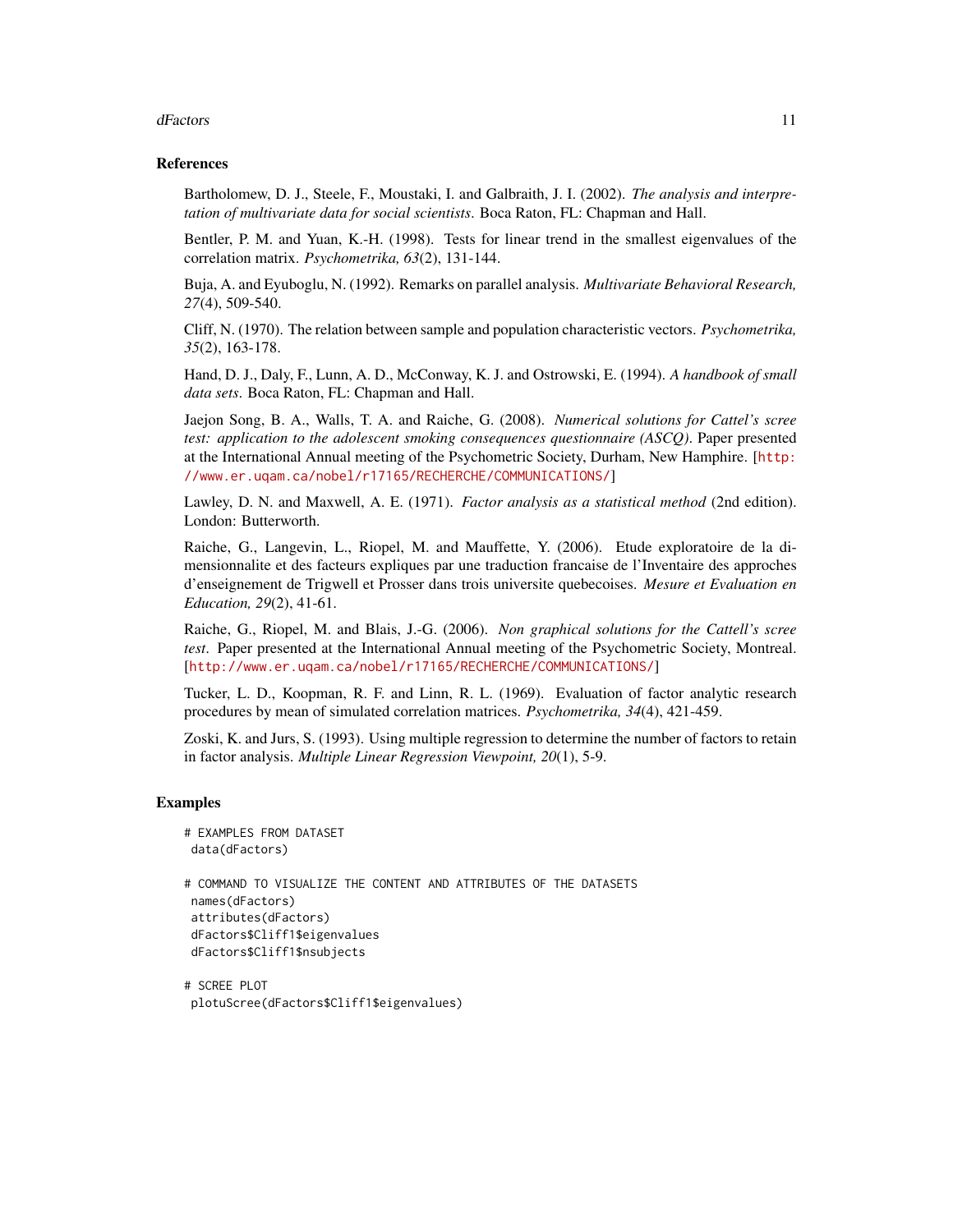<span id="page-11-0"></span>

### Description

The diagReplace function returns a modified correlation or covariance matrix by replacing upper diagonal with lower diagonal, or lower diagonal with upper diagonal.

#### Usage

diagReplace(R, upper=TRUE)

### Arguments

| R     | numeric: correlation or covariance matrix                                                                                     |
|-------|-------------------------------------------------------------------------------------------------------------------------------|
| upper | logical: if TRUE upper diagonal is replaced with lower diagonal. If FALSE, lower<br>diagonal is replaced with upper diagonal. |

### Value

|  | numeric: correlation or covariance matrix |  |  |
|--|-------------------------------------------|--|--|
|  |                                           |  |  |

#### Author(s)

Gilles Raiche Centre sur les Applications des Modeles de Reponses aux Items (CAMRI) Universite du Quebec a Montreal <raiche.gilles@uqam.ca>, <http://www.er.uqam.ca/nobel/r17165/>

### Examples

```
# .......................................................
# Example from Kim and Mueller (1978, p. 10)
# Population: upper diagonal
# Simulated sample: lower diagnonal
R <- matrix(c( 1.000, .6008, .4984, .1920, .1959, .3466,
                .5600, 1.000, .4749, .2196, .1912, .2979,
                .4800, .4200, 1.000, .2079, .2010, .2445,
                .2240, .1960, .1680, 1.000, .4334, .3197,
                .1920, .1680, .1440, .4200, 1.000, .4207,
                .1600, .1400, .1200, .3500, .3000, 1.000),
                nrow=6, byrow=TRUE)
# Replace upper diagonal with lower diagonal
```
RU <- diagReplace(R, upper=TRUE)

# Replace lower diagonal with upper diagonal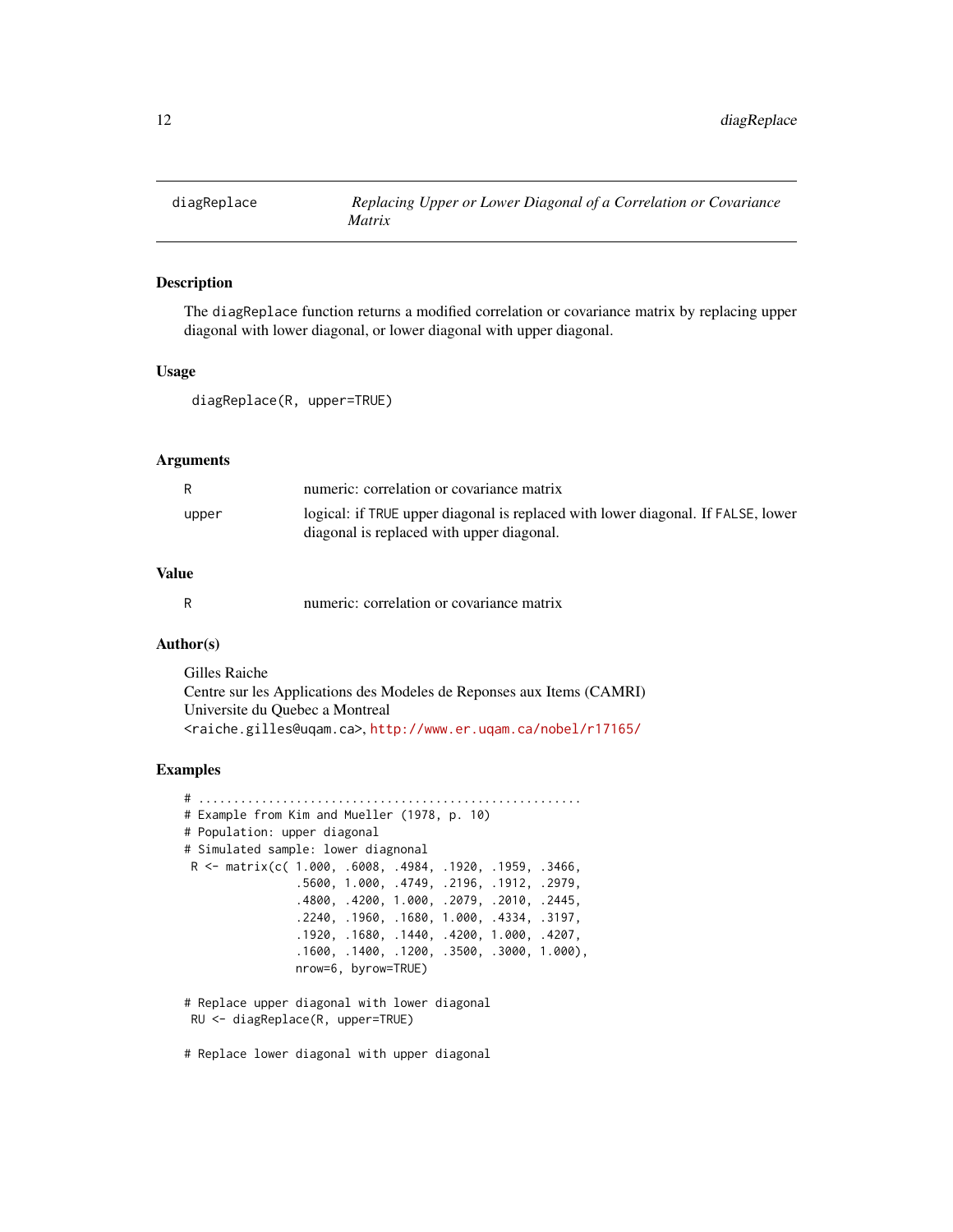### <span id="page-12-0"></span>eigenBootParallel 13

```
RL <- diagReplace(R, upper=FALSE)
# .......................................................
```
eigenBootParallel *Bootstrapping of the Eigenvalues From a Data Frame*

### Description

The eigenBootParallel function samples observations from a data. frame to produce correlation or covariance matrices from which eigenvalues are computed. The function returns statistics about these bootstrapped eigenvalues. Their means or their quantile could be used later to replace the eigenvalues inputted to a parallel analysis. The eigenBootParallel can also compute random eigenvalues from empirical data by column permutation (Buja and Eyuboglu, 1992).

### Usage

```
eigenBootParallel(x, quantile=0.95, nboot=30, option="permutation",
                  cor=TRUE, model="components", ...)
```
#### Arguments

| $\mathsf{x}$ | data.frame: data from which a correlation matrix will be obtained                                                 |
|--------------|-------------------------------------------------------------------------------------------------------------------|
| quantile     | numeric: eigenvalues quantile to be reported                                                                      |
| nboot        | numeric: number of bootstrap samples                                                                              |
| option       | character: "permutation" or "bootstrap"                                                                           |
| cor          | logical: if TRUE computes eigenvalues from a correlation matrix, else from a<br>covariance matrix (eigenComputes) |
| model        | character: bootstraps from a principal component analysis ("components") or<br>from a factor analysis ("factors") |
| $\cdots$     | variable: additionnal parameters to give to the cor or cov functions                                              |
|              |                                                                                                                   |

### Value

| values | data.frame: mean, median, quantile, standard deviation, minimum and maxi- |  |  |  |  |
|--------|---------------------------------------------------------------------------|--|--|--|--|
|        | mum of bootstrapped eigenvalues                                           |  |  |  |  |

#### Author(s)

Gilles Raiche Centre sur les Applications des Modeles de Reponses aux Items (CAMRI) Universite du Quebec a Montreal <raiche.gilles@uqam.ca>, <http://www.er.uqam.ca/nobel/r17165/>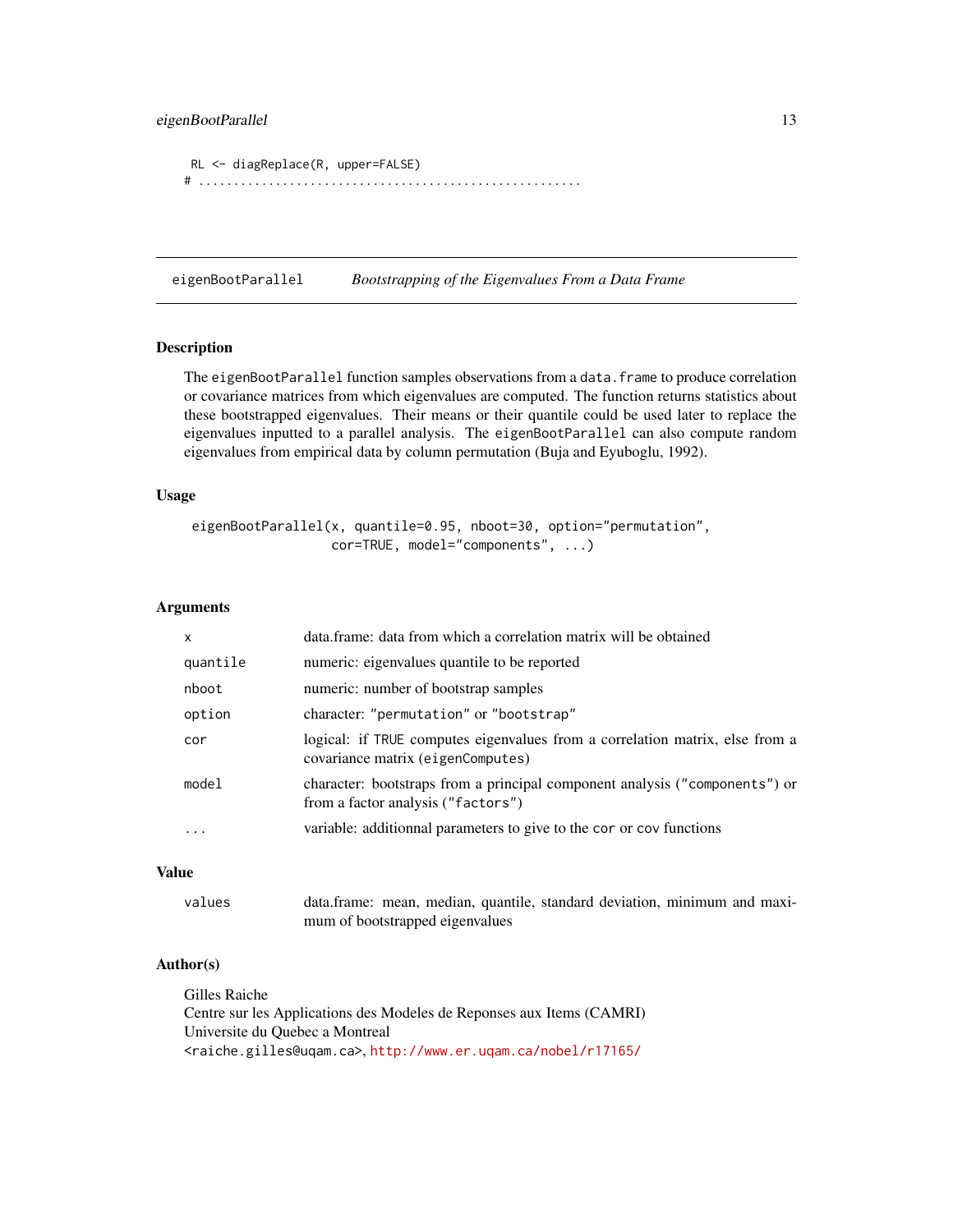#### <span id="page-13-0"></span>References

Buja, A. and Eyuboglu, N. (1992). Remarks on parallel analysis. *Multivariate Behavioral Research, 27*(4), 509-540.

Zwick, W. R. and Velicer, W. F. (1986). Comparison of five rules for determining the number of components to retain. *Psychological bulletin, 99*, 432-442.

#### See Also

[principalComponents](#page-51-1), [iterativePrincipalAxis](#page-18-1), [rRecovery](#page-53-1)

#### Examples

```
# .......................................................
# Example from the iris data
eigenvalues <- eigenComputes(x=iris[,-5])
# Permutation parallel analysis distribution
aparallel <- eigenBootParallel(x=iris[,-5], quantile=0.95)$quantile
# Number of components to retain
results <- nScree(x = eigenvalues, aparallel = aparallel)
results$Components
plotnScree(results)
# ......................................................
# ......................................................
# Bootstrap distributions study of the eigenvalues from iris data
# with different correlation methods
eigenBootParallel(x=iris[,-5],quantile=0.05,
                  option="bootstrap",method="pearson")
 eigenBootParallel(x=iris[,-5],quantile=0.05,
                  option="bootstrap",method="spearman")
 eigenBootParallel(x=iris[,-5],quantile=0.05,
                  option="bootstrap",method="kendall")
```
eigenComputes *Computes Eigenvalues According to the Data Type*

### **Description**

The eigenComputes function computes eigenvalues from the identified data type. It is used internally in many fonctions of the nFactors package in order to apply these to a vector of eigenvalues, a matrix of correlations or covariance or a data frame.

#### Usage

```
eigenComputes(x, cor=TRUE, model="components", ...)
```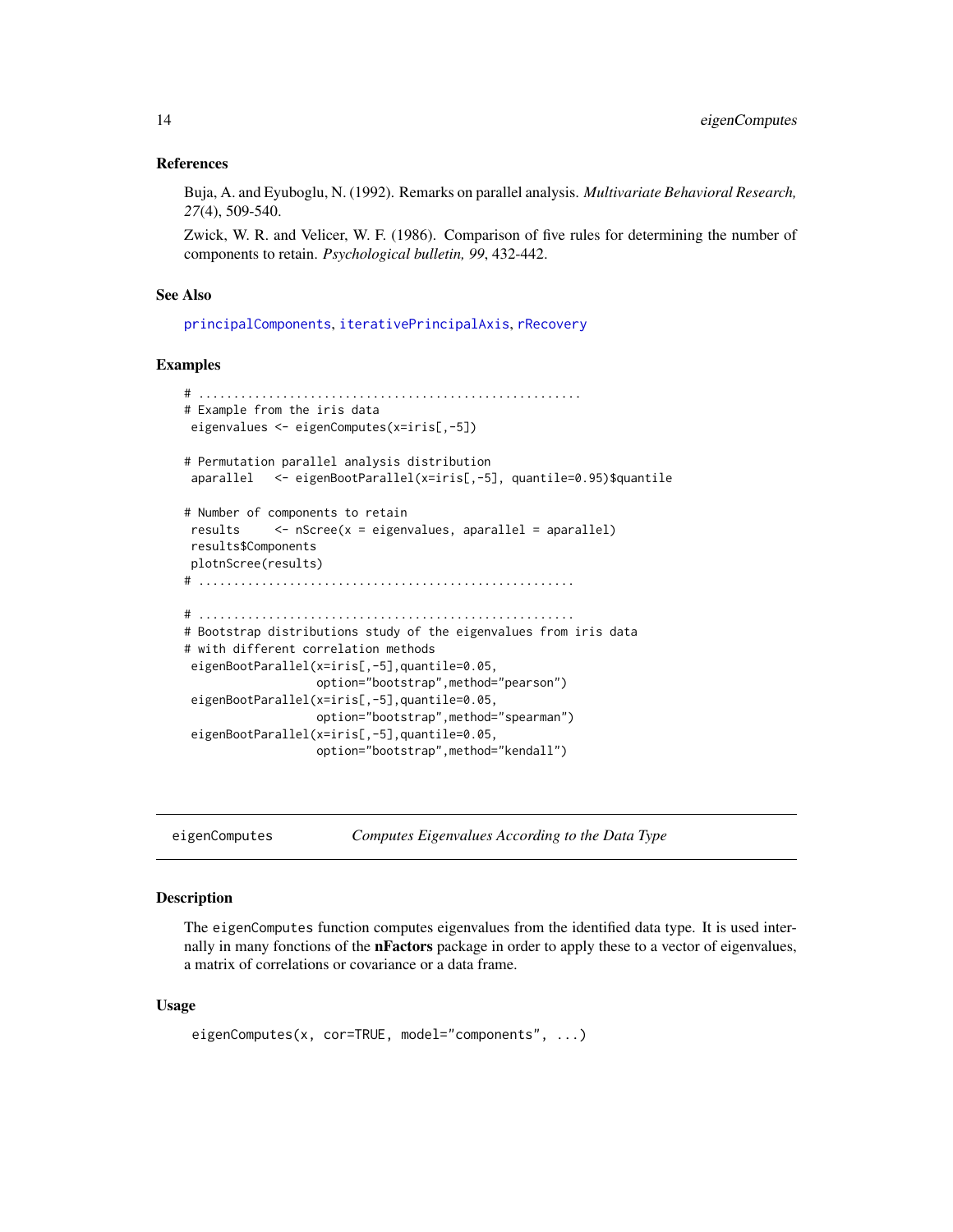### eigenComputes 15

### Arguments

| $\mathsf{x}$ | numeric: a vector of eigenvalues, a matrix of correlations or of covariances or<br>a data. frame of data |
|--------------|----------------------------------------------------------------------------------------------------------|
| cor          | logical: if TRUE computes eigenvalues from a correlation matrix, else from a<br>covariance matrix        |
| model        | character: "components" or "factors"                                                                     |
| .            | variable: additionnal parameters to give to the cor or cov functions                                     |
|              |                                                                                                          |

### Value

| value |  | numeric: return a vector of eigenvalues |
|-------|--|-----------------------------------------|
|-------|--|-----------------------------------------|

### Author(s)

Gilles Raiche Centre sur les Applications des Modeles de Reponses aux Items (CAMRI) Universite du Quebec a Montreal <raiche.gilles@uqam.ca>, <http://www.er.uqam.ca/nobel/r17165/>

#### Examples

```
# .......................................................
# Different data types
# Vector of eigenvalues
 data(dFactors)
 x1 <- dFactors$Cliff1$eigenvalues
 eigenComputes(x1)
# Data from a data.frame
 x2 <- data.frame(matrix(20*rnorm(100), ncol=5))
 eigenComputes(x2, cor=TRUE, use="everything")
 eigenComputes(x2, cor=FALSE, use="everything")
 eigenComputes(x2, cor=TRUE, use="everything", method="spearman")
 eigenComputes(x2, cor=TRUE, use="everything", method="kendall")
# From a covariance matrix
 x3 \leftarrow cov(x2)eigenComputes(x3, cor=TRUE, use="everything")
 eigenComputes(x3, cor=FALSE, use="everything")
# From a correlation matrix
 x4 \leftarrow cor(x2)eigenComputes(x4, use="everything")
# .......................................................
```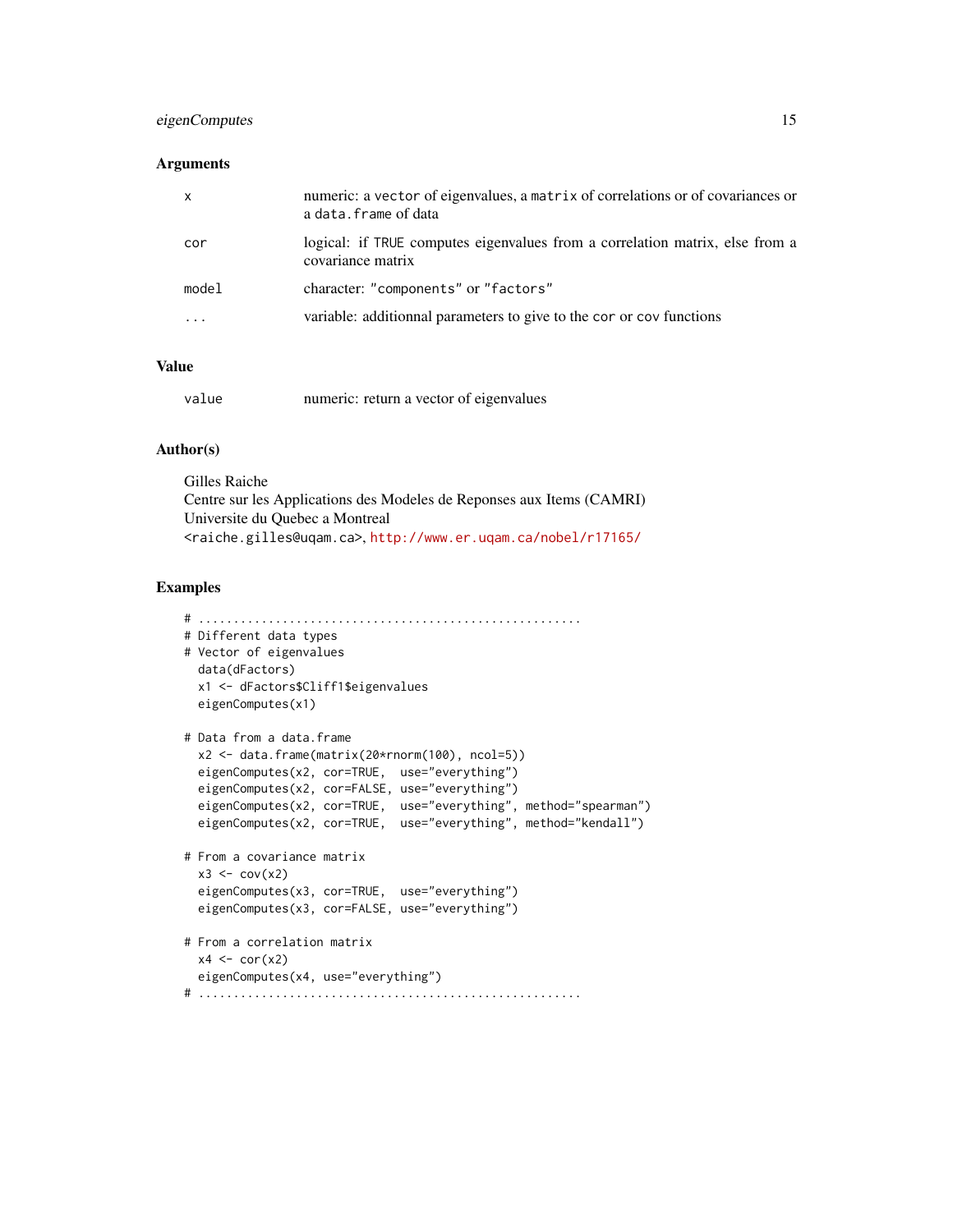#### Description

The eigenFrom function identifies the data type from which to obtain the eigenvalues. The function is used internally in many functions of the **nFactors** package to be able to apply these to a vector of eigenvalues, a matrix of correlations or covariance or a data.frame.

#### Usage

eigenFrom(x)

#### Arguments

| numeric: a vector of eigenvalues, a matrix of correlations or of covariances or |
|---------------------------------------------------------------------------------|
| a data.frame of data                                                            |

#### Value

value character: return the data type to obtain the eigenvalues: "eigenvalues", "correlation" or "data"

#### Author(s)

Gilles Raiche Centre sur les Applications des Modeles de Reponses aux Items (CAMRI) Universite du Quebec a Montreal <raiche.gilles@uqam.ca>, <http://www.er.uqam.ca/nobel/r17165/>

### Examples

```
# .......................................................
# Different data types
# Examples of adequate data sources
# Vector of eigenvalues
 data(dFactors)
 x1 <- dFactors$Cliff1$eigenvalues
 eigenFrom(x1)
# Data from a data.frame
 x2 <- data.frame(matrix(20*rnorm(100), ncol=5))
 eigenFrom(x2)
# From a covariance matrix
```

```
x3 \leftarrow cov(x2)eigenFrom(x3)
```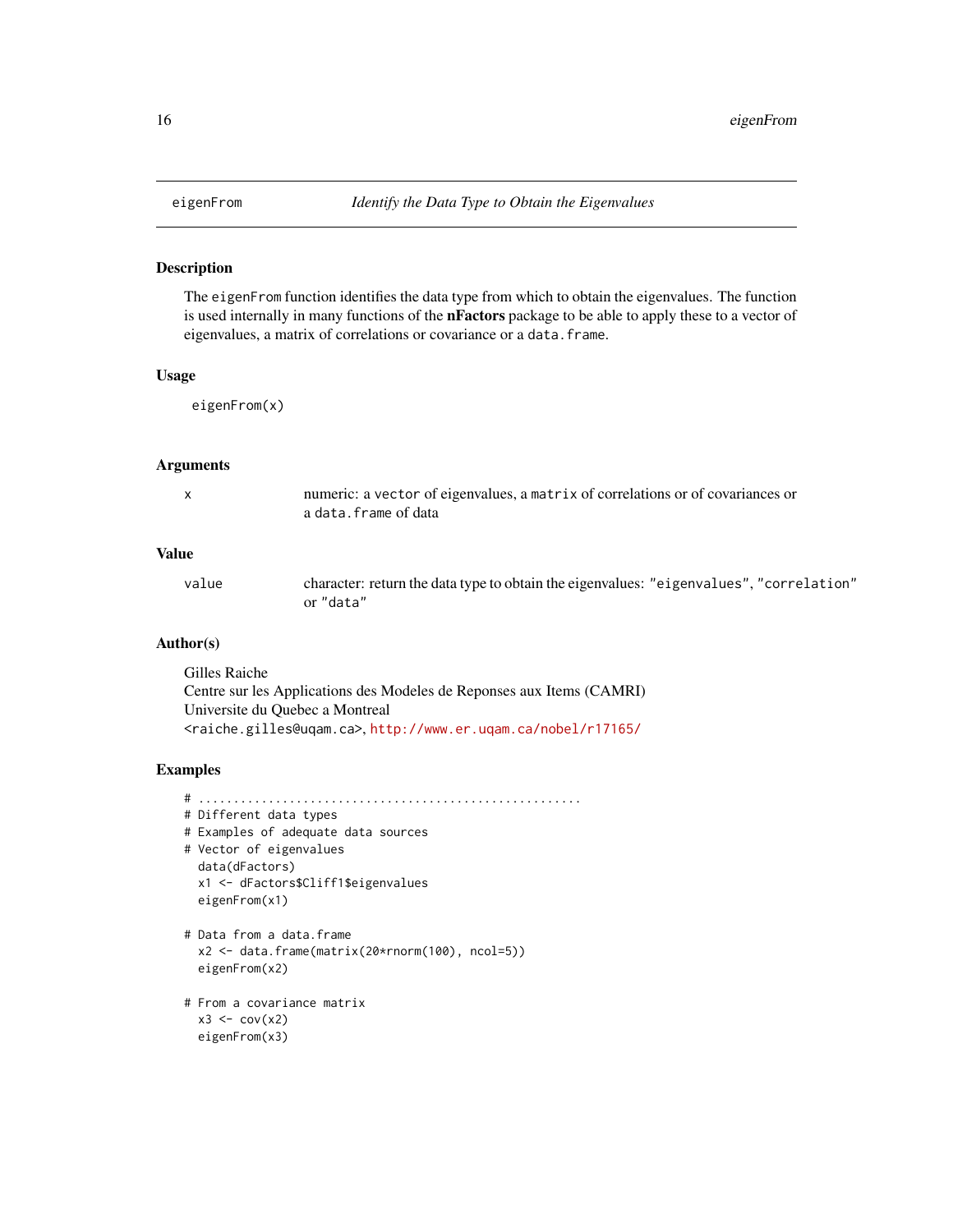### <span id="page-16-0"></span>generateStructure 17

```
# From a correlation matrix
 x4 \leftarrow cor(x2)eigenFrom(x4)
# Examples of inadequate data sources: not run because of errors generated
 # x0 <- c(2,1) # Error: not enough eigenvalues
 # eigenFrom(x0)
 # x2 <- matrix(x1, ncol=5) # Error: non a symetric covariance matrix
 # eigenFrom(x2)
 # eigenFrom(x3[,(1:2)]) # Error: not enough variables
 # x6 <- table(x5) # Error: not a valid data class
 # eigenFrom(x6)
# .......................................................
```
<span id="page-16-1"></span>generateStructure *Generate a Factor Structure Matrix.*

#### Description

The generateStructure function returns a *mjc* factor structure matrix. The number of variables per major factor *pmjc* is equal for each factor. The argument *pmjc* must be divisible by *nVar*. The arguments are strongly inspired from Zick and Velicer (1986, p. 435-436) methodology.

### Usage

generateStructure(var, mjc, pmjc, loadings, unique)

#### Arguments

| var      | numeric: number of variables                                              |
|----------|---------------------------------------------------------------------------|
| mnc      | numeric: number of major factors (factors with practical significance)    |
| pmjc     | numeric: number of variables that load significantly on each major factor |
| loadings | numeric: loadings on the significant variables on each major factor       |
| unique   | numeric: loadings on the non significant variables on each major factor   |

#### Value

values numeric matrix: factor structure

### Author(s)

Gilles Raiche Centre sur les Applications des Modeles de Reponses aux Items (CAMRI) Universite du Quebec a Montreal <raiche.gilles@uqam.ca>, <http://www.er.uqam.ca/nobel/r17165/>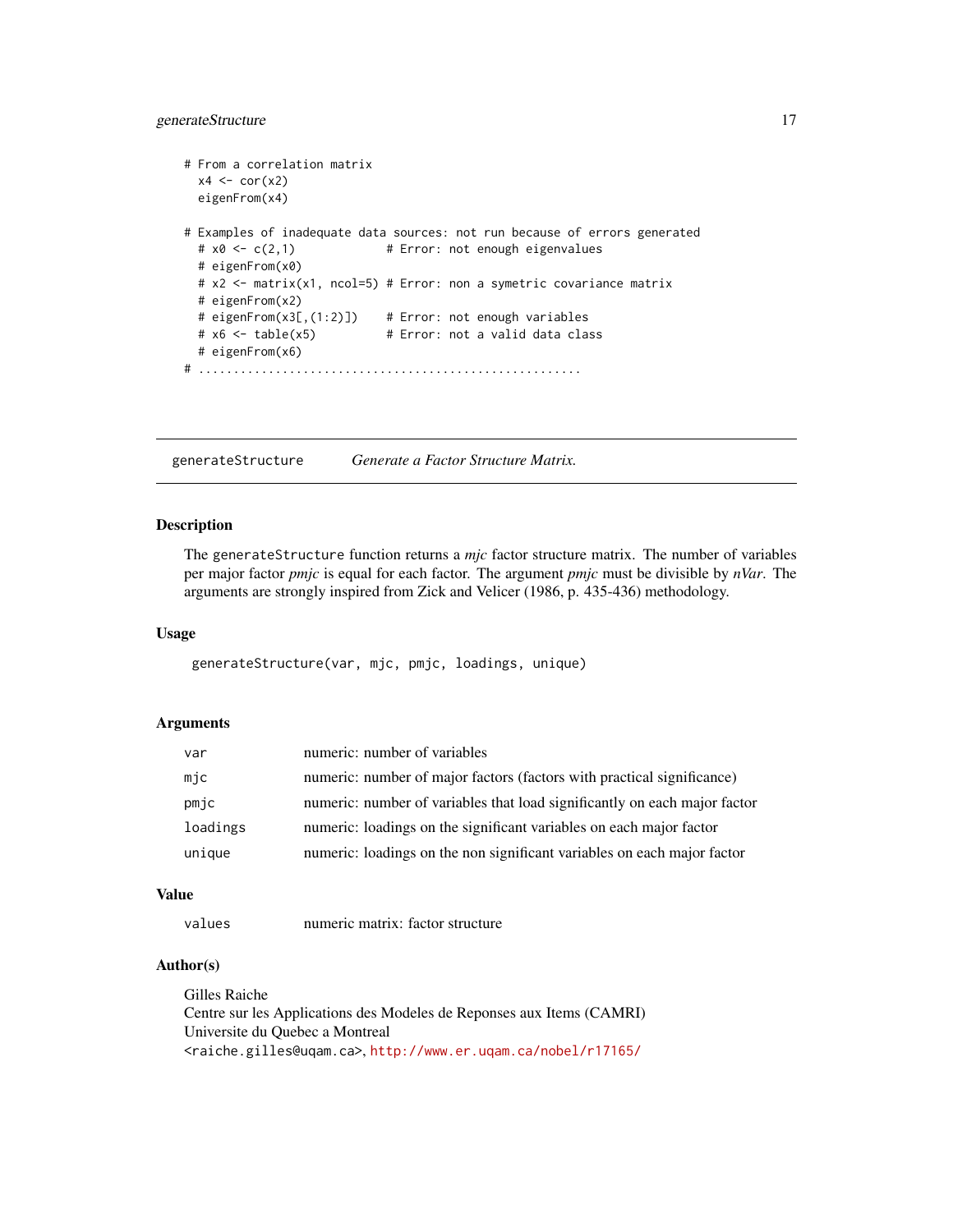#### <span id="page-17-0"></span>References

Zwick, W. R. and Velicer, W. F. (1986). Comparison of five rules for determining the number of components to retain. *Psychological Bulletin, 99*, 432-442.

#### See Also

[principalComponents](#page-51-1), [iterativePrincipalAxis](#page-18-1), [rRecovery](#page-53-1)

#### Examples

```
# .......................................................
# Example inspired from Zwick and Velicer (1986, table 2, p. 437)
## ...................................................................
unique=0.2; loadings=0.5
zwick1 <- generateStructure(var=36, mjc=6, pmjc= 6, loadings=loadings,
                            unique=unique)
zwick2 <- generateStructure(var=36, mjc=3, pmjc=12, loadings=loadings,
                            unique=unique)
zwick3 <- generateStructure(var=72, mjc=9, pmjc= 8, loadings=loadings,
                            unique=unique)
zwick4 <- generateStructure(var=72, mjc=6, pmjc=12, loadings=loadings,
                            unique=unique)
sat=0.8## ...................................................................
zwick5 <- generateStructure(var=36, mjc=6, pmjc= 6, loadings=loadings,
                            unique=unique)
zwick6 <- generateStructure(var=36, mjc=3, pmjc=12, loadings=loadings,
                            unique=unique)
zwick7 <- generateStructure(var=72, mjc=9, pmjc= 8, loadings=loadings,
                            unique=unique)
zwick8 <- generateStructure(var=72, mjc=6, pmjc=12, loadings=loadings,
                            unique=unique)
## ...................................................................
# nsubjects <- c(72, 144, 180, 360)
# require(psych)
# Produce an usual correlation matrix from a congeneric model
nsubjects <- 72
mzwick5 <- sim.structure(fx=as.matrix(zwick5), n=nsubjects)
mzwick5$r
# Factor analysis: recovery of the factor structure
iterativePrincipalAxis(mzwick5$model, nFactors=6,
                       communalities="ginv")$loadings
iterativePrincipalAxis(mzwick5$r , nFactors=6,
                       communalities="ginv")$loadings
factanal(covmat=mzwick5$model, factors=6)
factanal(covmat=mzwick5$r , factors=6)
# Number of components to retain
eigenvalues <- eigen(mzwick5$r)$values
aparallel <- parallel(var = length(eigenvalues),
```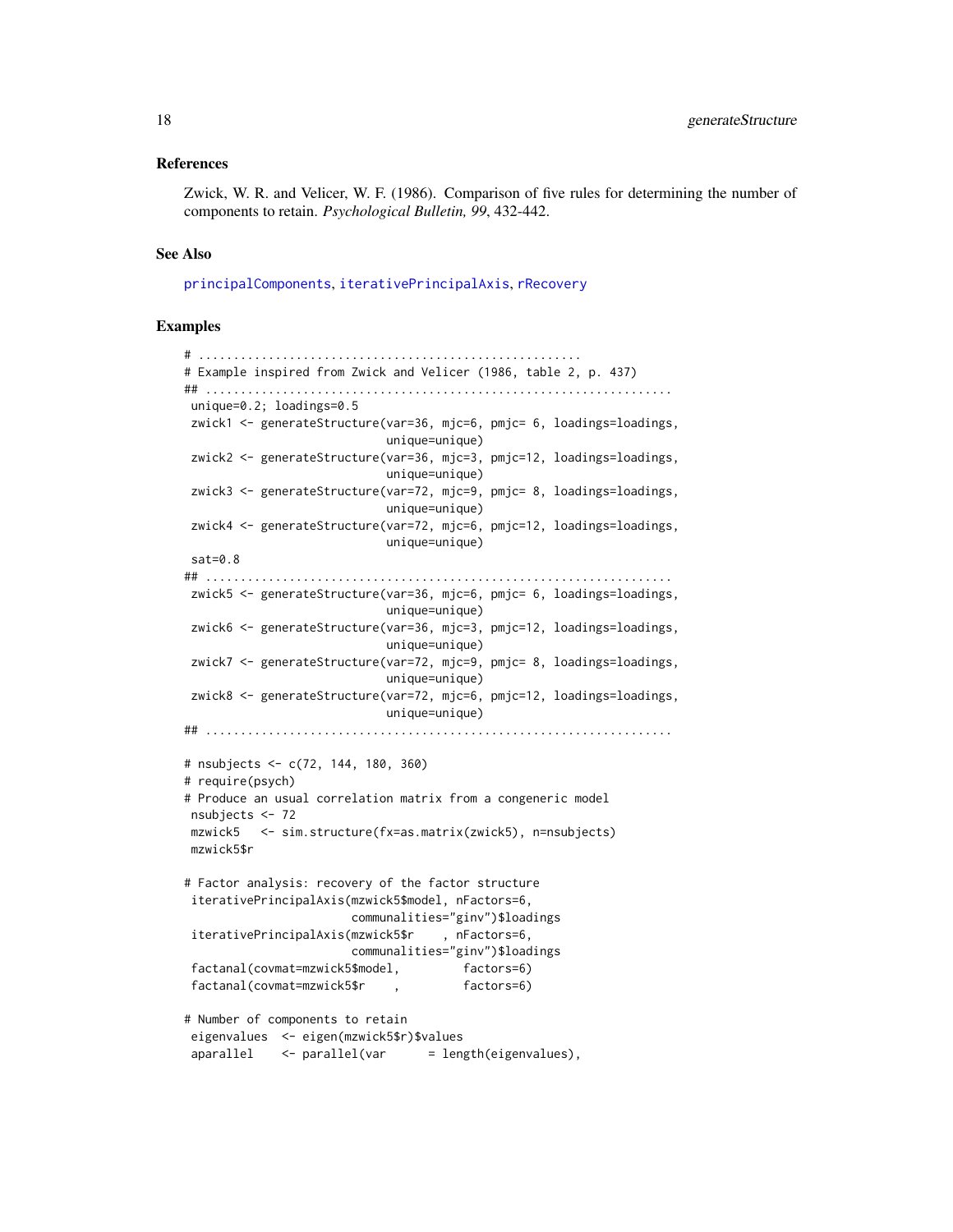```
subject = nsubjects,
                        rep = 30,
                        quantile = 0.95,
                        model="components")$eigen$qevpea
results \leq nScree(x = eigenvalues,
                 aparallel = aparallel)
results$Components
plotnScree(results)
# Number of factors to retain
eigenvalues.fa <- eigen(corFA(mzwick5$r))$values
aparallel.fa < -parallel(var = length(eigenvalues.fa)),
                           subject = nsubjects,
                           rep = 30,quantile = 0.95,
                           model="factors")$eigen$qevpea
results.fa <- nScree(x = eigenvalues.fa,
                 aparallel = aparallel.fa,
                 model ="factors")
results.fa$Components
plotnScree(results.fa)
# ......................................................
```
<span id="page-18-1"></span>iterativePrincipalAxis

*Iterative Principal Axis Analysis*

### **Description**

The iterativePrincipalAxis function returns a principal axis analysis with iterated communality estimates. Four different choices of initial communality estimates are given: maximum correlation, multiple correlation (usual and generalized inverse) or estimates based on the sum of the squared principal component analysis loadings. Generally, statistical packages initialize the communalities at the multiple correlation value. Unfortunately, this strategy cannot always deal with singular correlation or covariance matrices. If a generalized inverse, the maximum correlation or the estimated communalities based on the sum of loadings are used instead, then a solution can be computed.

### Usage

```
iterativePrincipalAxis(R,
```
nFactors=2, communalities="component", iterations=20, tolerance=0.001)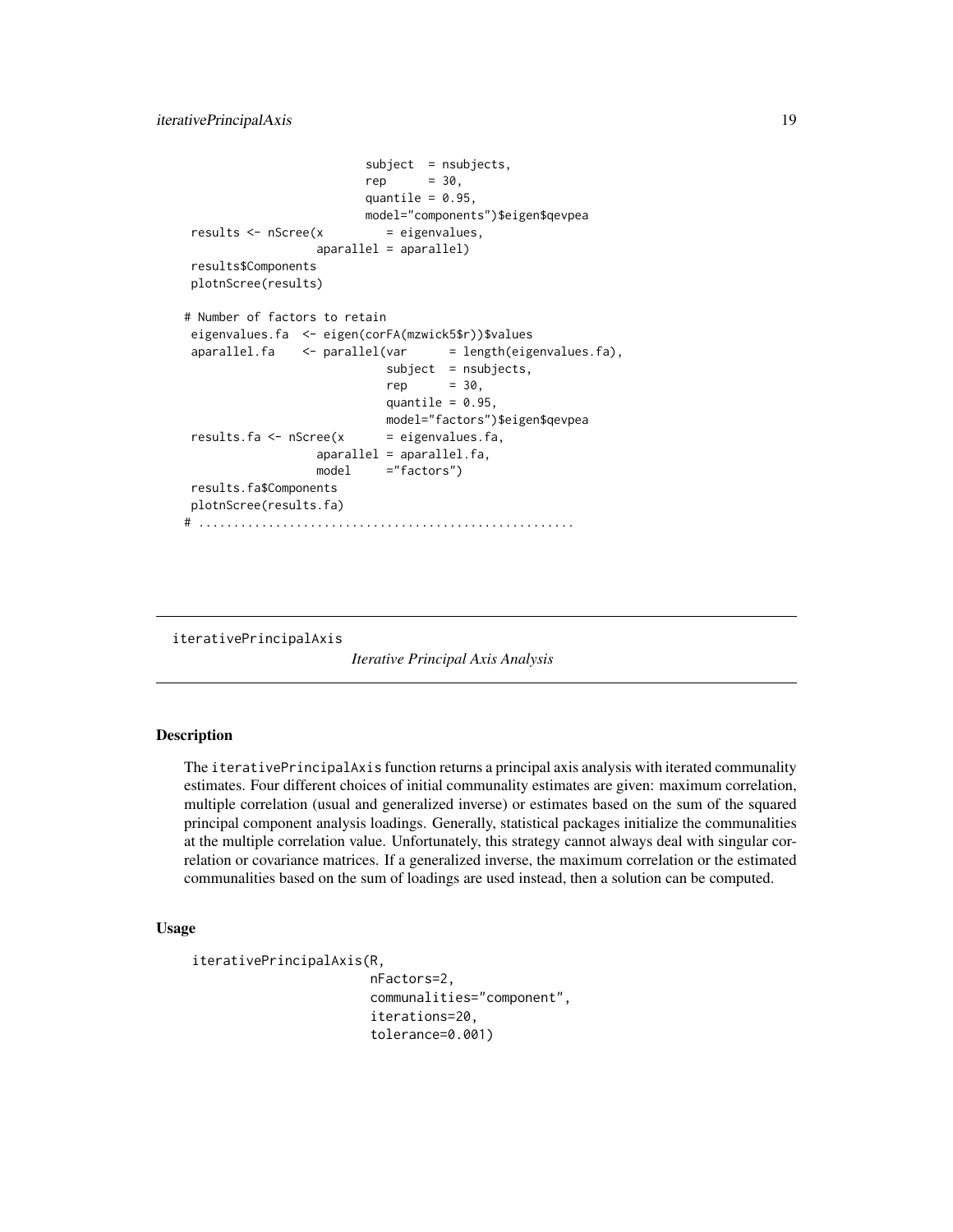### Arguments

| R.            | numeric: correlation or covariance matrix                                               |           |
|---------------|-----------------------------------------------------------------------------------------|-----------|
| nFactors      | numeric: number of factors to retain                                                    |           |
| communalities | character: initial values for communalities ("component", "maxr",                       | "ginv" or |
| iterations    | numeric: maximum number of iterations to obtain a solution                              |           |
| tolerance     | numeric: minimal difference in the estimated communalities after a given itera-<br>tion |           |

### Value

| values       | numeric: variance of each component                                                     |
|--------------|-----------------------------------------------------------------------------------------|
| varExplained | numeric: variance explained by each component                                           |
| varExplained | numeric: cumulative variance explained by each component                                |
| loadings     | numeric: loadings of each variable on each component                                    |
| iterations   | numeric: maximum number of iterations to obtain a solution                              |
| tolerance    | numeric: minimal difference in the estimated communalities after a given itera-<br>tion |

### Author(s)

| Gilles Raiche                                                                       |  |
|-------------------------------------------------------------------------------------|--|
| Centre sur les Applications des Modeles de Reponses aux Items (CAMRI)               |  |
| Universite du Quebec a Montreal                                                     |  |
| <raiche.gilles@ugam.ca>.http://www.er.ugam.ca/nobel/r17165/</raiche.gilles@ugam.ca> |  |

#### References

Kim, J.-O. and Mueller, C. W. (1978). *Introduction to factor analysis. What it is and how to do it*. Beverly Hills, CA: Sage.

Kim, J.-O. and Mueller, C. W. (1987). *Factor analysis. Statistical methods and practical issues*. Beverly Hills, CA: Sage.

#### See Also

[componentAxis](#page-6-1), [principalAxis](#page-50-1), [rRecovery](#page-53-1)

### Examples

# ....................................................... # Example from Kim and Mueller (1978, p. 10) # Population: upper diagonal # Simulated sample: lower diagnonal R <- matrix(c( 1.000, .6008, .4984, .1920, .1959, .3466, .5600, 1.000, .4749, .2196, .1912, .2979, .4800, .4200, 1.000, .2079, .2010, .2445, .2240, .1960, .1680, 1.000, .4334, .3197, .1920, .1680, .1440, .4200, 1.000, .4207,

<span id="page-19-0"></span>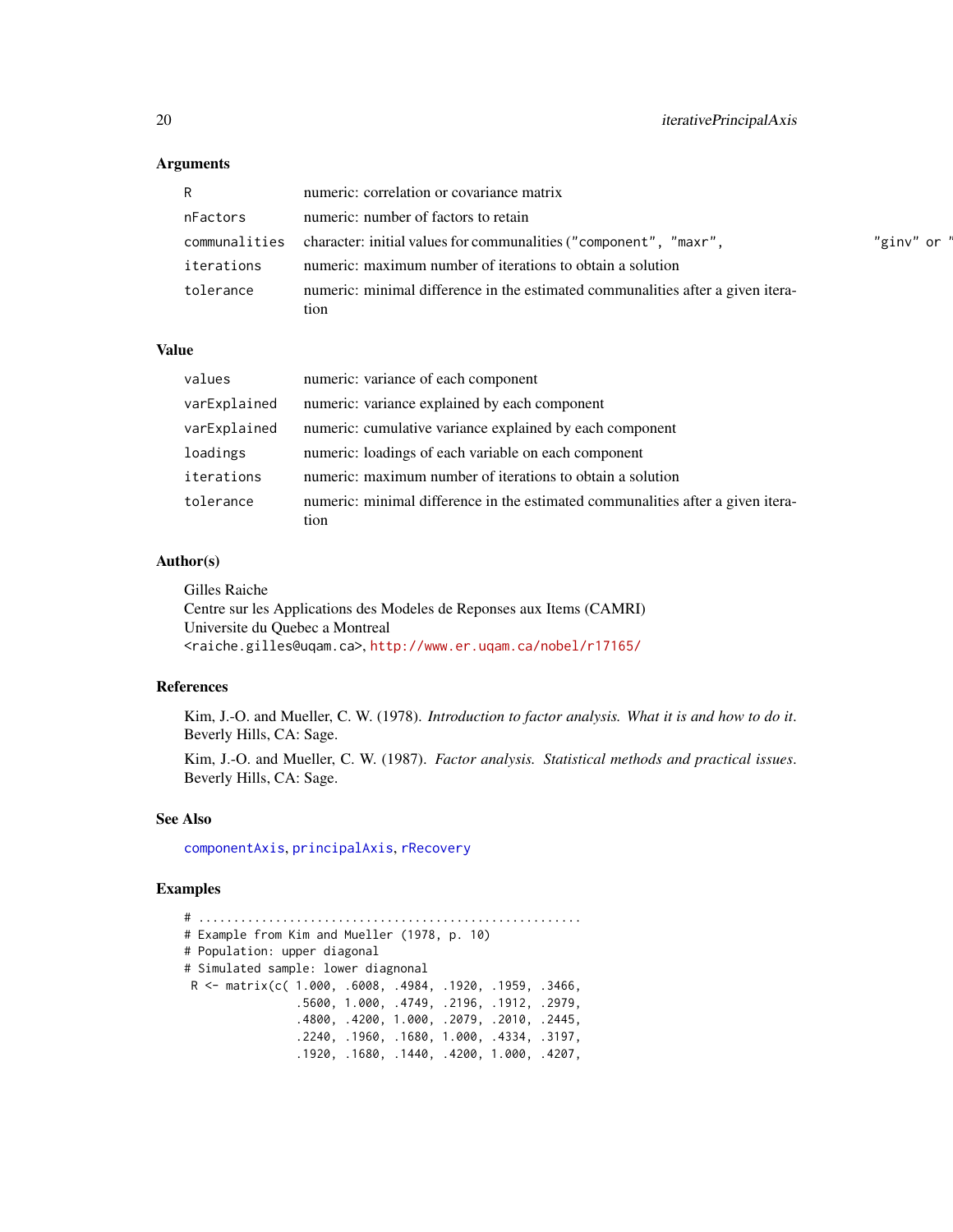#### <span id="page-20-0"></span>makeCor 21

```
.1600, .1400, .1200, .3500, .3000, 1.000),
               nrow=6, byrow=TRUE)
# Factor analysis: Principal axis factoring with iterated communalities
# Kim and Mueller (1978, p. 23)
# Replace upper diagonal with lower diagonal
RU <- diagReplace(R, upper=TRUE)
nFactors <- 2
fComponent <- iterativePrincipalAxis(RU, nFactors=nFactors,
                                     communalities="component")
fComponent
rRecovery(RU,fComponent$loadings, diagCommunalities=FALSE)
fMaxr <- iterativePrincipalAxis(RU, nFactors=nFactors,
                                     communalities="maxr")
fMaxr
rRecovery(RU,fMaxr$loadings, diagCommunalities=FALSE)
fMultiple <- iterativePrincipalAxis(RU, nFactors=nFactors,
                                     communalities="multiple")
fMultiple
rRecovery(RU,fMultiple$loadings, diagCommunalities=FALSE)
# .......................................................
```

| makeCor | Create a Full Correlation/Covariance Matrix from a Matrix With |
|---------|----------------------------------------------------------------|
|         | Lower Part Filled and Upper Part With Zeros                    |

### Description

This function creates a full correlation/covariance matrix from a matrix with lower part filled and upper part with zeros.

#### Usage

makeCor(x)

### Arguments

x numeric: matrix.

#### Value

values numeric: full correlation matrix.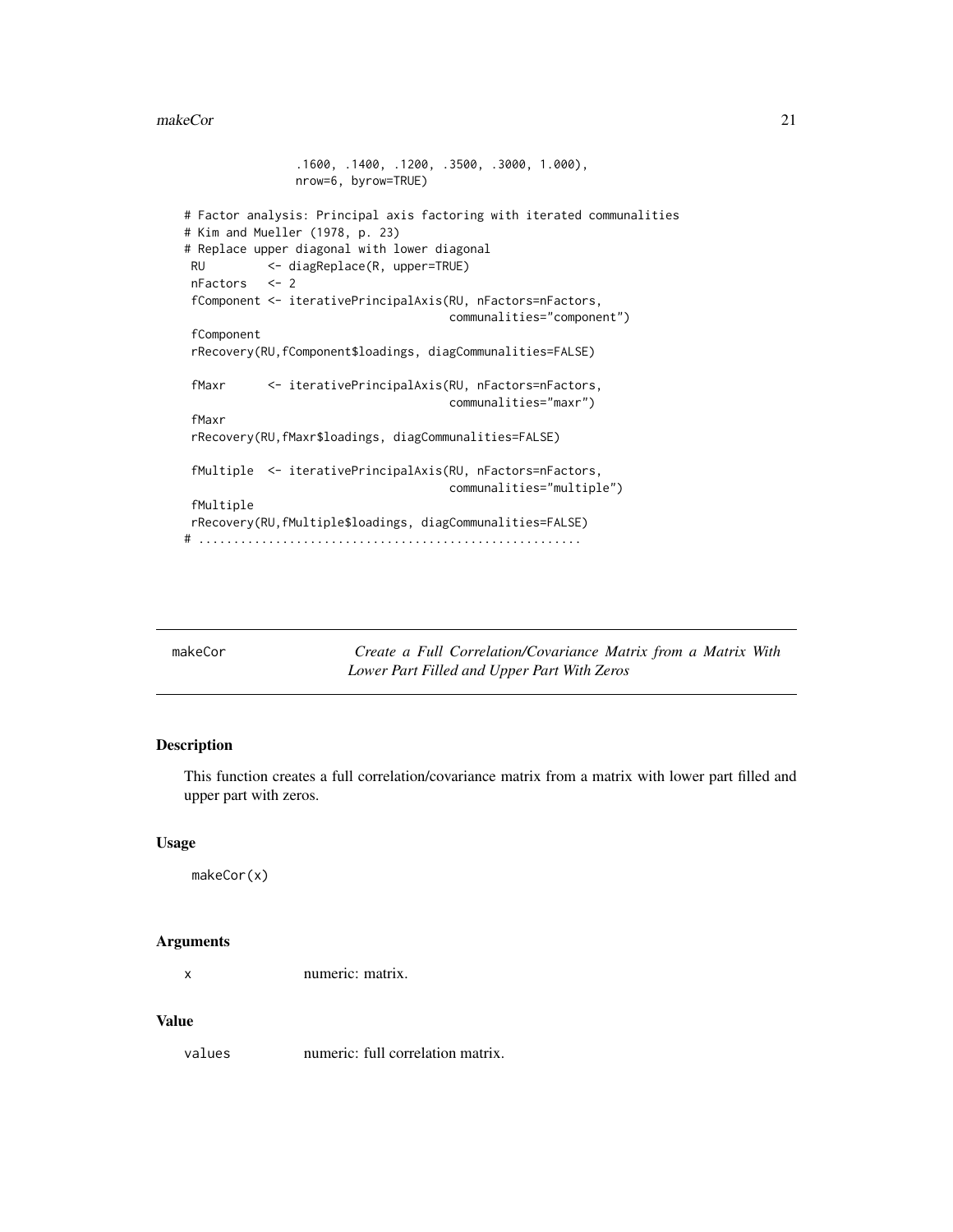### Author(s)

Gilles Raiche Centre sur les Applications des Modeles de Reponses aux Items (CAMRI) Universite du Quebec a Montreal <raiche.gilles@uqam.ca>, <http://www.er.uqam.ca/nobel/r17165/>

### See Also

[plotuScree](#page-48-1), [nScree](#page-36-1), [plotnScree](#page-45-1), [plotParallel](#page-47-1)

### Examples

```
## LOWER CORRELATION MATRIX WITH ZEROS ON UPPER PART
## From Gorsuch (table 1.3.1)
gorsuch <- c(
1,0,0,0,0,0,0,0,0,0,
 .6283, 1,0,0,0,0,0,0,0,0,
 .5631, .7353, 1,0,0,0,0,0,0,0,
 .8689, .7055, .8444, 1,0,0,0,0,0,0,
 .9030, .8626, .6890, .8874, 1,0,0,0,0,0,
 .6908, .9028, .9155, .8841, .8816, 1,0,0,0,0,
 .8633, .7495, .7378, .9164, .9109, .8572, 1,0,0,0,
 .7694, .7902, .7872, .8857, .8835, .8884, .7872, 1,0,0,
 .8945, .7929, .7656, .9494, .9546, .8942, .9434, .9000, 1,0,
 .5615, .6850, .8153, .7004, .6583, .7720, .6201, .6141, .6378, 1)
## UPPER CORRELATION MATRIX FILLED WITH UPPER CORRELATION MATRIX
gorsuch <- makeCor(gorsuch)
gorsuch
```
moreStats *Statistical Summary of a Data Frame*

#### **Description**

This function produces another summary of a data.frame. This function was proposed in order to apply some functions globally on a data.frame: quantile, median, min and max. The usual *R* version cannot do so.

#### Usage

```
moreStats(x, quantile=0.95, show=FALSE)
```
<span id="page-21-0"></span>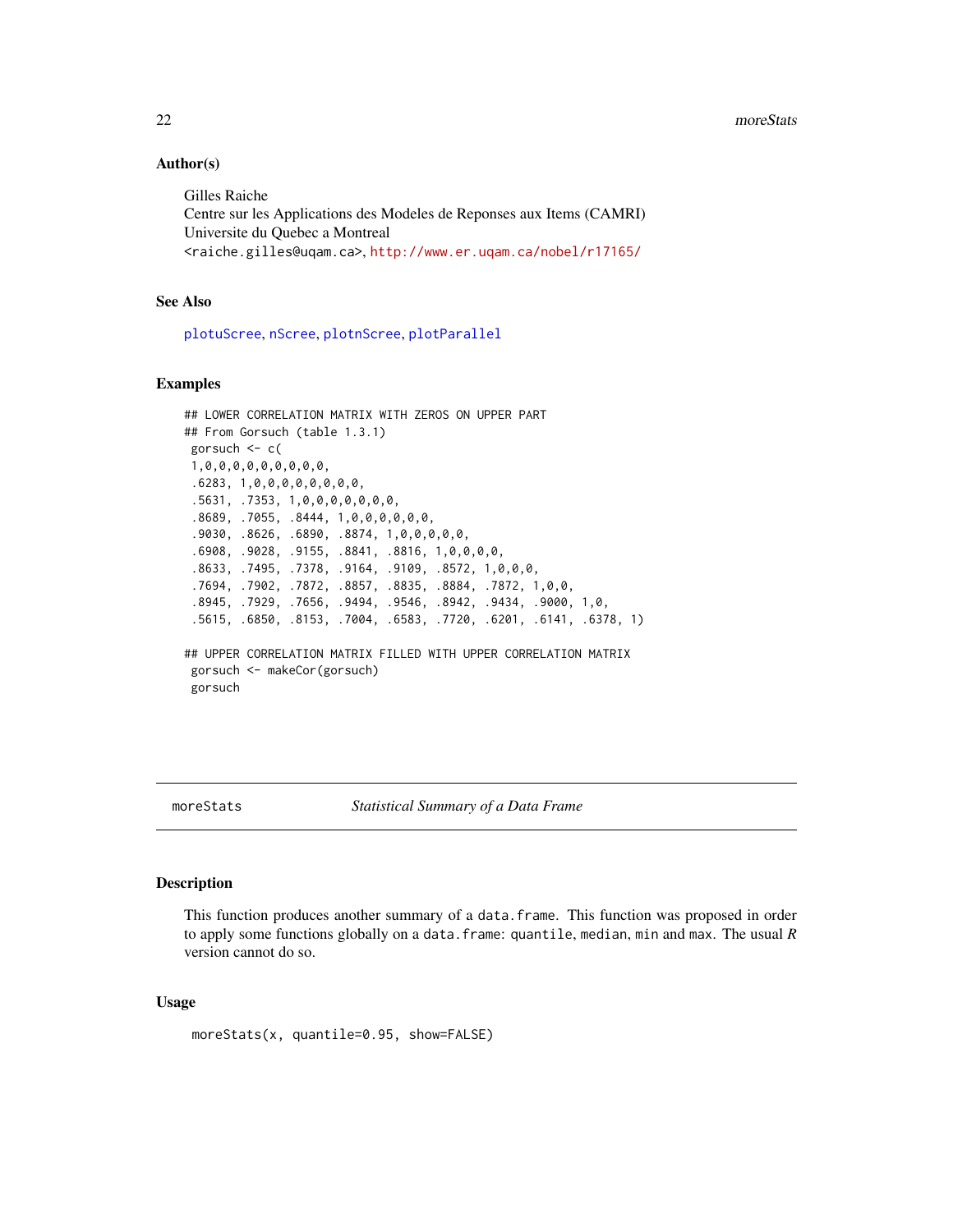#### <span id="page-22-0"></span>nBartlett 23

### Arguments

| $\mathbf{x}$ | numeric: matrix or data. frame.               |
|--------------|-----------------------------------------------|
| quantile     | numeric: quantile of the distribution.        |
| show         | logical: if TRUE prints the quantile choosen. |

### Value

| values | numeric: data. frame of statistics: mean, median, quantile, standard deviation, |
|--------|---------------------------------------------------------------------------------|
|        | minimum and maximum.                                                            |

### Author(s)

| Gilles Raiche                                                                       |
|-------------------------------------------------------------------------------------|
| Centre sur les Applications des Modeles de Reponses aux Items (CAMRI)               |
| Universite du Quebec a Montreal                                                     |
| <raiche.gilles@uqam.ca>.http://www.er.uqam.ca/nobel/r17165/</raiche.gilles@uqam.ca> |

### See Also

[plotuScree](#page-48-1), [nScree](#page-36-1), [plotnScree](#page-45-1), [plotParallel](#page-47-1)

### Examples

```
## GENERATION OF A MATRIX OF 100 OBSERVATIONS AND 10 VARIABLES
x <- matrix(rnorm(1000),ncol=10)
## STATISTICS
res <- moreStats(x, quantile=0.05, show=TRUE)
res
```
<span id="page-22-1"></span>nBartlett *Bartlett, Anderson and Lawley Procedures to Determine the Number of Components/Factors*

### Description

This function computes the Bartlett, Anderson and Lawley indices for determining the number of components/factors to retain.

### Usage

```
nBartlett(x, N, alpha=0.05, cor=TRUE, details=TRUE, correction=TRUE, ...)
```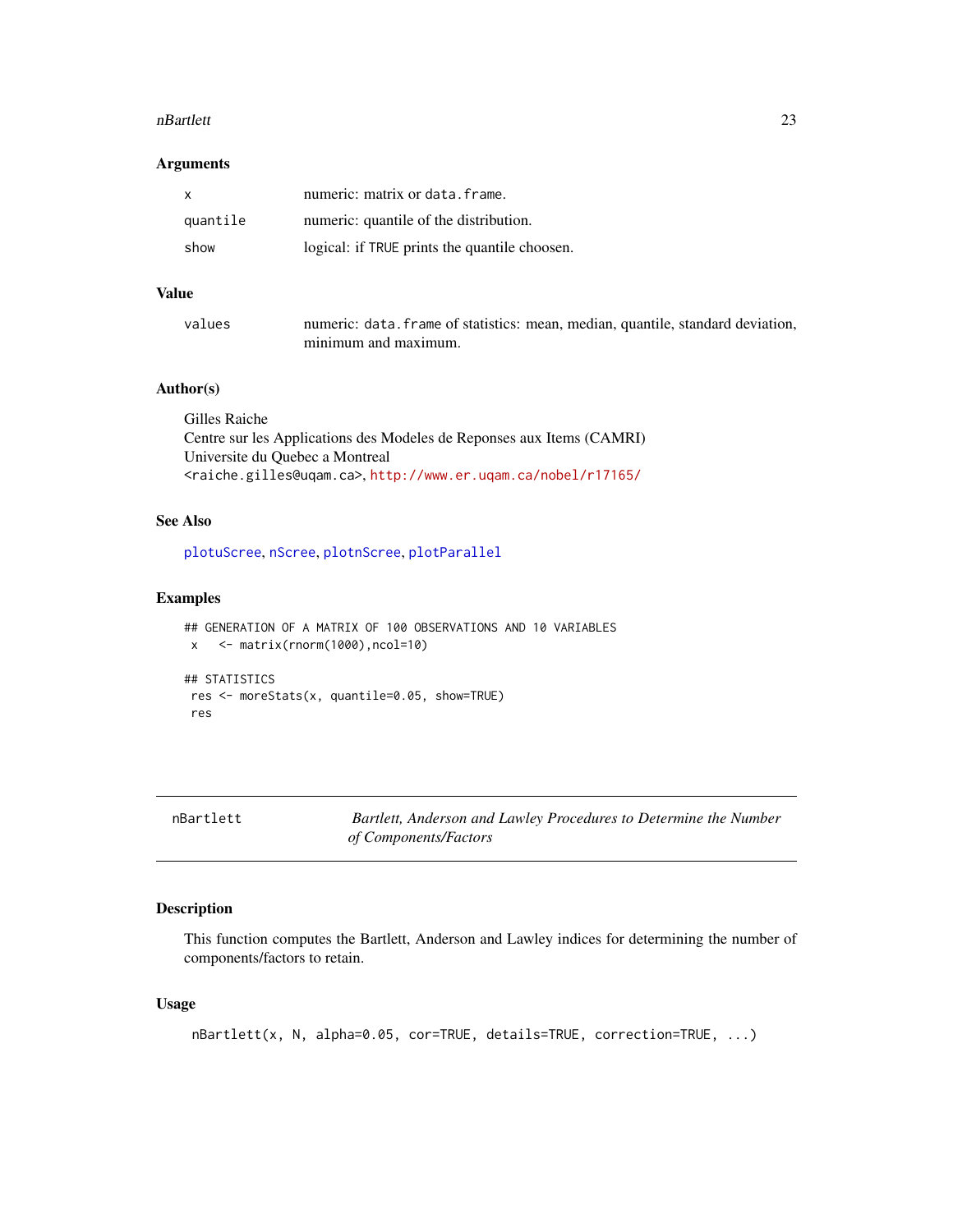#### Arguments

| $\mathsf{x}$ | numeric: a vector of eigenvalues, a matrix of correlations or of covariances or<br>a data. frame of data (eigenFrom) |
|--------------|----------------------------------------------------------------------------------------------------------------------|
| N            | numeric: number of subjects                                                                                          |
| alpha        | numeric: statistical significance level                                                                              |
| cor          | logical: if TRUE computes eigenvalues from a correlation matrix, else from a<br>covariance matrix                    |
| details      | logical: if TRUE also returns detains about the computation for each eigenvalue                                      |
| correction   | logical: if TRUE uses a correction for the degree of freedom after the first eigen-<br>value                         |
| .            | variable: additionnal parameters to give to the cor or cov functions                                                 |

### Details

The hypothesis tested is:

$$
(1) \t H_k: \lambda_{k+1} = \ldots = \lambda_p
$$

This hypothesis is verified by the application of different version of a  $\chi^2$  test with different values for the degrees of freedom. Each of these tests shares the compution of a  $V_k$  value:

$$
(2) \tV_k = \prod_{i=k+1}^p \left\{ \frac{\lambda_i}{1_{\sqrt{\frac{p}{2_{i=k+1}}}\lambda_i}} \right\}
$$

p is the number of eigenvalues, k the number of eigenvalues to test, and q the  $p - k$  remaining eigenvalues. *n* is equal to the sample size minus 1 ( $n = N - 1$ ).

The Anderson statistic is distributed as a  $\chi^2$  with  $(q+2)(q-1)/2$  degrees of freedom and is equal to:

(3) 
$$
-n \log(V_k) \sim \chi^2_{(q+2)(q-1)/2}
$$

An improvement of this statistic from Bartlett (Bentler, and Yuan, 1996, p. 300; Horn and Engstrom, 1979, equation 8) is distributed as a  $\chi^2$  with  $(q)(q-1)/2$  degrees of freedom and is equal to:

(4) 
$$
- \left[ n - k - \frac{2q^2q + 2}{6q} \right] \log(V_k) \sim \chi^2_{(q+2)(q-1)/2}
$$

Finally, Anderson (1956) and James (1969) proposed another statistic.

(5) 
$$
- \left[ n - k - \frac{2q^2q + 2}{6q} + \sum_{i=1}^k \frac{\bar{\lambda}_q^2}{(\lambda_i - \bar{\lambda}_q)^2} \right] \log(V_k) \sim \chi^2_{(q+2)(q-1)/2}
$$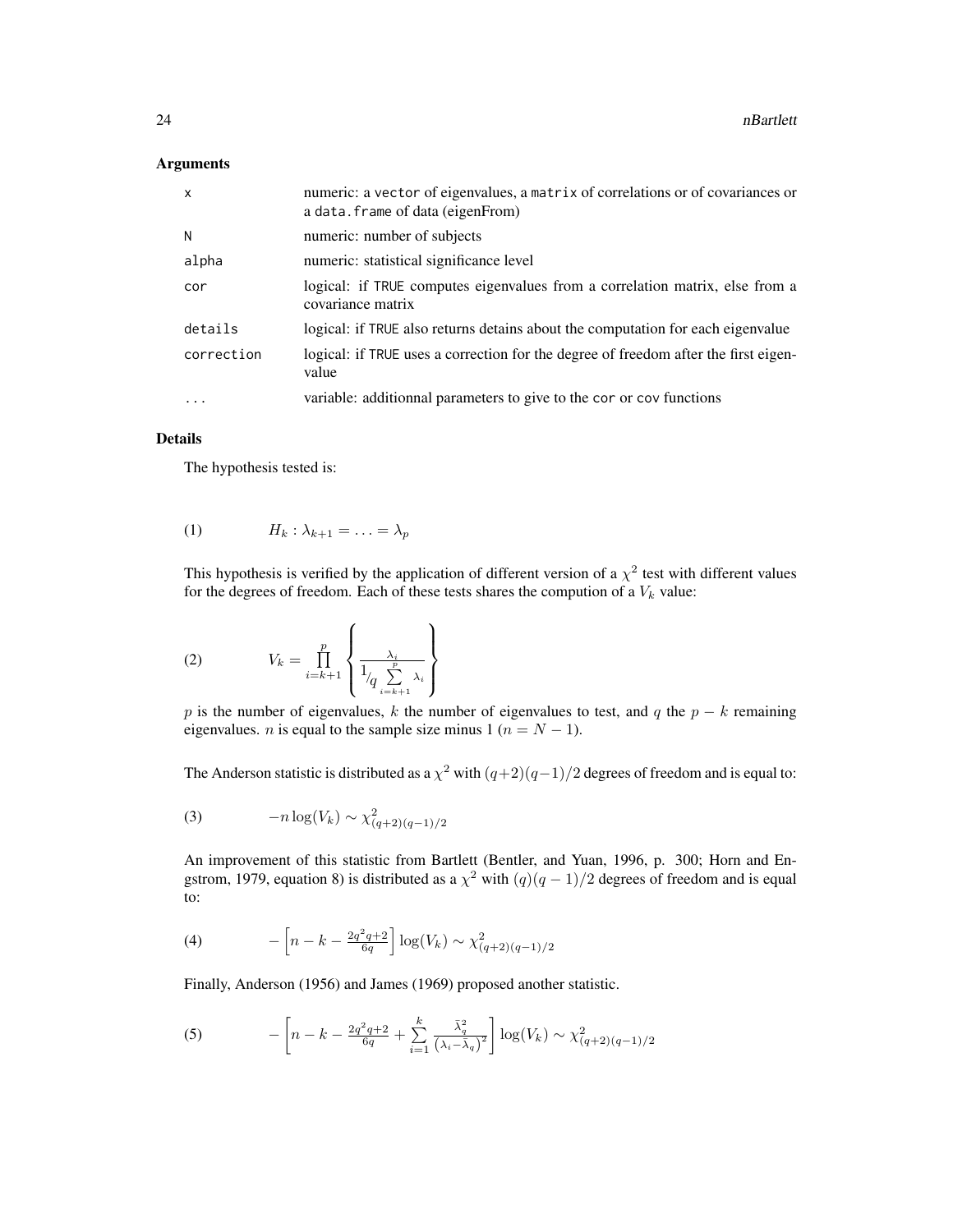#### <span id="page-24-0"></span>nBartlett 25

Bartlett (1950, 1951) proposed a correction to the degrees of freedom of these  $\chi^2$  after the first significant test:  $(q+2)(q-1)/2$ .

#### Value

| nFactors | numeric: vector of the number of factors retained by the Bartlett, Anderson and<br>Lawley procedures. |
|----------|-------------------------------------------------------------------------------------------------------|
| details  | numeric: matrix of the details for each index.                                                        |

### Author(s)

Gilles Raiche

Centre sur les Applications des Modeles de Reponses aux Items (CAMRI) Universite du Quebec a Montreal <raiche.gilles@uqam.ca>, <http://www.er.uqam.ca/nobel/r17165/>

### References

Anderson, T. W. (1963). Asymptotic theory for principal component analysis. *Annals of Mathematical Statistics, 34*, 122-148.

Bartlett, M. S. (1950). Tests of significance in factor analysis. *British Journal of Psychology, 3*, 77-85.

Bartlett, M. S. (1951). A further note on tests of significance. *British Journal of Psychology, 4*, 1-2.

Bentler, P. M. and Yuan, K.-H. (1996). Test of linear trend in eigenvalues of a covariance matrix with application to data analysis. *British Journal of Mathematical and Statistical Psychology, 49*, 299-312.

Bentler, P. M. and Yuan, K.-H. (1998). Test of linear trend in the smallest eigenvalues of the correlation matrix. *Psychometrika, 63*(2), 131-144.

Horn, J. L. and Engstrom, R. (1979). Cattell's scree test in relation to Bartlett's chi-square test and other observations on the number of factors problem. *Multivariate Behavioral Reasearch, 14*(3), 283-300.

James, A. T. (1969). Test of equality of the latent roots of the covariance matrix. *In* P. K. Krishna (Eds): *Multivariate analysis, volume 2*. New-York, NJ: Academic Press.

Lawley, D. N. (1956). Tests of significance for the latent roots of covariance and correlation matrix. *Biometrika, 43*(1/2), 128-136.

#### See Also

[plotuScree](#page-48-1), [nScree](#page-36-1), [plotnScree](#page-45-1), [plotParallel](#page-47-1)

#### Examples

## SIMPLE EXAMPLE OF A BARTLETT PROCEDURE

data(dFactors) eig <- dFactors\$Raiche\$eigenvalues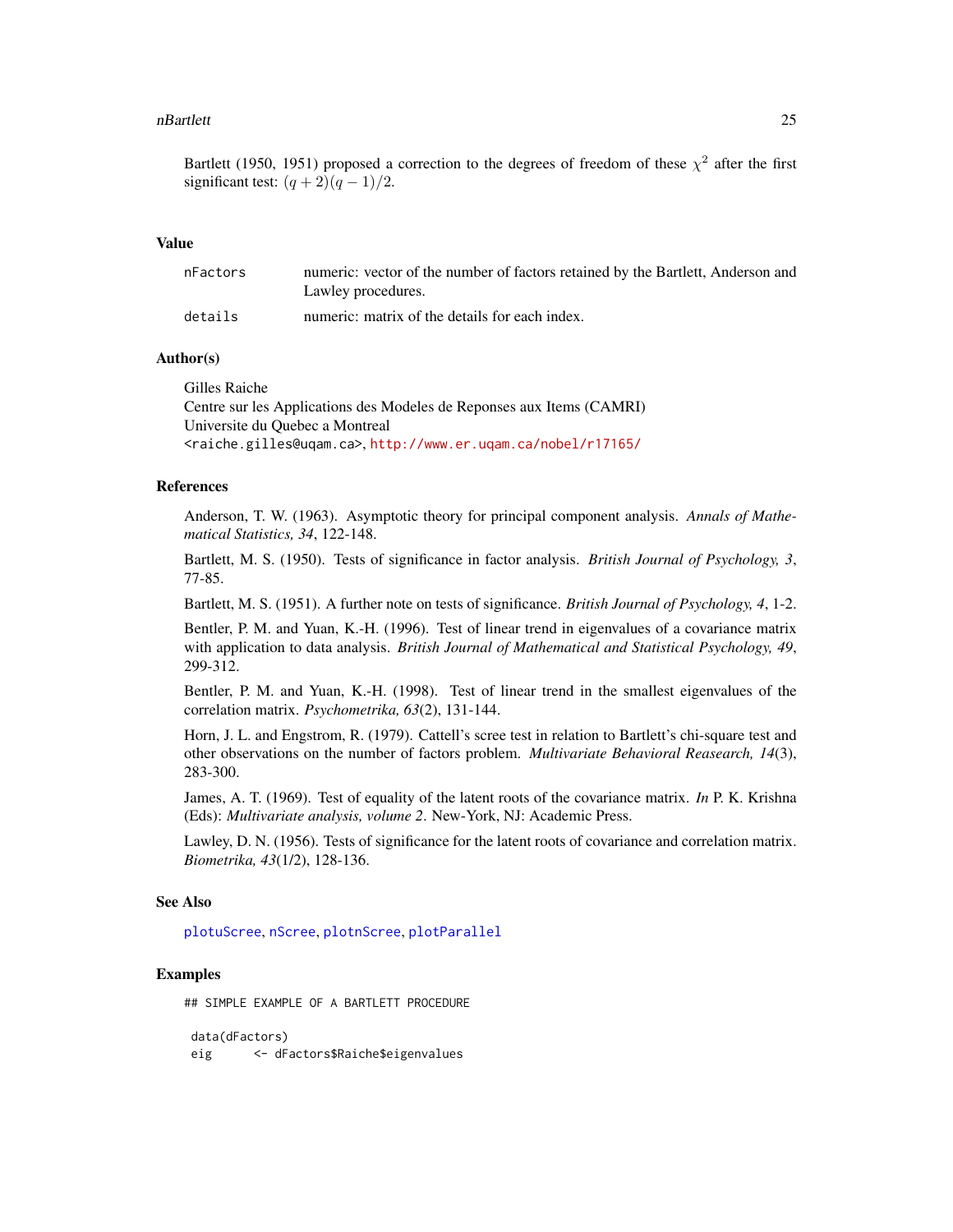```
results <- nBartlett(x=eig, N= 100, alpha=0.05, details=TRUE)
results
plotuScree(eig, main=paste(results$nFactors[1], ", ",
                           results$nFactors[2], " or ",
                           results$nFactors[3],
                           " factors retained by the LRT procedures",
                           sep=""))
```
<span id="page-25-1"></span>nBentler *Bentler and Yuan's Procedure to Determine the Number of Components/Factors*

### Description

This function computes the Bentler and Yuan's indices for determining the number of components/factors to retain.

### Usage

```
nBentler(x, N, log=TRUE, alpha=0.05, cor=TRUE, details=TRUE,
        minPar=c(min(lambda) - abs(min(lambda)) +.001, 0.001),
        maxPar=c(max(lambda),
                 lm(lambda ~ I(length(lambda):1))$coef[2]), ...)
```
### Arguments

| X          | numeric: a vector of eigenvalues, a matrix of correlations or of covariances or<br>a data. frame of data |
|------------|----------------------------------------------------------------------------------------------------------|
| N          | numeric: number of subjects.                                                                             |
| log        | logical: if TRUE does the maximization on the log values.                                                |
| alpha      | numeric: statistical significance level.                                                                 |
| cor        | logical: if TRUE computes eigenvalues from a correlation matrix, else from a<br>covariance matrix        |
| details    | logical: if TRUE also returns detains about the computation for each eigenvalue.                         |
| minPar     | numeric: minimums for the coefficient of the linear trend to maximize.                                   |
| maxPar     | numeric: maximums for the coefficient of the linear trend to maximize.                                   |
| $\ddots$ . | variable: additionnal parameters to give to the cor or cov functions                                     |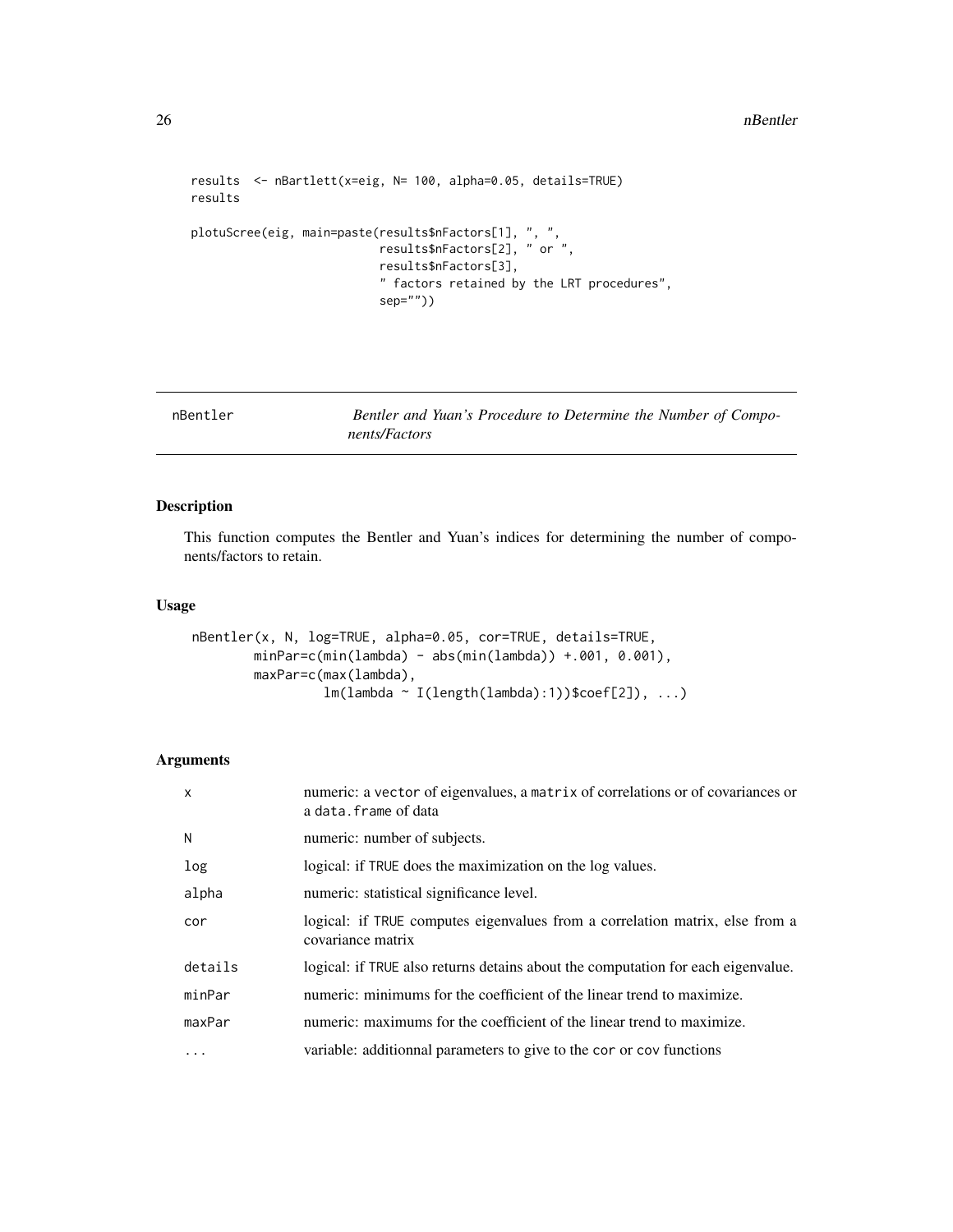#### nBentler 27

### Details

The implemented Bentler and Yuan's procedure must be used with care because the minimized function is not always stable, as Bentler and Yan (1996, 1998) already noted. In many cases, constraints must applied to obtain a solution, as the actual implementation did, but the user can modify these constraints.

The hypothesis tested (Bentler and Yuan, 1996, equation 10) is:

$$
(1) \tHk: \lambdak+i = \alpha + \beta xi, (i = 1, ..., q)
$$

The solution of the following simultaneous equations is needed to find  $(\alpha, \beta) \in$ 

(2) 
$$
f(x) = \sum_{i=1}^{q} \frac{[\lambda_{k+j} - N\alpha + \beta x_j]x_j}{(\alpha + \beta x_j)^2} = 0
$$

and 
$$
g(x) = \sum_{i=1}^{q} \frac{\lambda_{k+j} - N\alpha + \beta x_j x_j}{(\alpha + \beta x_j)^2} = 0
$$

The solution to this system of equations was implemented by minimizing the following equation:

(3) 
$$
(\alpha, \beta) \in \inf [h(x)] = \inf \log [f(x)^2 + g(x)^2]
$$

The likelihood ratio test LRT proposed by Bentler and Yuan (1996, equation 7) follows a  $\chi^2$  probability distribution with  $q - 2$  degrees of freedom and is equal to:

(4) 
$$
LRT = N(k-p) \left\{ \ln \left( \frac{n}{N} \right) + 1 \right\} - N \sum_{j=k+1}^{p} \ln \left\{ \frac{\lambda_j}{\alpha + \beta x_j} \right\} + n \sum_{j=k+1}^{p} \left\{ \frac{\lambda_j}{\alpha + \beta x_j} \right\}
$$

With p beeing the number of eigenvalues, k the number of eigenvalues to test, q the  $p-k$  remaining eigenvalues, N the sample size, and  $n = N - 1$ . Note that there is an error in the Bentler and Yuan equation, the variables  $N$  and  $n$  beeing inverted in the preceeding equation 4.

A better strategy proposed by Bentler an Yuan (1998) is to used a minimized  $\chi^2$  solution. This strategy will be implemented in a future version of the nFactors package.

#### Value

| nFactors | numeric: vector of the number of factors retained by the Bentler and Yuan's |
|----------|-----------------------------------------------------------------------------|
|          | procedure.                                                                  |
| details  | numeric: matrix of the details of the computation.                          |

#### Author(s)

Gilles Raiche

Centre sur les Applications des Modeles de Reponses aux Items (CAMRI) Universite du Quebec a Montreal <raiche.gilles@uqam.ca>, <http://www.er.uqam.ca/nobel/r17165/>

David Magis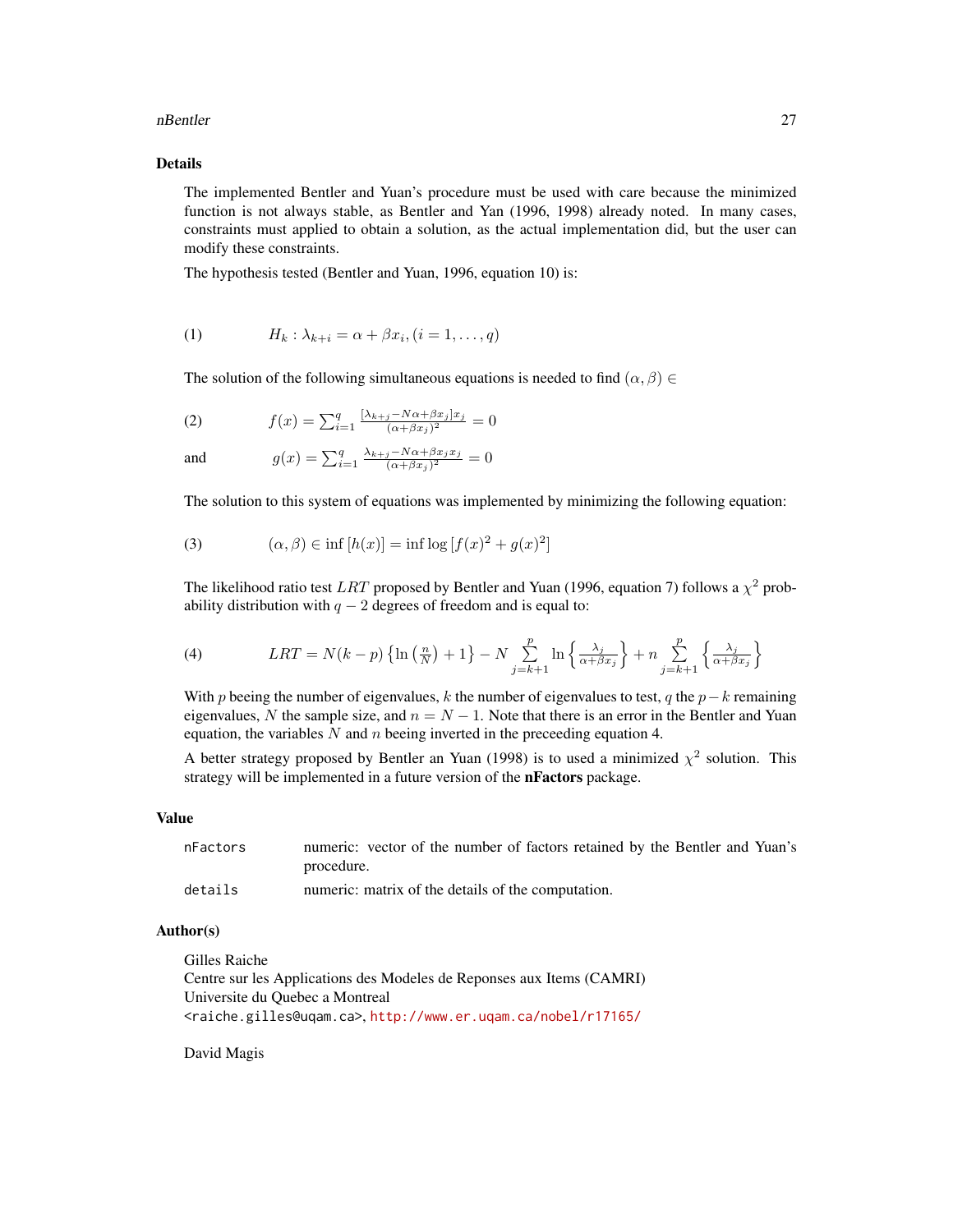<span id="page-27-0"></span>Departement de mathematiques Universite de Liege <David.Magis@ulg.ac.be>

### References

Bentler, P. M. and Yuan, K.-H. (1996). Test of linear trend in eigenvalues of a covariance matrix with application to data analysis. *British Journal of Mathematical and Statistical Psychology, 49*, 299-312.

Bentler, P. M. and Yuan, K.-H. (1998). Test of linear trend in the smallest eigenvalues of the correlation matrix. *Psychometrika, 63*(2), 131-144.

### See Also

[nBartlett](#page-22-1), [bentlerParameters](#page-3-1)

#### Examples

```
## ................................................
## SIMPLE EXAMPLE OF THE BENTLER AND YUAN PROCEDURE
# Bentler (1996, p. 309) Table 2 - Example 2 .............
n=649
bentler2<-c(5.785, 3.088, 1.505, 0.582, 0.424, 0.386, 0.360, 0.337, 0.303,
            0.281, 0.246, 0.238, 0.200, 0.160, 0.130)
results <- nBentler(x=bentler2, N=n)
results
plotuScree(x=bentler2, model="components",
    main=paste(results$nFactors,
    " factors retained by the Bentler and Yuan's procedure (1996, p. 309)",
    sep=""))
# ........................................................
# Bentler (1998, p. 140) Table 3 - Example 1 .............
n <- 145
example1 <- c(8.135, 2.096, 1.693, 1.502, 1.025, 0.943, 0.901, 0.816, 0.790,
              0.707, 0.639, 0.543,
              0.533, 0.509, 0.478, 0.390, 0.382, 0.340, 0.334, 0.316, 0.297,
              0.268, 0.190, 0.173)
results <- nBentler(x=example1, N=n)
results
plotuScree(x=example1, model="components",
   main=paste(results$nFactors,
   " factors retained by the Bentler and Yuan's procedure (1998, p. 140)",
   sep=""))
# ........................................................
```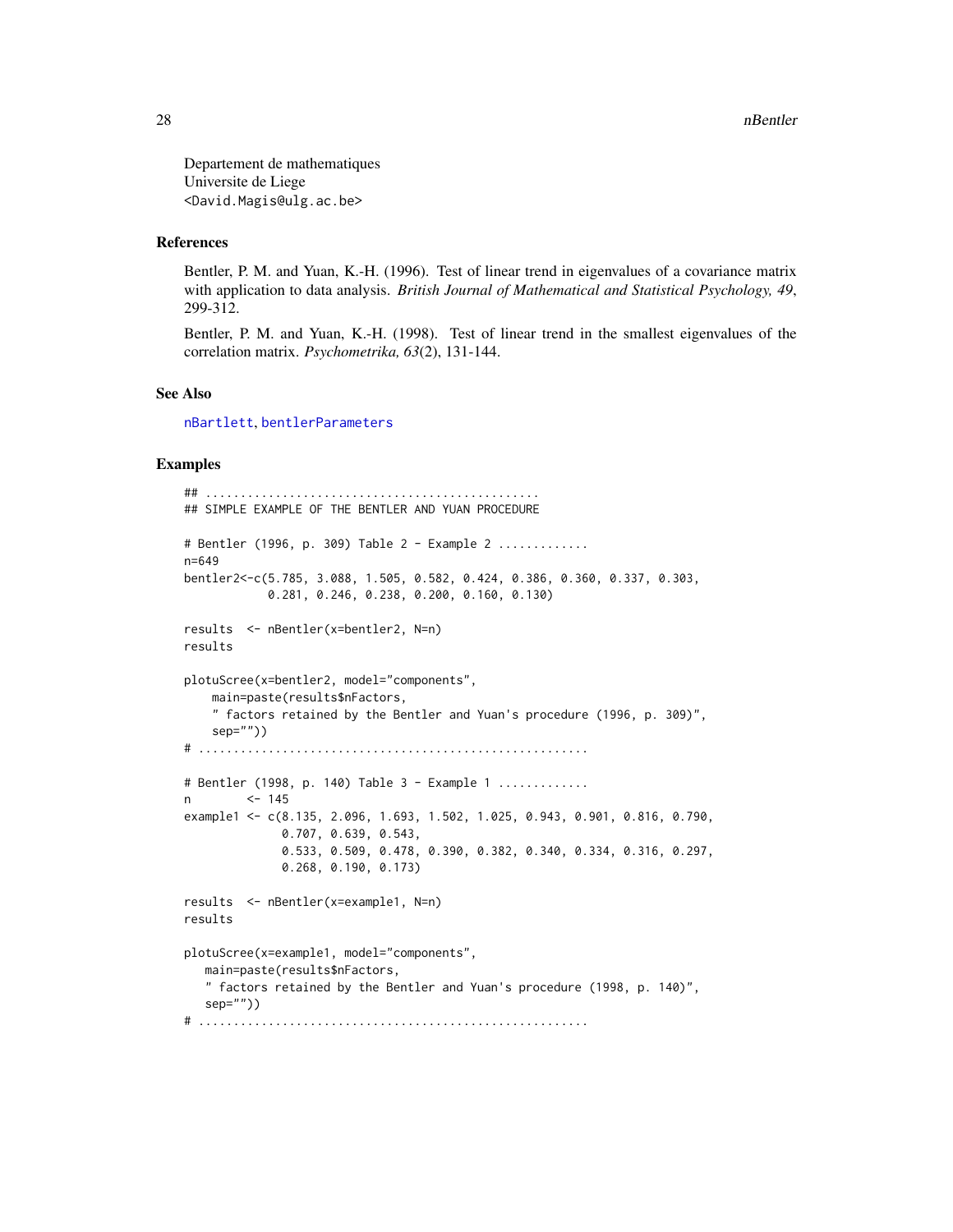<span id="page-28-1"></span><span id="page-28-0"></span>

### Description

This function computes the *CNG* indices for the eigenvalues of a correlation/covariance matrix (Gorsuch and Nelson, 1981; Nasser, 2002, p. 400; Zoski and Jurs, 1993, p. 6).

#### Usage

```
nCng(x, cor=TRUE, model="components", details=TRUE, ...)
```
#### Arguments

| $\mathsf{x}$ | numeric: a vector of eigenvalues, a matrix of correlations or of covariances or<br>a data. frame of data |
|--------------|----------------------------------------------------------------------------------------------------------|
| cor          | logical: if TRUE computes eigenvalues from a correlation matrix, else from a<br>covariance matrix        |
| model        | character: "components" or "factors"                                                                     |
| details      | logical: if TRUE also returns detains about the computation for each eigenvalue.                         |
| $\ddotsc$    | variable: additionnal parameters to give to the eigenComputes function                                   |

### Details

Note that the nCng function is only valid when more than six eigenvalues are used and that these are obtained in the context of a principal component analysis. For a factor analysis, some eigenvalues could be negative and the function will stop and give an error message.

The slope of all possible sets of three adjacent eigenvalues are compared, so *CNG* indices can be applied only when more than six eigenvalues are used. The eigenvalue at which the greatest difference between two successive slopes occurs is the indicator of the number of components/factors to retain.

### Value

| nFactors | numeric: number of factors retained by the CNG procedure. |
|----------|-----------------------------------------------------------|
| details  | numeric: matrix of the details for each index.            |

### Author(s)

Gilles Raiche

Centre sur les Applications des Modeles de Reponses aux Items (CAMRI) Universite du Quebec a Montreal <raiche.gilles@uqam.ca>, <http://www.er.uqam.ca/nobel/r17165/>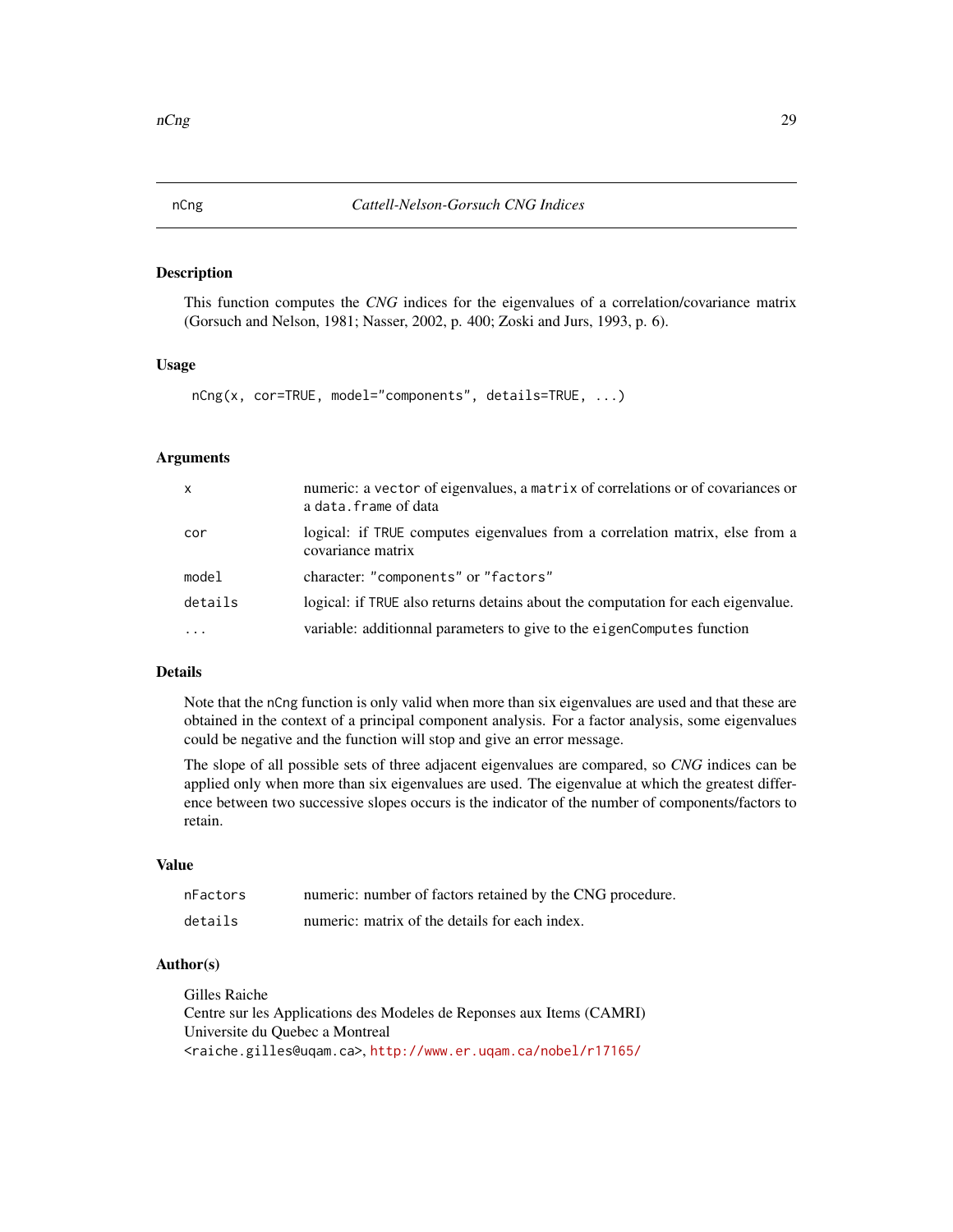#### <span id="page-29-0"></span>References

Gorsuch, R. L. and Nelson, J. (1981). *CNG scree test: an objective procedure for determining the number of factors*. Presented at the annual meeting of the Society for multivariate experimental psychology.

Nasser, F. (2002). The performance of regression-based variations of the visual scree for determining the number of common factors. *Educational and Psychological Measurement, 62(3)*, 397-419.

Zoski, K. and Jurs, S. (1993). Using multiple regression to determine the number of factors to retain in factor analysis. *Multiple Linear Regression Viewpoints, 20*(1), 5-9.

### See Also

[plotuScree](#page-48-1), [nScree](#page-36-1), [plotnScree](#page-45-1), [plotParallel](#page-47-1)

#### Examples

```
## SIMPLE EXAMPLE OF A CNG ANALYSIS
data(dFactors)
eig <- dFactors$Raiche$eigenvalues
results <- nCng(eig, details=TRUE)
results
plotuScree(eig, main=paste(results$nFactors,
                            " factors retained by the CNG procedure",
                           sep=""))
```

| nFactors-parameters | Argument and Value Parameters Common to the Different Functions |
|---------------------|-----------------------------------------------------------------|
|                     | Available in Package nFactors                                   |

#### Description

This help file describes the argument and value parameters used in the different functions available in package nFactors.

*Arguments*:

- 1. *adequacy*: logical: if TRUE prints the recovered population matrix from the factor structure (structureSim)
- 2. *all*: logical: if TRUE computes he Bentler and Yuan index (very long computing time to consider) (structureSim, studySim)
- 3. *alpha*: numeric: statistical significance level (nBartlett, nBentler)
- 4. *aparallel*: numeric: results of a parallel analysis (nScree)
- 5. *cent*: depreciated numeric (use quantile instead): quantile of the distribution (moreStats, parallel)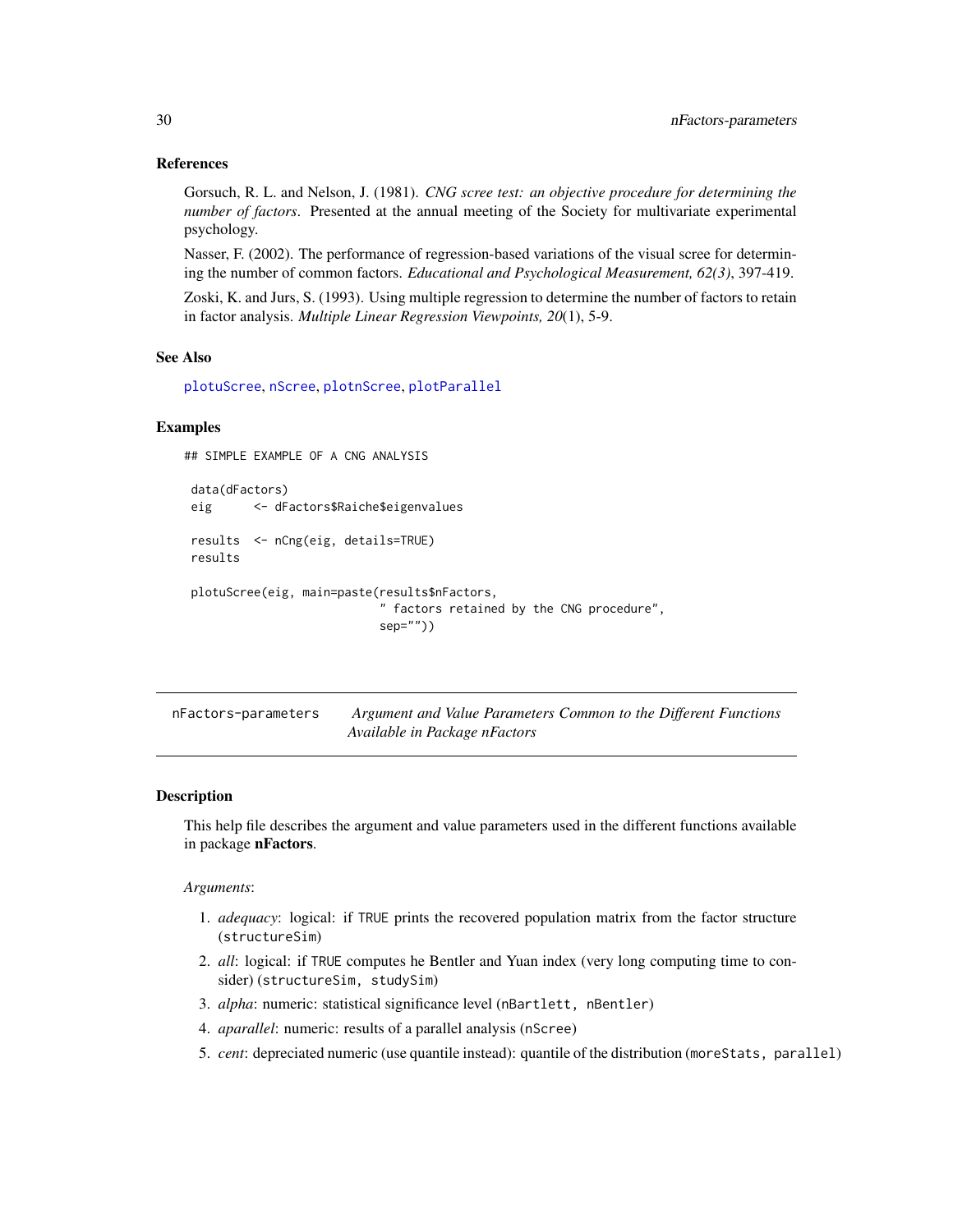- 6. *communalities*: character: initial values for communalities ("component", "ginv", "maxr", or "multiple") (iterativePrincipalAxis, principalAxis)
- 7. *cor*: logical: if TRUE computes eigenvalues from a correlation matrix, else from a covariance matrix (eigenComputes, nBartlett, nBentler, ncng, nCng, nMreg, nScree, nSeScree, nSeScree, nSeScree, nSeSc
- 8. *correction*: logical: if TRUE uses a correction for the degree of freedom after the first eigenvalue (nBartlett)
- 9. *criteria*: numeric: by default fixed at  $\lambda$ . When the  $\lambda$ s are computed from a principal components analysis on a correlation matrix, it corresponds to the usual Kaiser  $\lambda \geq 1$  rule. On a covariance matrix or from a factor analysis, it is simply the mean. To apply the  $\lambda \geq 0$ sometimes used with factor analysis, fixed the criteria to 0 (nScree)
- 10. *details*: logical: if TRUE also returns details about the computation for each eigenvalues (nBartlett, nBentler, now included a natural new nCng, nMreg, structureSim)
- 11. *diagCommunalities*: logical: if TRUE, the correlation between the initial solution and the estimated one will use a correlation of one in the diagonal. If FALSE (default) the diagonal is not used in the computation of this correlation or covariance matrix (rRecovery)
- 12. *dir*: character: directory where to save output (studySim)
- 13. *eig*: depreciated parameter (use x instead): eigenvalues to analyse (nScree, plotParallel)
- 14. *Eigenvalue*: depreciated parameter (use x instead): eigenvalues to analyse (plotuScree)
- 15. *fload*: matrix: loadings of the factor structure (structureSim)
- 16. *graphic*: logical: specific plot (bentlerParameters, structureSim)
- 17. *index*: numeric: vector of the index of the selected indices (plot.structureSim, print.structureSim, summary.st
- 18. *iterations*: numeric: maximum number of iterations to obtain a solution (iterativePrincipalAxis)
- 19. *legend*: logical indicator of the presence of a legend (plotnScree, plotParallel)
- 20. *loadings*: numeric: loadings from a factor analysis solution (rRecovery, generateStructure, studySim)
- 21. *log*: logical: if TRUE does the minimization on the log values (bentlerParameters, nBentler)
- 22. *main*: character: main title (plotnScree, plotParallel, plotuScree, boxplot.structureSim,
- 23. *maxPar*: numeric: maximums for the coefficient of the linear trend (bentlerParameters, nBentler)
- 24. *minPar*: numeric: minimums for the coefficient of the linear trend (bentlerParameters, nBentler)
- 25. *method*: character: actually only "giv" is supplied to compute the approximation of the communalities by maximum correlation (corFA, nCng, nMreg, nScree, nSeScree)
- 26. *mjc*: numeric: number of major factors (factors with practical significance) (generateStructure)
- 27. *pmjc*: numeric: number of variables that load significantly on each major factor (generateStructure)
- 28. *model*: character: "components" or "factors" (nScree, parallel, plotParallel,
- 29. *N*: numeric: number of subjects (nBartlett, bentlerParameters, nBentler, studySim)
- 30. *nboot*: numeric: number of bootstrap samples (eigenBootParallel)
- 31. *nFactors*: numeric: number of components/factors to retained (componentAxis, iterative) it
- 32. *nScree*: results of a previous nScree analysis (plotnScree)
- 33. *option*: character: "permutation" or "bootstrap" (eigenBootParallel)
- 34. *object*: nScree: an object of the class nScree is.nScree, summary.nScree
- 35. *object*: structureSim: an object of the class structureSim (is.structureSim, summary.structureSim)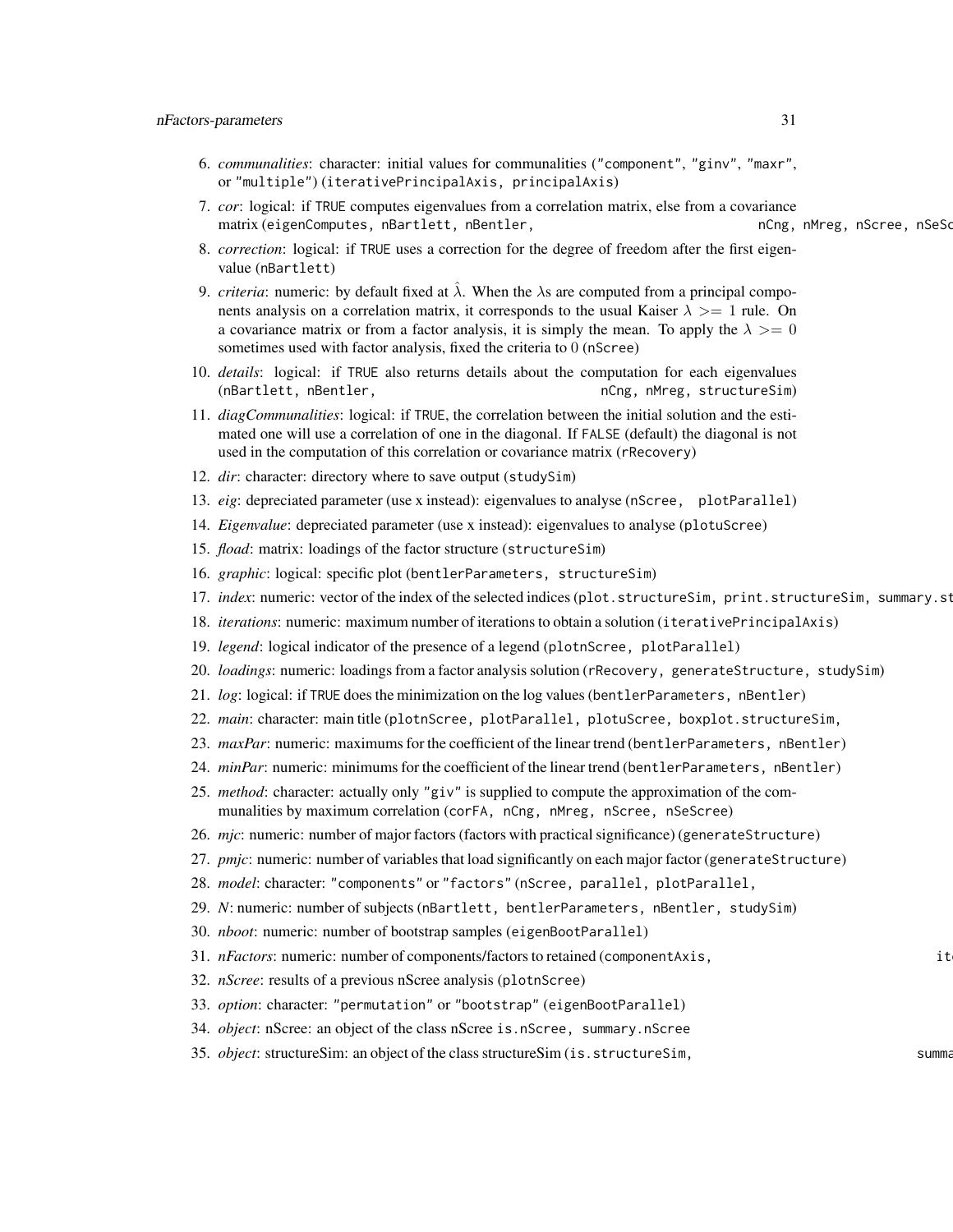- 36. *parallel*: numeric: vector of the result of a previous parallel analysis (plotParallel)
- 37. *pmjc*: numeric: number of major loadings on each factor factors (generateStructure, studySim)
- 38. *quantile*: numeric: quantile that will be reported (parallel, moreStats, eigenBootParallel, structureSim eigenBoot
- 39. *R*: numeric: correlation or covariance matrix (componentAxis, iterativePrincipalAxis,
- 40. *r2limen*: numeric: R2 limen value for the R2 Nelson index (structureSim, nSeScree, studySim)
- 41. *rep*: numeric: number of replications of the correlation or the covariance matrix (default is 100) (parallel)
- 42. *reppar*: numeric: number of replications for the parallel analysis (structureSim, studySim)
- 43. *repsim*: numeric: number of replications of the matrix correlation simulation (structureSim, studySim)
- 44. *resParx*: numeric: restriction on the  $\alpha$  coefficient (x) to graph the function to minimize (bentlerParameters)
- 45. *resolution*: numeric: resolution of the 3D graph (number of points from  $\alpha$  and from  $\beta$ ).
- 46. *resPary*: numeric: restriction on the β coefficient (y) to graph the function to minimize (bentlerParameters)
- 47. *sd*: numeric: vector of standard deviations of the simulated variables (for a parallel analysis on a covariance matrix) parallel)
- 48. *show*: logical: if TRUE prints the quantile chosen (moreStats)
- 49. *stats*: numeric: vector of the statistics to return: mean(1), median(2), sd(3), quantile(4), min(5), max(6) (studySim)
- 50. *subject*: numeric: number of subjects (default is 100) (parallel)
- 51. *tolerance*: numeric: minimal difference in the estimated communalities after a given iteration (iterativePrincipalAxis)
- 52. *trace*: logical: if TRUE gives details of the status of the simulations (studySim)
- 53. *typePlot*: character: plots the minimized function according to a 3D plot: "wireframe", "contourplot" or "levelplot" (bentlerParameters)
- 54. *unique*: numeric: loadings on the non significant variables on each major factor (generateStructure, studySim)
- 55. *upper*: logical: if TRUE upper diagonal is replaced with lower diagonal. If FALSE, lower diagonal is replaced with upper diagonal (diagReplace)
- 56. *use*: character: how to deal with missing values, same as the parameter from the corr function (eigenBootParallel)
- 57. *var*: numeric: number of variables (default is 10) (parallel, generateStructure, studySim)
- 58. *vLine*: character: color of the vertical indicator line in the eigen boxplot (boxplot.structureSim)
- 59. *x*: numeric: a vector of eigenvalues, a matrix of correlations or of covariances or a data.frame of data (eigenFrom, nBartlett, nCng, nMreg)
- 60. *xlab*: character: label of the x axis (plotnScree, plotParallel, plotuScree,
- 61. *x*: data.frame: data from which a correlation or covariance matrix will be obtained (eigenBootParallel)
- 62. *x*: depreciated: (plotParallel)
- 63. *x*: nScree: an object of the class nScree (plot.nScree, print.nScree)
- 64. *x*: numeric: matrix (makeCor)
- 65. *x*: numeric: matrix or data.frame (moreStats)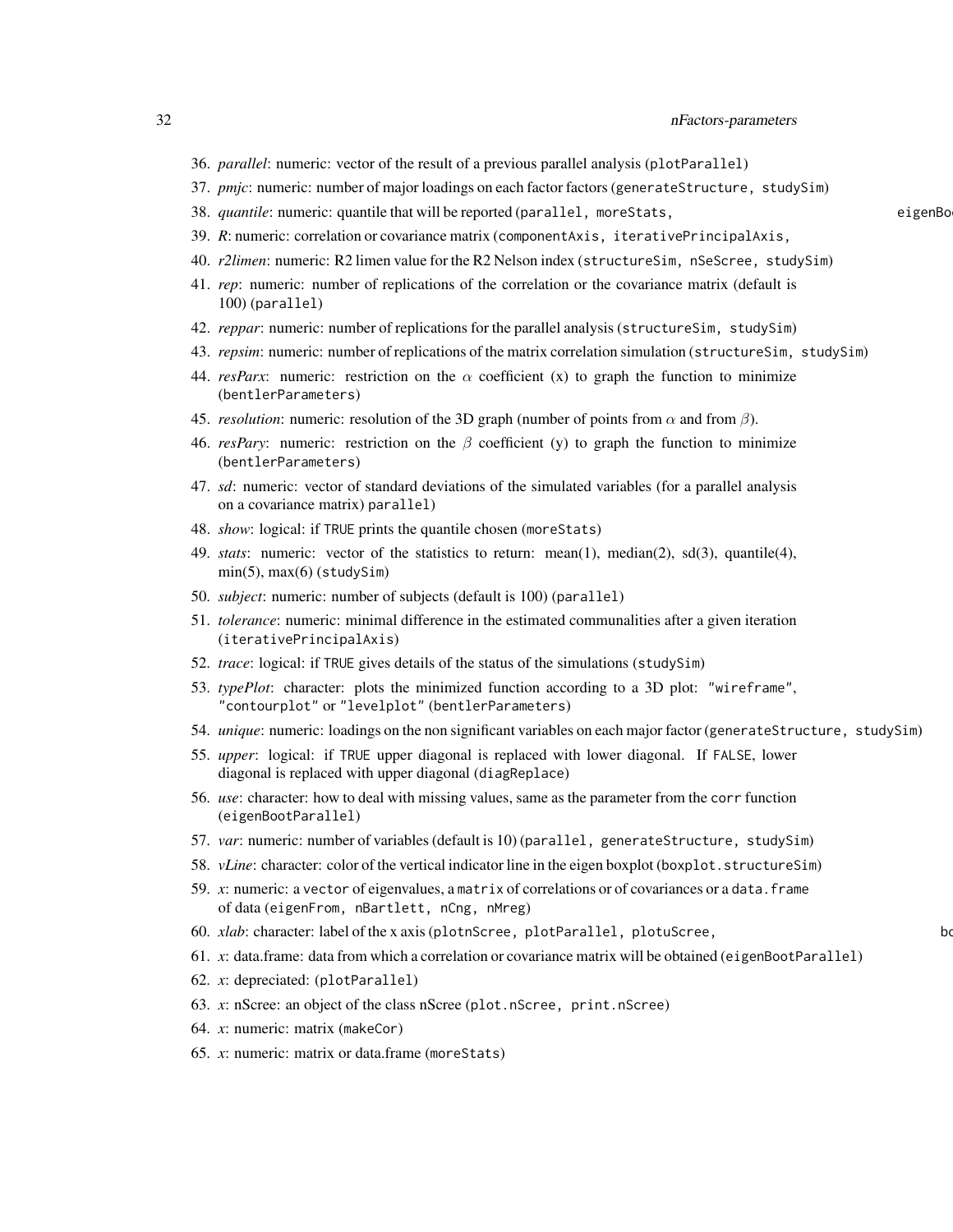| plot                                                                                                                                                                                    |
|-----------------------------------------------------------------------------------------------------------------------------------------------------------------------------------------|
|                                                                                                                                                                                         |
|                                                                                                                                                                                         |
| 1. cor: numeric: Pearson correlation between initial and recovered estimated correlation or co-<br>variance matrix. Compution depend on the logical value of the communalities argument |
| 2. <i>details:</i> numeric: matrix of the details for each index (nBartlett, bentlerParameters, nCng, nMreg)                                                                            |
| 3. difference: numeric: difference between initial and recovered estimated correlation or covari-                                                                                       |
| 4. <i>iterations</i> : numeric: maximum number of iterations to obtain a solution (iterativePrincipalAxis)                                                                              |
| 5. loadings: numeric: loadings of each variable on each component or factor retained (component Axis,                                                                                   |
| 6. <i>nFactors</i> : numeric: vector of the number of components or factors retained by the Bartlett,<br>Anderson and Lawley procedures (nBartlett, bentlerParameters, nCng, nMreg)     |
|                                                                                                                                                                                         |
| 8. recoveredR: numeric: recovered estimated correlation or covariance matrix (rRecovery)                                                                                                |
| 9. tolerance: numeric: minimal difference in the estimated communalities after a given iteration                                                                                        |
| 10. values: numeric: data.frame of information (nScree, parallel, plotnScree, plotParallel,                                                                                             |
|                                                                                                                                                                                         |
|                                                                                                                                                                                         |
| 13. values: numeric: variance of each component or factor (iterativePrincipalAxis, principalComponents)                                                                                 |
| 14. values: data.frame: mean, median, quantile, standard deviation, minimum and maximum of                                                                                              |
|                                                                                                                                                                                         |

- 15. *values*: numeric: matrix of correlation or covariance with communalities in the diagonal (corFA)
- 16. *values*: numeric: variance of each component or factor retained (componentAxis, principalAxis)
- 17. *values*: numeric: matrix factor structure (generateStructure)
- 18. *varExplained*: numeric: variance explained by each component or factor retained (componentAxis, iterativePrinci
- 19. *varExplained*: numeric: cumulative variance explained by each component or factor retained (componentAxis, iterativePrincipalAxis, principalAxis, principalComponent

### Author(s)

Gilles Raiche Centre sur les Applications des Modeles de Reponses aux Items (CAMRI) Universite du Quebec a Montreal <raiche.gilles@uqam.ca>, <http://www.er.uqam.ca/nobel/r17165/>

David Magis Departement de mathematiques Universite de Liege <David.Magis@ulg.ac.be>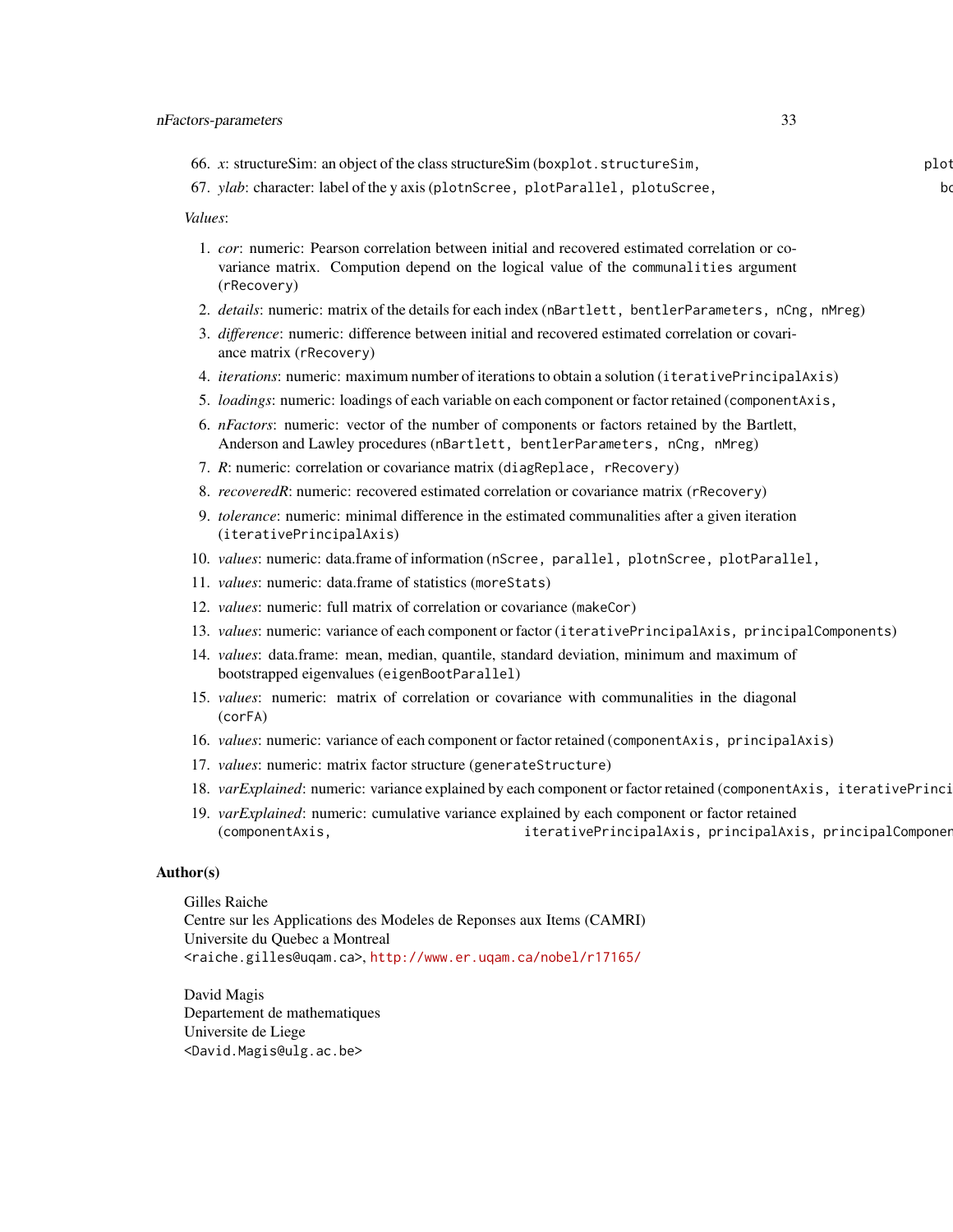#### <span id="page-33-0"></span>References

Raiche, G., Riopel, M. and Blais, J.-G. (2006). *Non graphical solutions for the Cattell's scree test*. Paper presented at the International Annual meeting of the Psychometric Society, Montreal. [<http://www.er.uqam.ca/nobel/r17165/RECHERCHE/COMMUNICATIONS/>]

#### See Also

Other packages are also very useful for principal component and factor analysis. The *R* psychometric view is instructive at this point. See [http://cran.stat.sfu.ca/web/views/Psychometrics.](http://cran.stat.sfu.ca/web/views/Psychometrics.html) [html](http://cran.stat.sfu.ca/web/views/Psychometrics.html) for further details.

nFactorsObjectMethods *Utility Functions for nFactors Class Objects*

### Description

Utility functions for nFactors class objects.

### Usage

```
## S3 method for class 'nFactors'
     is(object)
## S3 method for class 'nFactors'
 print(x, \ldots)## S3 method for class 'nFactors'
summary(object, ...)
```
#### Arguments

|                         | n Factors: an object of the class n Factors                                         |
|-------------------------|-------------------------------------------------------------------------------------|
| object                  | nFactors: an object of the class nFactors                                           |
| $\cdot$ $\cdot$ $\cdot$ | variable: additionnal parameters to give to the print function with print. nFactors |
|                         | or to the summary function with summary. nFactors                                   |

### Value

Generic functions for the nFactors class:

| is.nFactors      | logical: is the object of the class nFactors?                                                                                                                                                            |
|------------------|----------------------------------------------------------------------------------------------------------------------------------------------------------------------------------------------------------|
| print.nFactors   |                                                                                                                                                                                                          |
|                  | numeric: vector of the number of components/factors to retain: same as the<br>nFactors vector from the nFactors object                                                                                   |
| summary.nFactors |                                                                                                                                                                                                          |
|                  | data. frame: details of the results from a nFactors object: same as the details<br>data. frame from the nF actors object, but with easier control of the number of<br>decimals with the digits parameter |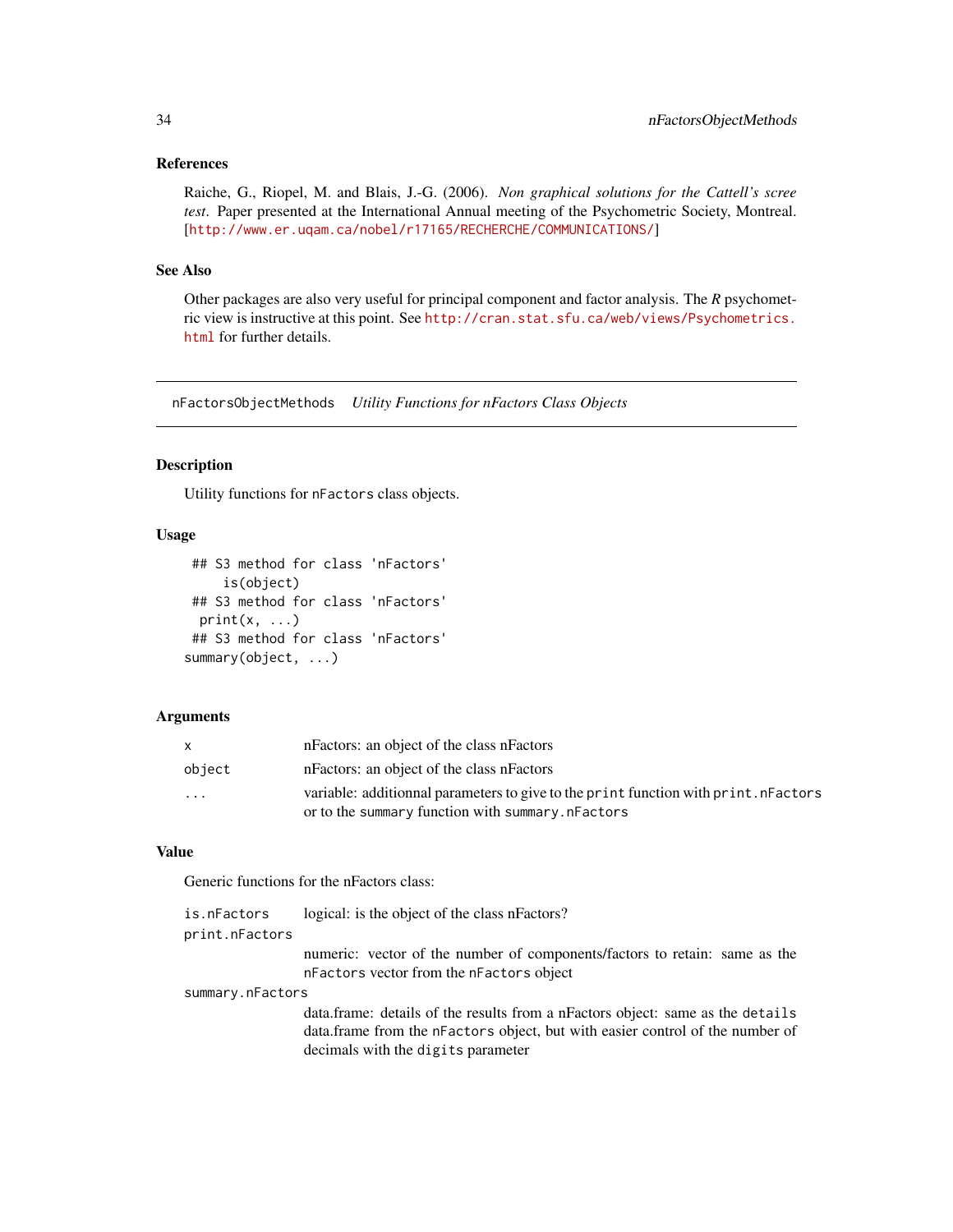#### <span id="page-34-0"></span>nMreg 35

#### Author(s)

Gilles Raiche Centre sur les Applications des Modeles de Reponses aux Items (CAMRI) Universite du Quebec a Montreal <raiche.gilles@uqam.ca>, <http://www.er.uqam.ca/nobel/r17165/>

#### References

Raiche, G., Riopel, M. and Blais, J.-G. (2006). *Non graphical solutions for the Cattell's scree test*. Paper presented at the International Annual meeting of the Psychometric Society, Montreal. [<http://www.er.uqam.ca/nobel/r17165/RECHERCHE/COMMUNICATIONS/>]

### See Also

[nBentler](#page-25-1), [nBartlett](#page-22-1), [nCng](#page-28-1), [nMreg](#page-34-1), [nSeScree](#page-41-1)

### Examples

```
## SIMPLE EXAMPLE
data(dFactors)
eig <- dFactors$Raiche$eigenvalues
N <- dFactors$Raiche$nsubjects
res <- nBartlett(eig,N); res; is.nFactors(res); summary(res, digits=2)
res <- nBentler(eig,N); res; is.nFactors(res); summary(res, digits=2)
res <- nCng(eig); res; is.nFactors(res); summary(res, digits=2)
res <- nMreg(eig); res; is.nFactors(res); summary(res, digits=2)
res <- nSeScree(eig); res; is.nFactors(res); summary(res, digits=2)
## SIMILAR RESULTS, BUT NOT A nFactors OBJECT
res <- nScree(eig); res; is.nFactors(res); summary(res, digits=2)
```
<span id="page-34-1"></span>

| Λ<br>ш |  |
|--------|--|
|--------|--|

Multiple Regression Procedure to Determine the Number of Compo*nents/Factors*

#### Description

This function computes the β indices, like their associated Student *t* and probability (Zoski and Jurs, 1993, 1996, p. 445). These three values can be used as three different indices for determining the number of components/factors to retain.

#### Usage

```
nMreg(x, cor=TRUE, model="components", details=TRUE, ...)
```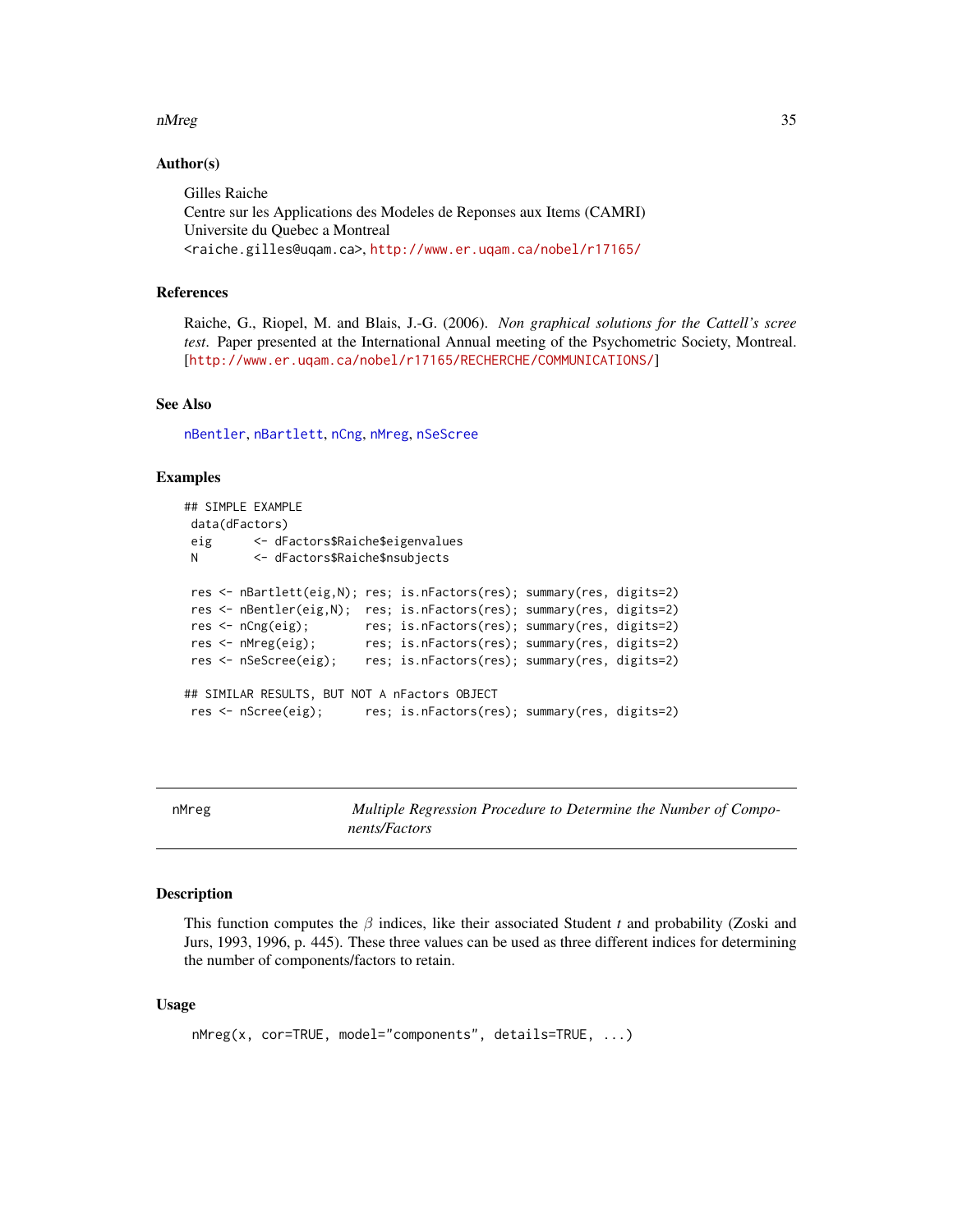#### <span id="page-35-0"></span>Arguments

| $\mathsf{x}$ | numeric: a vector of eigenvalues, a matrix of correlations or of covariances or<br>a data. frame of data (eigenFrom) |
|--------------|----------------------------------------------------------------------------------------------------------------------|
| cor          | logical: if TRUE computes eigenvalues from a correlation matrix, else from a<br>covariance matrix                    |
| model        | character: "components" or "factors"                                                                                 |
| details      | logical: if TRUE also returns details about the computation for each eigenvalue.                                     |
|              | variable: additionnal parameters to give to the eigenComputes and cor or cov<br>functions                            |

### Details

When the associated Student *t* test is applied, the following hypothesis is considered:

(1) 
$$
H_k: \beta(\lambda_1 \ldots \lambda_k) - \beta(\lambda_{k+1} \ldots \lambda_p), (k = 3, \ldots, p-3) = 0
$$

### Value

| nFactors | numeric: number of components/factors retained by the MREG procedures. |
|----------|------------------------------------------------------------------------|
| details  | numeric: matrix of the details for each indices.                       |

#### Author(s)

Gilles Raiche Centre sur les Applications des Modeles de Reponses aux Items (CAMRI) Universite du Quebec a Montreal <raiche.gilles@uqam.ca>, <http://www.er.uqam.ca/nobel/r17165/>

#### References

Zoski, K. and Jurs, S. (1993). Using multiple regression to determine the number of factors to retain in factor analysis. *Multiple Linear Regression Viewpoints, 20*(1), 5-9.

Zoski, K. and Jurs, S. (1996). An objective counterpart to the visual scree test for factor analysis: the standard error scree test. *Educational and Psychological Measurement, 56*(3), 443-451.

#### See Also

[plotuScree](#page-48-1), [nScree](#page-36-1), [plotnScree](#page-45-1), [plotParallel](#page-47-1)

### Examples

## SIMPLE EXAMPLE OF A MREG ANALYSIS data(dFactors) eig <- dFactors\$Raiche\$eigenvalues results <- nMreg(eig)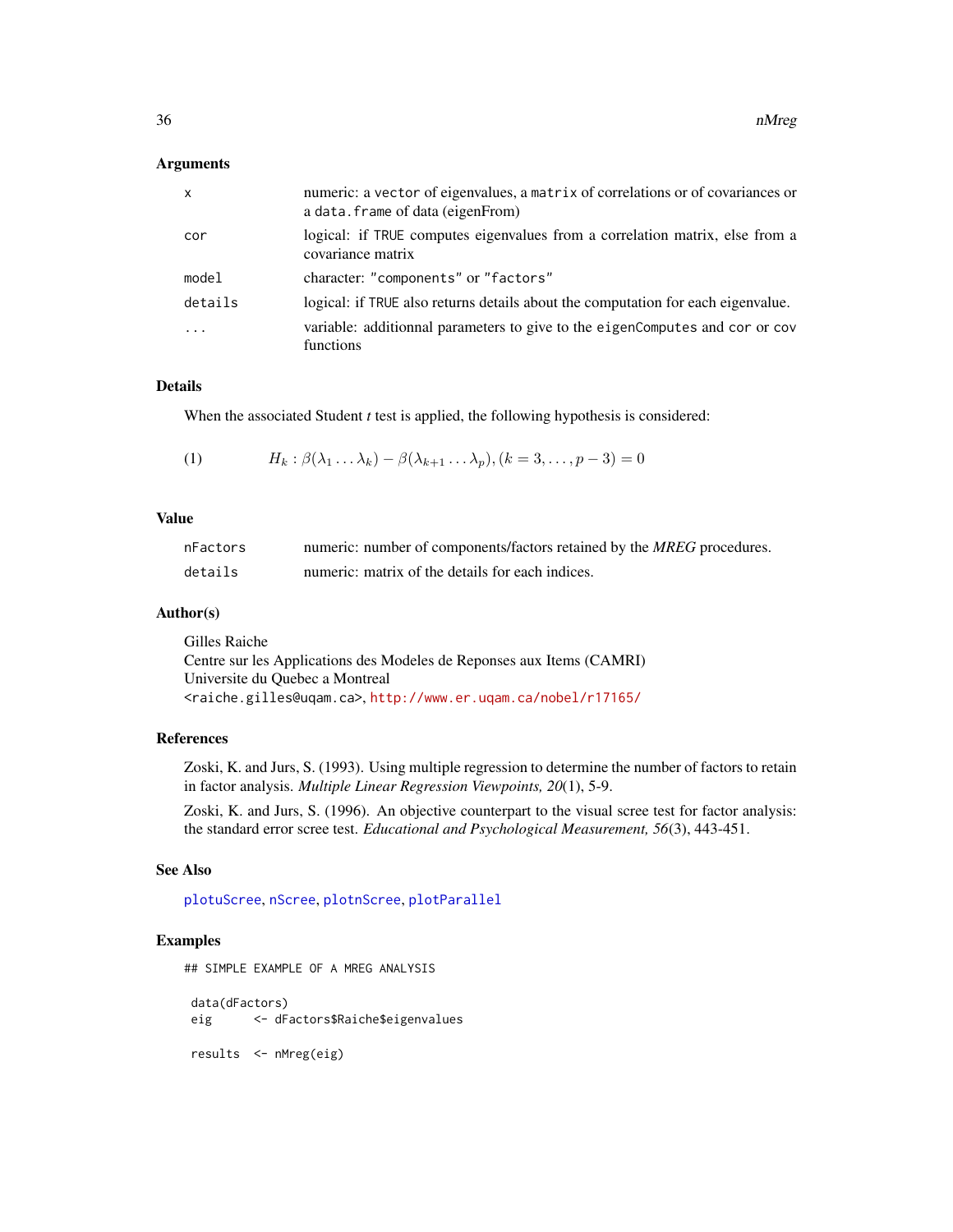<span id="page-36-0"></span>nScree 37

results

```
plotuScree(eig, main=paste(results$nFactors[1], ", ",
                           results$nFactors[2], " or ",
                           results$nFactors[3],
                           " factors retained by the MREG procedures",
                           sep=""))
```

```
nScree Non Graphical Cattel's Scree Test
```
### Description

The nScree function returns an analysis of the number of component or factors to retain in an exploratory principal component or factor analysis. The function also returns information about the number of components/factors to retain with the Kaiser rule and the parallel analysis.

### Usage

```
nScree(eig=NULL, x=eig, aparallel=NULL, cor=TRUE, model="components",
       criteria=NULL, ...)
```
#### Arguments

| eig          | depreciated parameter (use x instead): eigenvalues to analyse                                                                                                                                                                                                                                                                                                                           |
|--------------|-----------------------------------------------------------------------------------------------------------------------------------------------------------------------------------------------------------------------------------------------------------------------------------------------------------------------------------------------------------------------------------------|
| $\mathsf{x}$ | numeric: a vector of eigenvalues, a matrix of correlations or of covariances or<br>a data.frame of data                                                                                                                                                                                                                                                                                 |
| aparallel    | numeric: results of a parallel analysis. Defaults eigenvalues fixed at $\lambda >= \overline{\lambda}$<br>(Kaiser and related rule) or $\lambda \ge 0$ (CFA analysis)                                                                                                                                                                                                                   |
| cor          | logical: if TRUE computes eigenvalues from a correlation matrix, else from a<br>covariance matrix                                                                                                                                                                                                                                                                                       |
| model        | character: "components" or "factors"                                                                                                                                                                                                                                                                                                                                                    |
| criteria     | numeric: by default fixed at $\overline{\lambda}$ . When the $\lambda$ s are computed from a principal<br>component analysis on a correlation matrix, it corresponds to the usual Kaiser<br>$\lambda$ >= 1 rule. On a covariance matrix or from a factor analysis, it is simply the<br>mean. To apply $\lambda \geq 0$ , sometimes used with factor analysis, fix the criteria to<br>0. |
| $\cdots$     | variabe: additionnal parameters to give to the cor or cov functions                                                                                                                                                                                                                                                                                                                     |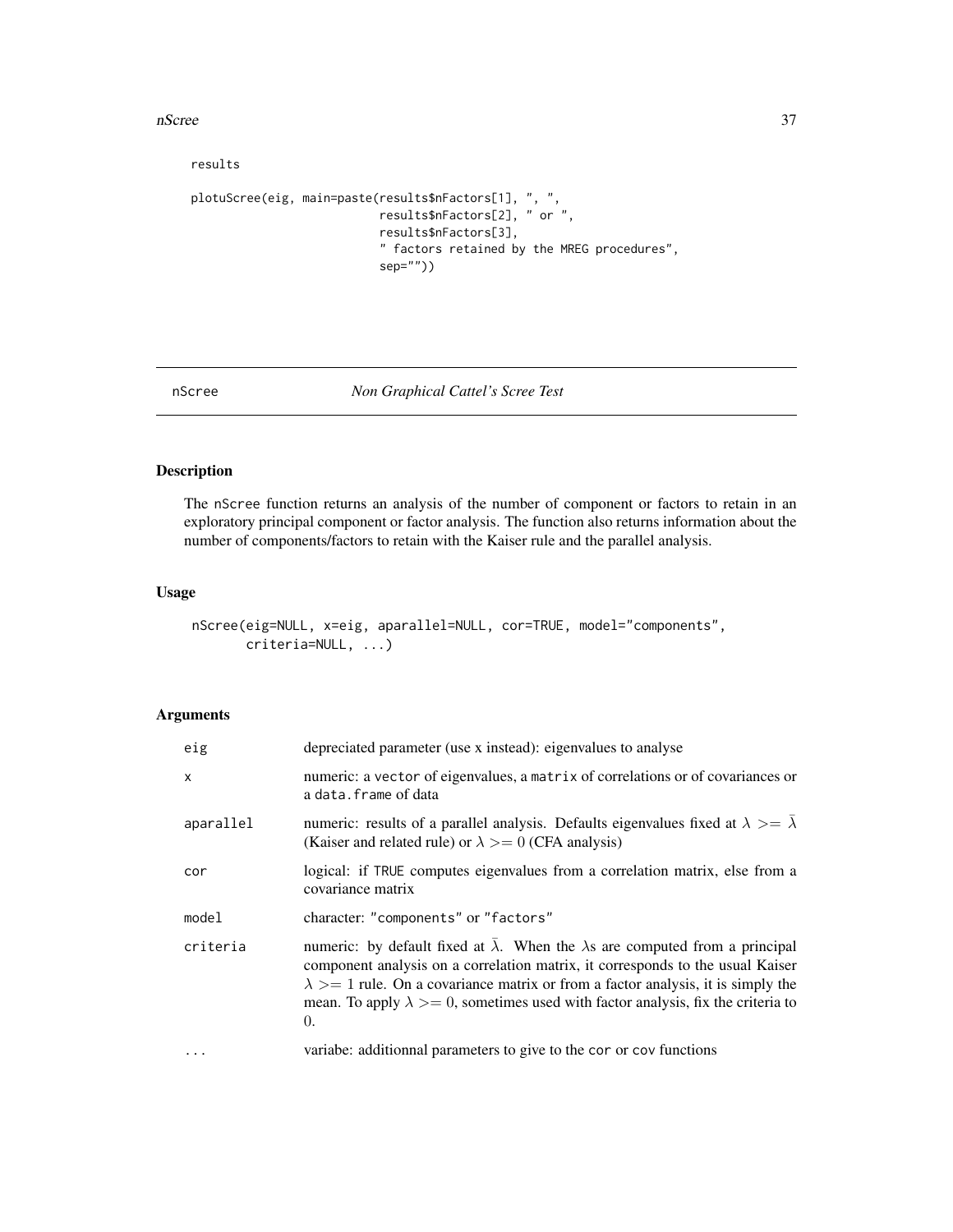#### <span id="page-37-0"></span>Details

The nScree function returns an analysis of the number of components/factors to retain in an exploratory principal component or factor analysis. Different solutions are given. The classical ones are the Kaiser rule, the parallel analysis, and the usual scree test ([plotuScree](#page-48-1)). Non graphical solutions to the Cattell subjective scree test are also proposed: an acceleration factor (*af*) and the optimal coordinates index *oc*. The acceleration factor indicates where the elbow of the scree plot appears. It corresponds to the acceleration of the curve, i.e. the second derivative. The optimal coordinates are the extrapolated coordinates of the previous eigenvalue that allow the observed eigenvalue to go beyond this extrapolation. The extrapolation is made by a linear regression using the last eigenvalue coordinates and the  $k + 1$  eigenvalue coordinates. There are  $k - 2$  regression lines like this. The Kaiser rule or a parallel analysis criterion ([parallel](#page-43-1)) must also be simultaneously satisfied to retain the components/factors, whether for the acceleration factor, or for the optimal coordinates.

If  $\lambda_i$  is the  $i^{th}$  eigenvalue, and  $LS_i$  is a location statistics like the mean or a centile (generally the followings:  $1^{st}$ ,  $5^{th}$ ,  $95^{th}$ , or  $99^{th}$ ).

The Kaiser rule is computed as:

$$
n_{Kaiser} = \sum_{i} (\lambda_i \ge \bar{\lambda}).
$$

Note that  $\bar{\lambda}$  is equal to 1 when a correlation matrix is used. The parallel analysis is computed as:

$$
n_{parallel} = \sum_{i} (\lambda_i \ge LS_i).
$$

The acceleration factor  $(AF)$  corresponds to a numerical solution to the elbow of the scree plot:

$$
n_{AF} \equiv If \left[ (\lambda_i \geq LS_i) \text{ and } max(AF_i) \right].
$$

The optimal coordinates ( $OC$ ) corresponds to an extrapolation of the preceeding eigenvalue by a regression line between the eigenvalue coordinates and the last eigenvalue coordinates:

$$
n_{OC} = \sum_{i} \left[ (\lambda_i \geq LS_i) \cap (\lambda_i \geq (\lambda_i \text{ predicted}) \right].
$$

### Value

| Components                | Data frame for the number of components/factors according to different rules   |
|---------------------------|--------------------------------------------------------------------------------|
| Components\$noc           |                                                                                |
|                           | Number of components/factors to retain according to optimal coordinates $oc$   |
| Components\$naf           |                                                                                |
|                           | Number of components/factors to retain according to the acceleration factor af |
| Components\$npar.analysis |                                                                                |
|                           | Number of components/factors to retain according to parallel analysis          |
| Components\$nkaiser       |                                                                                |
|                           | Number of components/factors to retain according to the Kaiser rule            |
| Analysis                  | Data frame of vectors linked to the different rules                            |
| Analysis\$Eigenvalues     |                                                                                |
|                           | Eigenvalues                                                                    |
|                           |                                                                                |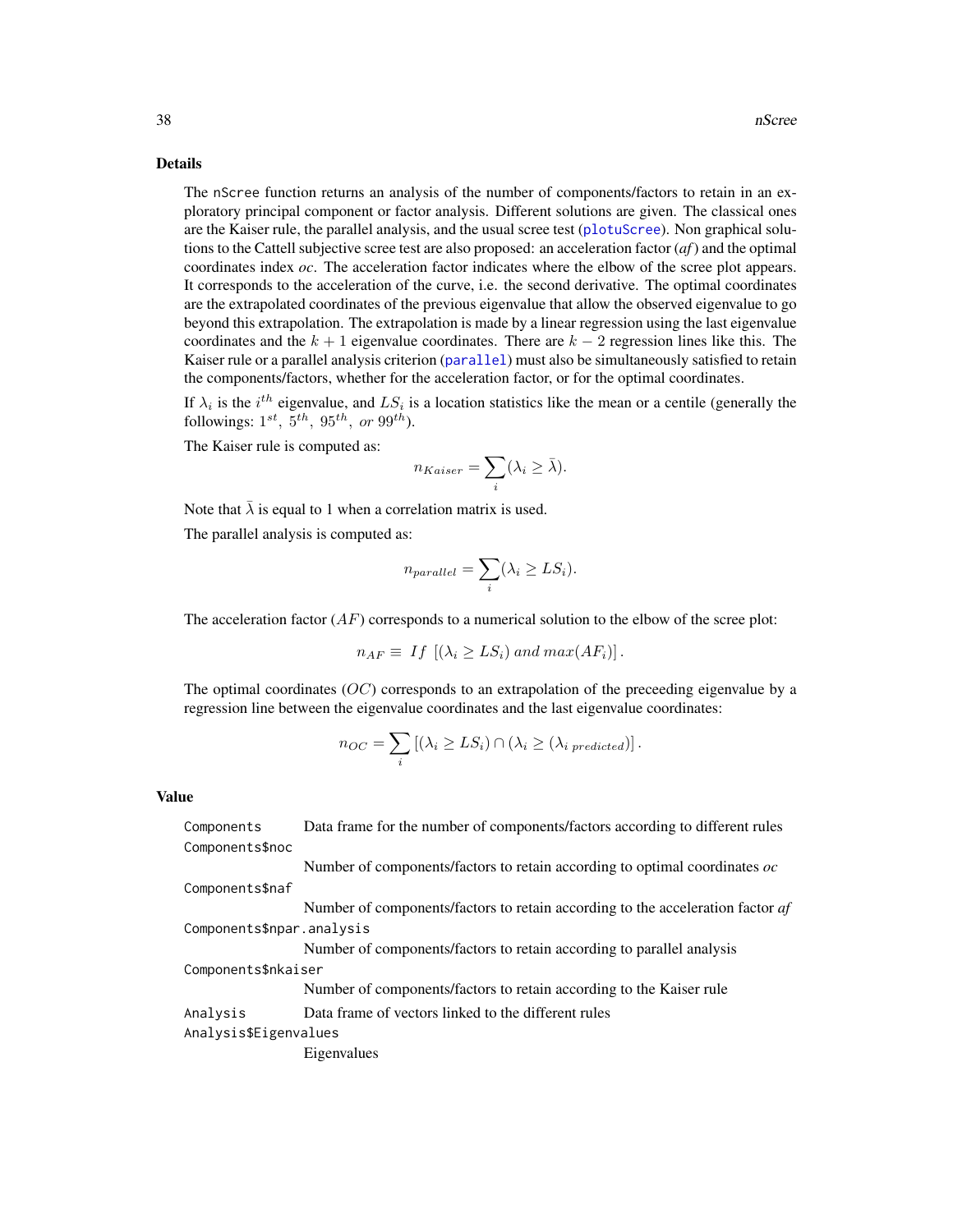#### <span id="page-38-0"></span>nScree 39

|                        | Analysis\$Prop Proportion of variance accounted by eigenvalues         |
|------------------------|------------------------------------------------------------------------|
| Analysis\$Cumu         | Cumulative proportion of variance accounted by eigenvalues             |
| Analysis\$Par.Analysis |                                                                        |
|                        | Centiles of the random eigenvalues generated by the parallel analysis. |
| Analysis\$Pred.eig     |                                                                        |
|                        | Predicted eigenvalues by each optimal coordinate regression line       |
| Analysis\$OC           | Critical optimal coordinates oc                                        |
| Analysis\$Acc.factor   |                                                                        |
|                        | Acceleration factor af                                                 |
| Analysis\$AF           | Critical acceleration factor af                                        |
|                        | Otherwise, returns a summary of the analysis.                          |

#### Author(s)

Gilles Raiche Centre sur les Applications des Modeles de Reponses aux Items (CAMRI) Universite du Quebec a Montreal <raiche.gilles@uqam.ca>, <http://www.er.uqam.ca/nobel/r17165/>

#### References

Cattell, R. B. (1966). The scree test for the number of factors. *Multivariate Behavioral Research, 1*, 245-276.

Dinno, A. (2009). *Gently clarifying the application of Horn's parallel analysis to principal component analysis versus factor analysis*. Portland, Oregon: Portland Sate University [[http://doyenne.com/Software/files/PA\\_for\\_PCA\\_vs\\_FA.pdf](http://doyenne.com/Software/files/PA_for_PCA_vs_FA.pdf)]

Guttman, L. (1954). Some necessary conditions for common factor analysis. *Psychometrika, 19, 149-162*.

Horn, J. L. (1965). A rationale for the number of factors in factor analysis. *Psychometrika, 30*, 179-185.

Kaiser, H. F. (1960). The application of electronic computer to factor analysis. *Educational and Psychological Measurement, 20*, 141-151.

Raiche, G., Riopel, M. and Blais, J.-G. (2006). *Non graphical solutions for the Cattell's scree test*. Paper presented at the International Annual meeting of the Psychometric Society, Montreal. [<http://www.er.uqam.ca/nobel/r17165/RECHERCHE/COMMUNICATIONS/>]

#### See Also

[plotuScree](#page-48-1), [plotnScree](#page-45-1), [parallel](#page-43-1), [plotParallel](#page-47-1),

#### Examples

| ## INITIALISATION |           |                                |
|-------------------|-----------|--------------------------------|
| data(dFactors)    |           | # Load the nFactors dataset    |
| attach(dFactors)  |           |                                |
| vect              | <- Raiche | # Uses the example from Raiche |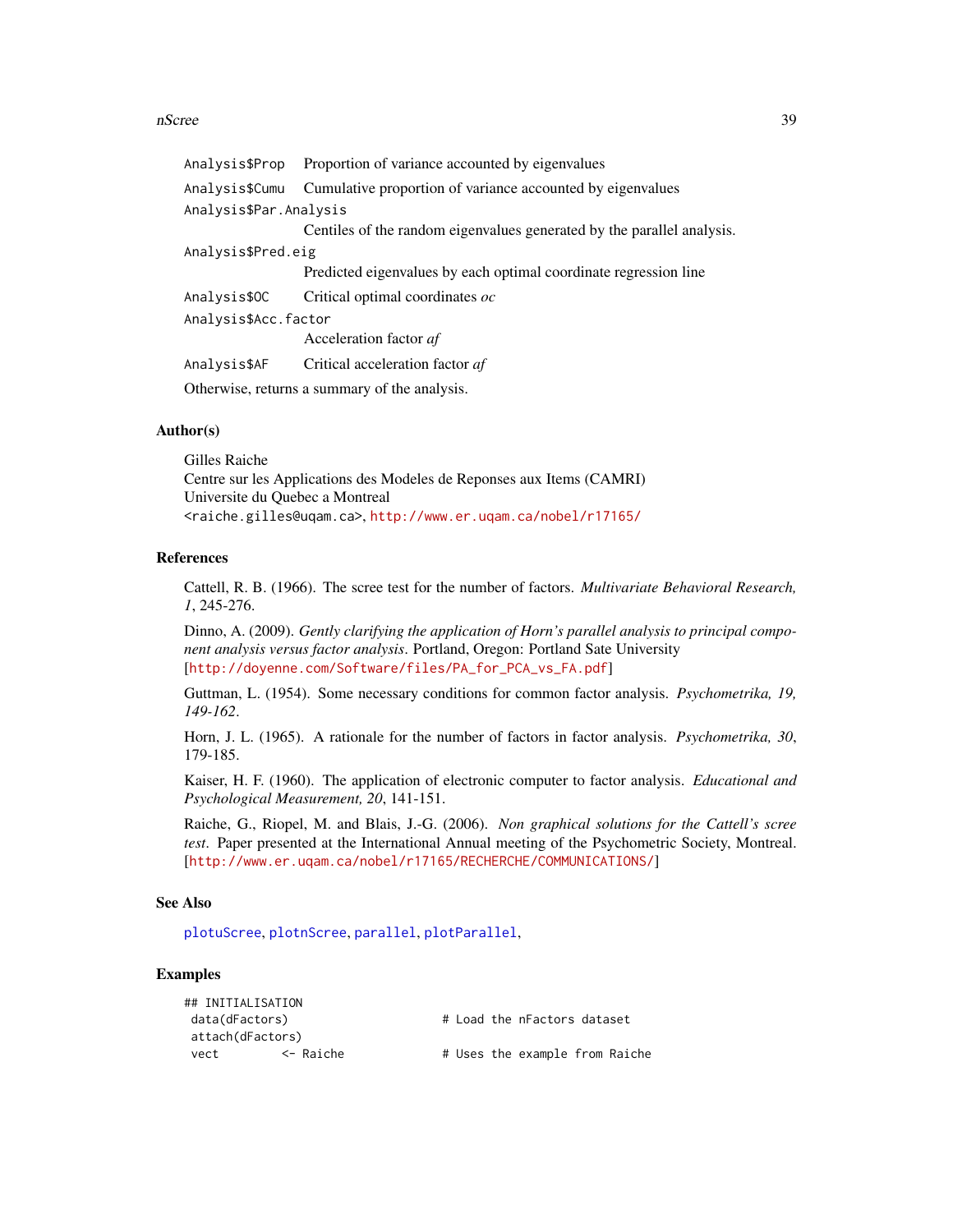```
eigenvalues <- vect$eigenvalues # Extracts the observed eigenvalues
nsubjects <- vect$nsubjects # Extracts the number of subjects
variables <- length(eigenvalues) # Computes the number of variables
rep <- 100 # Number of replications for PA analysis
cent <- 0.95 # Centile value of PA analysis
## PARALLEL ANALYSIS (qevpea for the centile criterion, mevpea for the
## mean criterion)
aparallel \leftarrow parallel(var = variables,subject = nsubjects,
                       rep = rep,cent = cent)$eigen$qevpea # The 95 centile
## NUMBER OF FACTORS RETAINED ACCORDING TO DIFFERENT RULES
results <- nScree(x=eigenvalues, aparallel=aparallel)
results
summary(results)
## PLOT ACCORDING TO THE nScree CLASS
plotnScree(results)
```
nScreeObjectMethods *Utility Functions for nScree Class Objects*

### **Description**

Utility functions for nScree class objects. Some of these functions are already implemented in the nFactors package, but are easier to use with generic functions like these.

### Usage

```
## S3 method for class 'nScree'
     is(object)
## S3 method for class 'nScree'
  plot(x, \ldots)## S3 method for class 'nScree'
 print(x, \ldots)## S3 method for class 'nScree'
summary(object, ...)
```
#### Arguments

|                         | nScree: an object of the class nScree                                              |
|-------------------------|------------------------------------------------------------------------------------|
| object                  | nScree: an object of the class nScree                                              |
| $\cdot$ $\cdot$ $\cdot$ | variable: additionnal parameters to give to the print function with print. nScree, |
|                         | the plotnScree with plot. nScree or to the summary function with summary. nScree   |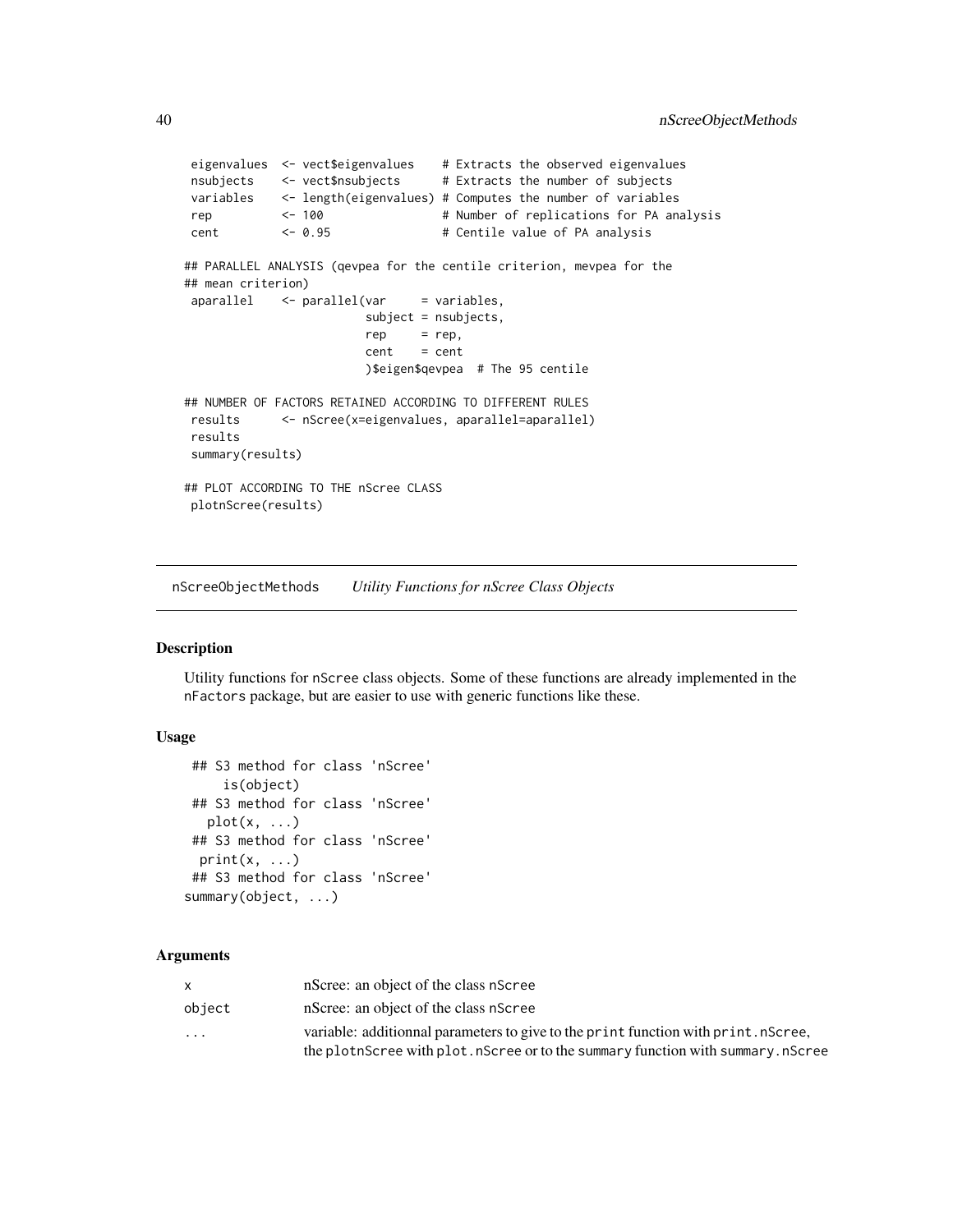### <span id="page-40-0"></span>nScreeObjectMethods 41

### Value

Generic functions for the nScree class:

| is.nScree      | logical: is the object of the class nScree?                                                                                                                                                          |
|----------------|------------------------------------------------------------------------------------------------------------------------------------------------------------------------------------------------------|
| plot.nScree    | graphic: plots a figure according to the plotn Scree function                                                                                                                                        |
| print.nScree   | numeric: vector of the number of components/factors to retain: same as the<br>Components vector from the nScree object                                                                               |
| summary.nScree | data.frame: details of the results from a nScree analysis: same as the Analysis<br>data.frame from the nScree object, but with easier control of the number of<br>decimals with the digits parameter |

#### Author(s)

Gilles Raiche Centre sur les Applications des Modeles de Reponses aux Items (CAMRI) Universite du Quebec a Montreal <raiche.gilles@uqam.ca>, <http://www.er.uqam.ca/nobel/r17165/>

#### References

Raiche, G., Riopel, M. and Blais, J.-G. (2006). *Non graphical solutions for the Cattell's scree test*. Paper presented at the International Annual meeting of the Psychometric Society, Montreal. [<http://www.er.uqam.ca/nobel/r17165/RECHERCHE/COMMUNICATIONS/>]

### See Also

[plotuScree](#page-48-1), [plotnScree](#page-45-1), [parallel](#page-43-1), [plotParallel](#page-47-1),

#### Examples

```
## INITIALISATION
data(dFactors) # Load the nFactors dataset
attach(dFactors)
vect <- Raiche # Use the example from Raiche
eigenvalues <- vect$eigenvalues # Extract the observed eigenvalues
nsubjects <- vect$nsubjects # Extract the number of subjects
variables <- length(eigenvalues) # Compute the number of variables
rep <- 100 # Number of replications for the parallel analysis
cent <- 0.95 # Centile value of the parallel analysis
## PARALLEL ANALYSIS (qevpea for the centile criterion, mevpea for the mean criterion)
aparallel \leftarrow parallel(var = variables,subject = nsubjects,
                      rep = rep,cent = cent)$eigen$qevpea # The 95 centile
## NOMBER OF FACTORS RETAINED ACCORDING TO DIFFERENT RULES
results <- nScree(x=eigenvalues, aparallel=aparallel)
```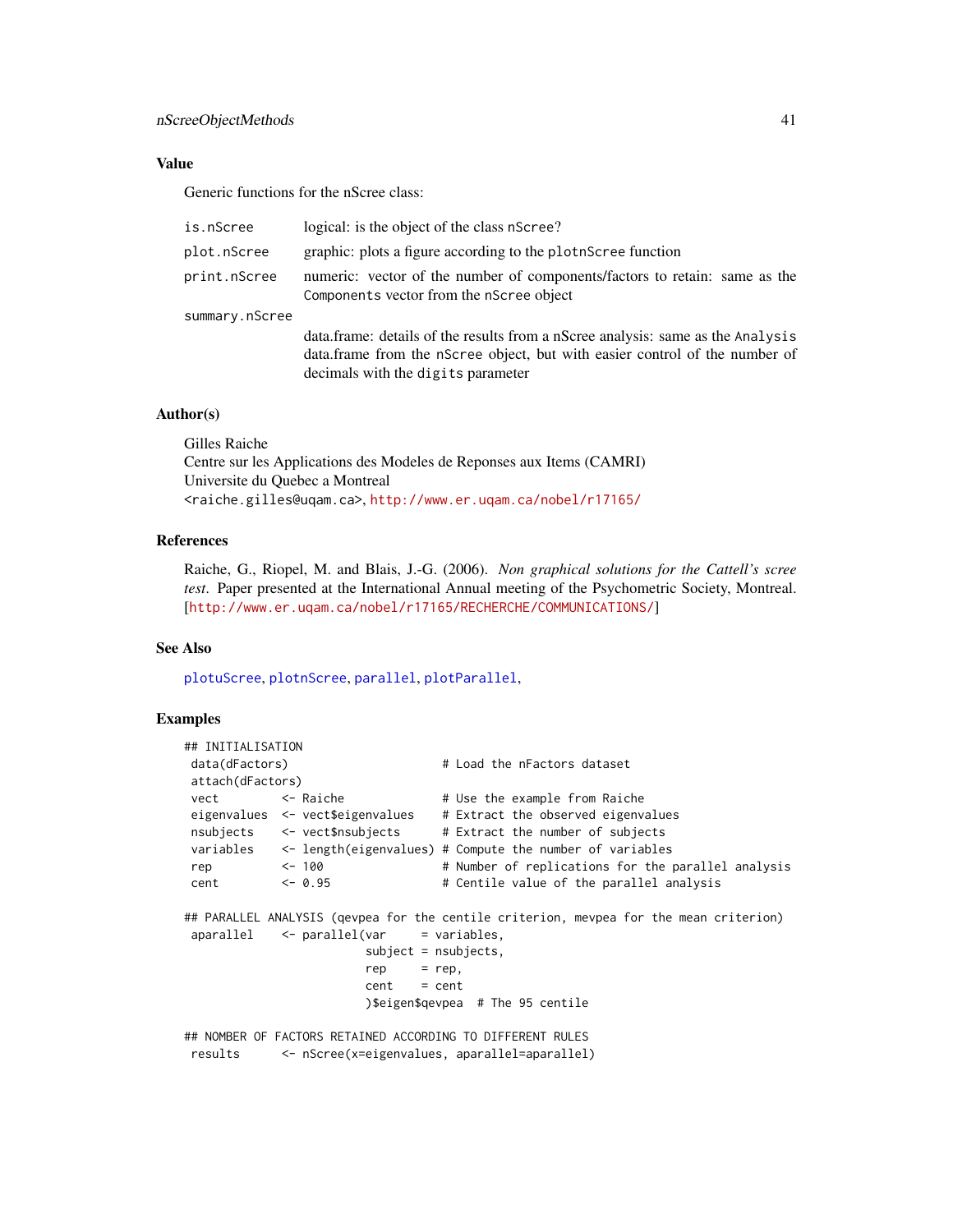```
is.nScree(results)
results
summary(results)
## PLOT ACCORDING TO THE nScree CLASS
plot(results)
```
<span id="page-41-1"></span>

| nSeScree | Standard Error Scree and Coefficient of Determination Procedures to |
|----------|---------------------------------------------------------------------|
|          | Determine the Number of Components/Factors                          |

### Description

This function computes the *seScree* ( $S_{Y \cdot X}$ ) indices (Zoski and Jurs, 1996) and the coefficient of determination indices of Nelson (2005)  $R^2$  for determining the number of components/factors to retain.

#### Usage

nSeScree(x, cor=TRUE, model="components", details=TRUE, r2limen=0.75, ...)

#### Arguments

| $\mathsf{x}$ | numeric: eigenvalues.                                                                             |
|--------------|---------------------------------------------------------------------------------------------------|
| cor          | logical: if TRUE computes eigenvalues from a correlation matrix, else from a<br>covariance matrix |
| model        | character: "components" or "factors"                                                              |
| details      | logical: if TRUE also returns details about the computation for each eigenvalue.                  |
| r2limen      | numeric: criterion value retained for the coefficient of determination indices.                   |
| $\ddots$     | variable: additionnal parameters to give to the eigenComputes and cor or cov<br>functions         |

### Details

The Zoski and Jurs  $S_{Y\bullet X}$  index is the standard error of the estimate (predicted) eigenvalues by the regression from the  $(k + 1, \ldots, p)$  subsequent ranks of the eigenvalues. The standard error is computed as:

(1)  $S_{Y \bullet X} = \sqrt{\frac{(\lambda_k - \hat{\lambda}_k)^2}{n-2}}$  $\overline{p-2}$ 

A value of  $1/p$  is choosen as the criteria to determine the number of components or factors to retain, *p* corresponding to the number of variables.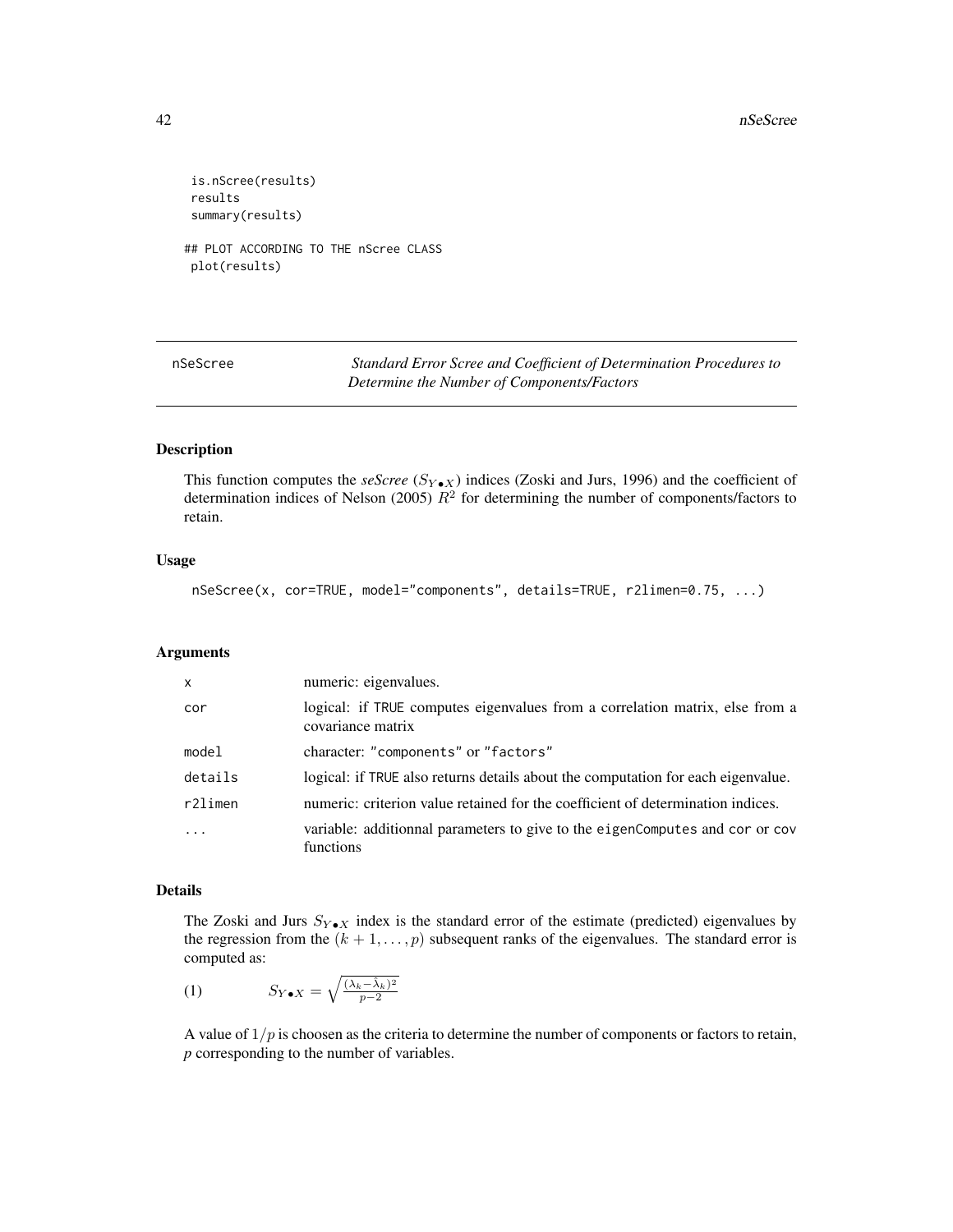#### <span id="page-42-0"></span>nSeScree 43

The Nelson  $R^2$  index is simply the multiple regresion coefficient of determination for the  $k +$  $1, \ldots, p$  eigenvalues. Note that Nelson didn't give formal prescriptions for the criteria for this index. He only suggested that a value of 0.75 or more must be considered. More is to be done to explore adequate values.

### Value

| nFactors | numeric: number of components/factors retained by the seScree procedure. |
|----------|--------------------------------------------------------------------------|
| details  | numeric: matrix of the details for each index.                           |

### Author(s)

Gilles Raiche Centre sur les Applications des Modeles de Reponses aux Items (CAMRI) Universite du Quebec a Montreal <raiche.gilles@uqam.ca>, <http://www.er.uqam.ca/nobel/r17165/>

#### References

Nasser, F. (2002). The performance of regression-based variations of the visual scree for determining the number of common factors. *Educational and Psychological Measurement, 62(3)*, 397-419.

Nelson, L. R. (2005). Some observations on the scree test, and on coefficient alpha. *Thai Journal of Educational Research and Measurement, 3(1)*, 1-17.

Zoski, K. and Jurs, S. (1993). Using multiple regression to determine the number of factors to retain in factor analysis. *Multiple Linear Regression Viewpoints, 20*(1), 5-9.

Zoski, K. and Jurs, S. (1996). An objective counterpart to the visuel scree test for factor analysis: the standard error scree. *Educational and Psychological Measurement, 56*(3), 443-451.

### See Also

[plotuScree](#page-48-1), [nScree](#page-36-1), [plotnScree](#page-45-1), [plotParallel](#page-47-1)

#### Examples

```
## SIMPLE EXAMPLE OF SESCREE AND R2 ANALYSIS
data(dFactors)
eig <- dFactors$Raiche$eigenvalues
```

```
results <- nSeScree(eig)
results
```

```
plotuScree(eig, main=paste(results$nFactors[1], " or ", results$nFactors[2],
                           " factors retained by the sescree and R2 procedures",
                           sep=""))
```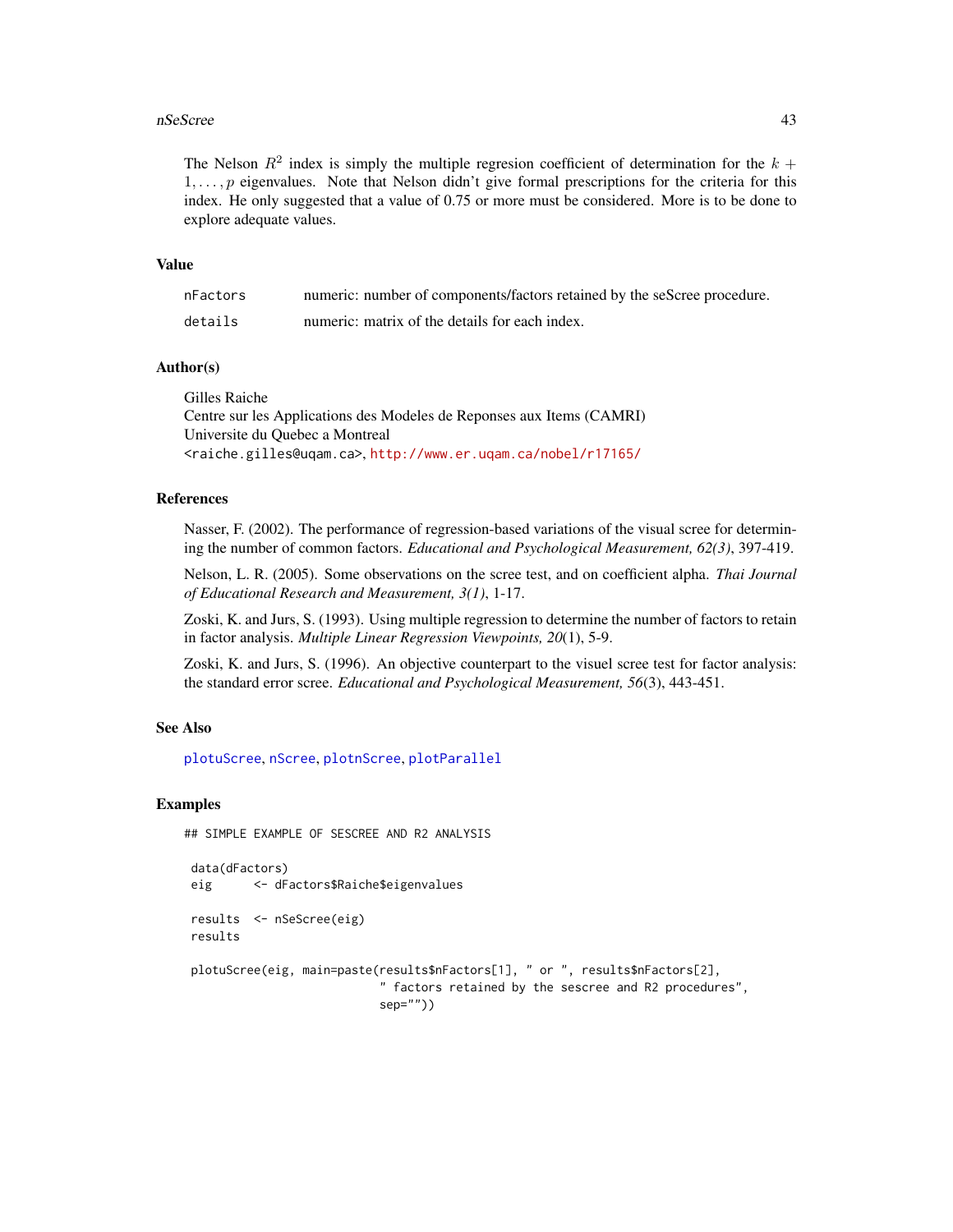<span id="page-43-1"></span><span id="page-43-0"></span>

### Description

This function gives the distribution of the eigenvalues of correlation or a covariance matrices of random uncorrelated standardized normal variables. The mean and a selected quantile of this distribution are returned.

#### Usage

```
parallel(subject = 100,var = 10,rep = 100,cent = 0.05,quantile = cent,
       model = "components",
       sd = diag(1, var),...)
```
### Arguments

| subject  | numeric: nmber of subjects (default is 100)                                                                                    |
|----------|--------------------------------------------------------------------------------------------------------------------------------|
| var      | numeric: number of variables (default is 10)                                                                                   |
| rep      | numeric: number of replications of the correlation matrix (default is 100)                                                     |
| cent     | depreciated numeric (use quantile instead): quantile of the distribution on which<br>the decision is made (default is $0.05$ ) |
| quantile | numeric: quantile of the distribution on which the decision is made (default is<br>0.05)                                       |
| model    | character: "components" or "factors"                                                                                           |
| sd       | numeric: vector of standard deviations of the simulated variables (for a parallel<br>analysis on a covariance matrix)          |
|          | variable: other parameters for the "mvrnorm", corr or cov functions                                                            |

### Details

Note that if the decision is based on a quantile value rather than on the mean, care must be taken with the number of replications (rep). In fact, the smaller the quantile (cent), the bigger the number of necessary replications.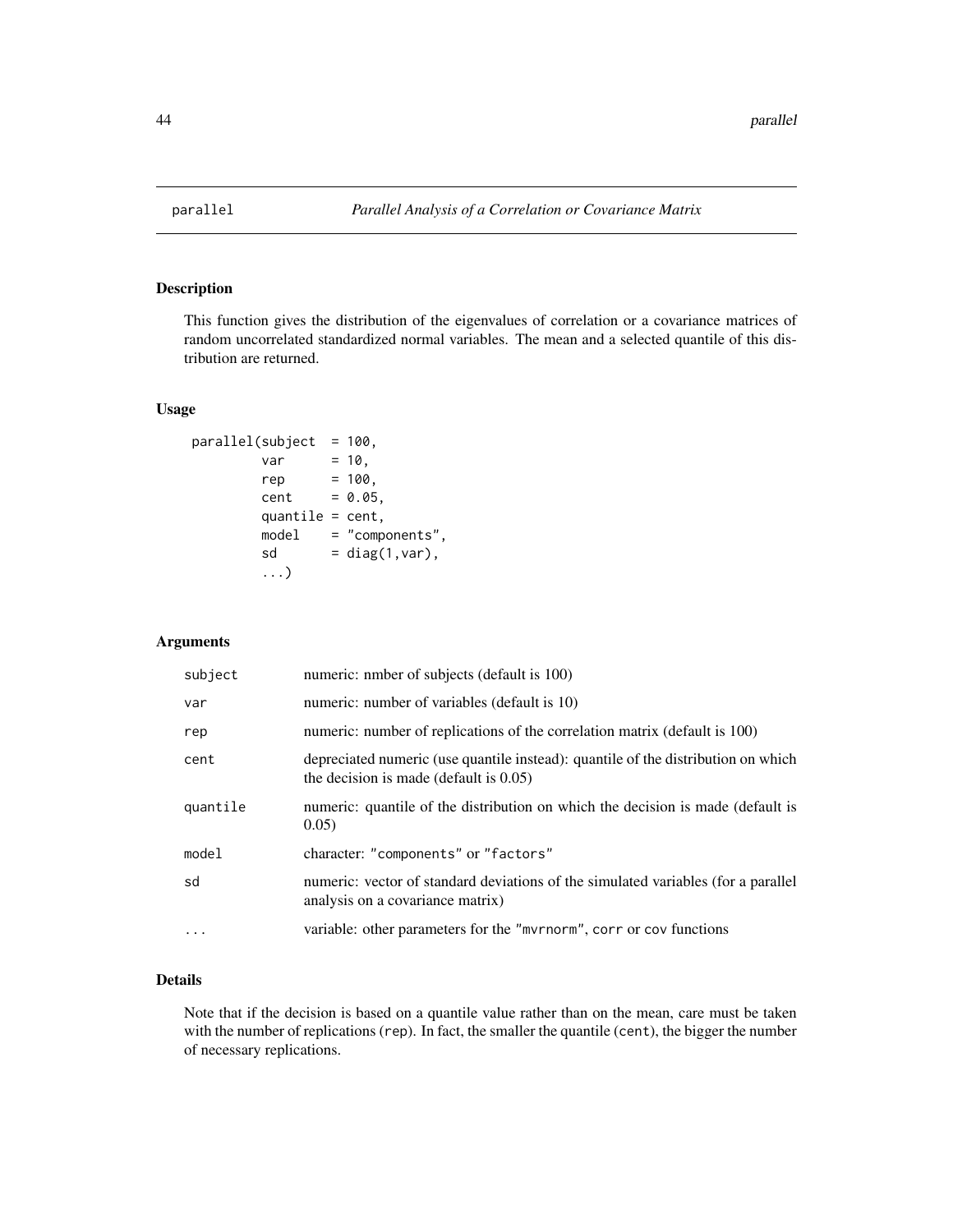#### <span id="page-44-0"></span>parallel the contract of the contract of the contract of the contract of the contract of the contract of the contract of the contract of the contract of the contract of the contract of the contract of the contract of the c

### Value

| eigen                                                  | Data frame consisting of the mean and the quantile of the eigenvalues distribu-<br>tion |
|--------------------------------------------------------|-----------------------------------------------------------------------------------------|
| eigen\$mevpea                                          | Mean of the eigenvalues distribution                                                    |
| eigen\$sevpea                                          | Standard deviation of the eigenvalues distribution                                      |
| eigen\$gevpea                                          | quantile of the eigenvalues distribution                                                |
| eigen\$sqevpea                                         | Standard error of the quantile of the eigenvalues distribution                          |
| subject                                                | Number of subjects                                                                      |
| variables                                              | Number of variables                                                                     |
| centile                                                | Selected quantile                                                                       |
| Otherwise, returns a summary of the parallel analysis. |                                                                                         |

### Author(s)

Gilles Raiche Centre sur les Applications des Modeles de Reponses aux Items (CAMRI) Universite du Quebec a Montreal <raiche.gilles@uqam.ca>, <http://www.er.uqam.ca/nobel/r17165/>

### References

Drasgow, F. and Lissak, R. (1983) Modified parallel analysis: a procedure for examining the latent dimensionality of dichotomously scored item responses. *Journal of Applied Psychology, 68*(3), 363-373.

Hoyle, R. H. and Duvall, J. L. (2004). Determining the number of factors in exploratory and confirmatory factor analysis. In D. Kaplan (Ed.): *The Sage handbook of quantitative methodology for the social sciences*. Thousand Oaks, CA: Sage.

Horn, J. L. (1965). A rationale and test of the number of factors in factor analysis. *Psychometrika, 30*, 179-185.

#### See Also

[plotuScree](#page-48-1), [nScree](#page-36-1), [plotnScree](#page-45-1), [plotParallel](#page-47-1)

### Examples

```
## SIMPLE EXAMPLE OF A PARALLEL ANALYSIS
## OF A CORRELATION MATRIX WITH ITS PLOT
data(dFactors)
eig <- dFactors$Raiche$eigenvalues
subject <- dFactors$Raiche$nsubjects
var <- length(eig)
rep <- 100
quantile <-0.95results <- parallel(subject, var, rep, quantile)
```
results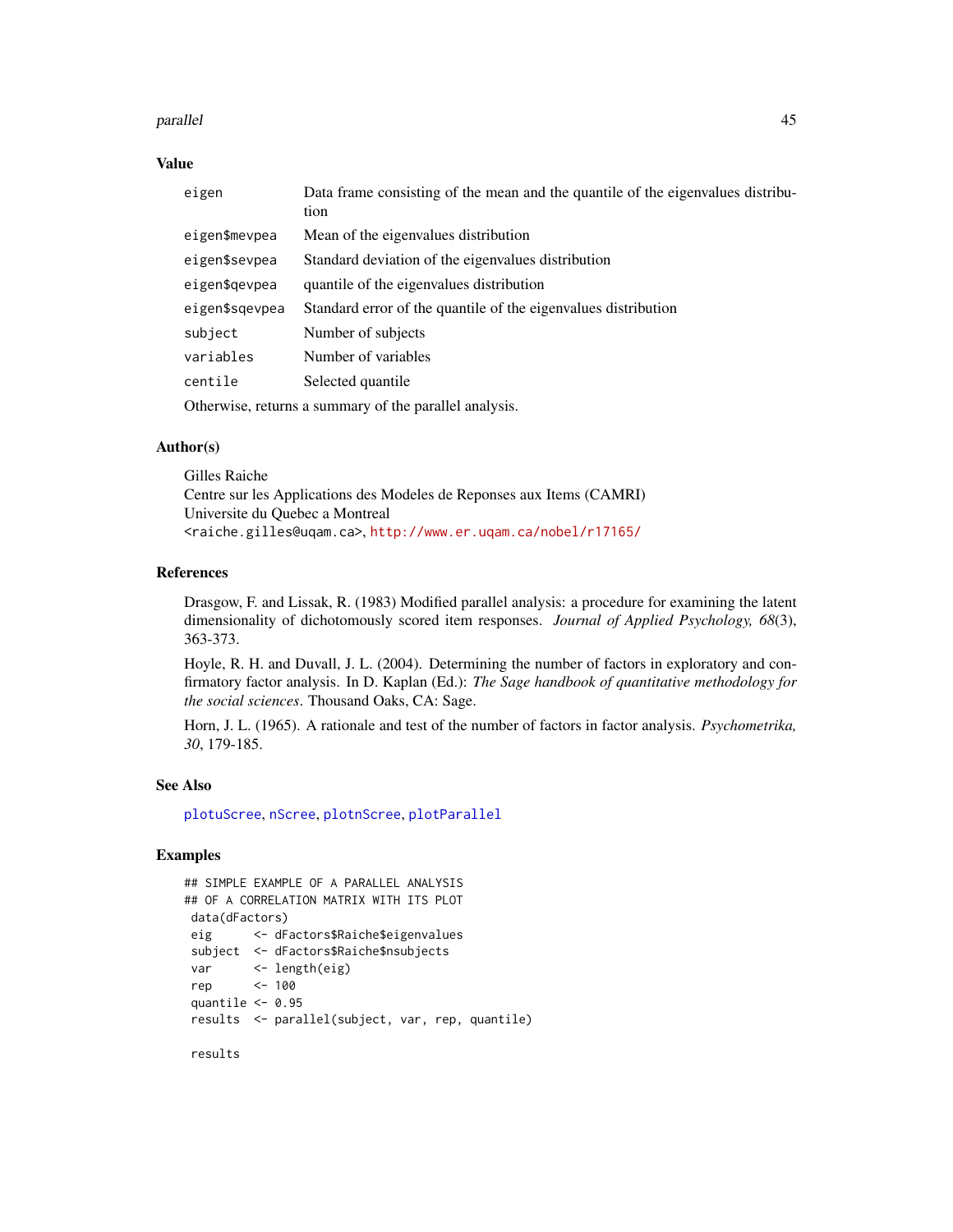```
## IF THE DECISION IS BASED ON THE CENTILE USE qevpea INSTEAD
## OF mevpea ON THE FIRST LINE OF THE FOLLOWING CALL
plotuScreen(x = eig,main = "Parallel Analysis"
            \lambdalines(1:var,
      results$eigen$qevpea,
       type="b",
       col="green"
       )
## ANOTHER SOLUTION IS SIMPLY TO
plotParallel(results)
```
<span id="page-45-1"></span>plotnScree *Scree Plot According to a nScree Object Class*

### Description

Plot a scree plot adding information about a non graphical nScree analysis.

### Usage

```
plotnScree(nScree,
           legend = TRUE,
           ylab = "Eigenvalues",
           xlab = "Components",
           main = "Non Graphical Solutions to Scree Test"
           \mathcal{L}
```
### Arguments

| nScree | Results of a previous nScree analysis                               |
|--------|---------------------------------------------------------------------|
| legend | Logical indicator of the presence or not of a legend                |
| xlab   | Label of the x axis (default to "Component")                        |
| ylab   | Label of the y axis (default to "Eigenvalue")                       |
| main   | Main title (default to "Non Graphical Solutions to the Scree Test") |

## Value

Nothing returned.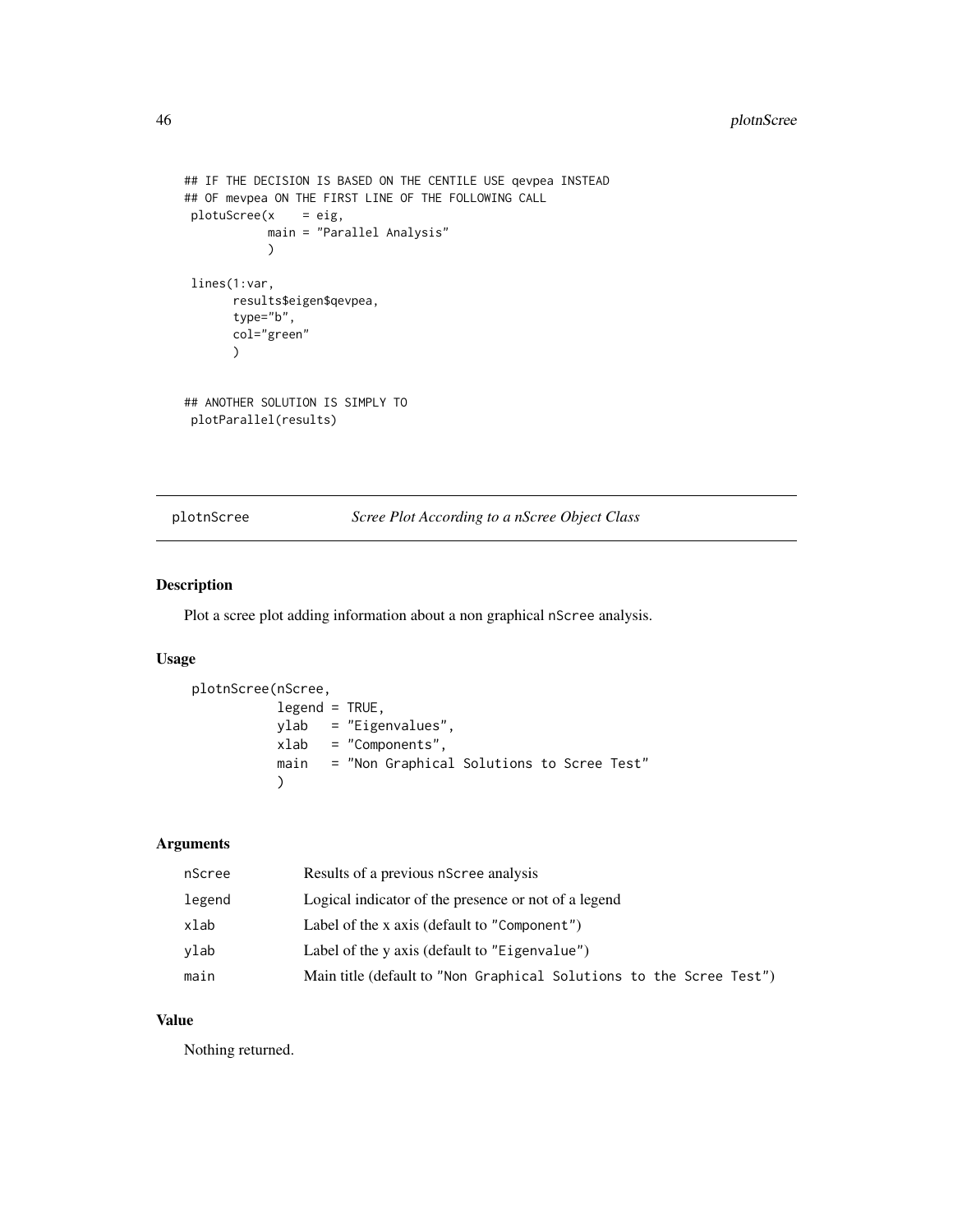#### <span id="page-46-0"></span>plotnScree 47

#### Author(s)

Gilles Raiche Centre sur les Applications des Modeles de Reponses aux Items (CAMRI) Universite du Quebec a Montreal <raiche.gilles@uqam.ca>, <http://www.er.uqam.ca/nobel/r17165/>

### References

Raiche, G., Riopel, M. and Blais, J.-G. (2006). *Non graphical solutions for the Cattell's scree test*. Paper presented at the International Annual meeting of the Psychometric Society, Montreal. [<http://www.er.uqam.ca/nobel/r17165/RECHERCHE/COMMUNICATIONS/>]

### See Also

[plotuScree](#page-48-1), [nScree](#page-36-1), [plotParallel](#page-47-1), [parallel](#page-43-1)

### Examples

```
## INITIALISATION
data(dFactors) # Load the nFactors dataset
attach(dFactors)
vect <- Raiche # Use the second example from Buja and Eyuboglu
                                 # (1992, p. 519, nsubjects not specified by them)
eigenvalues <- vect$eigenvalues # Extract the observed eigenvalues
nsubjects <- vect$nsubjects # Extract the number of subjects
variables <- length(eigenvalues) # Compute the number of variables
rep <- 100 < # Number of replications for the parallel analysis
cent <- 0.95 # Centile value of the parallel analysis
## PARALLEL ANALYSIS (qevpea for the centile criterion, mevpea for the mean criterion)
aparallel \leftarrow parallel(var = variables,subject = nsubjects,
                       rep = rep,cent = cent)$eigen$qevpea # The 95 centile
## NOMBER OF FACTORS RETAINED ACCORDING TO DIFFERENT RULES
results \leftarrow nScreen(eig = eigenvvalues,aparallel = aparallel
                 \lambdaresults
## PLOT ACCORDING TO THE nScree CLASS
```
plotnScree(results)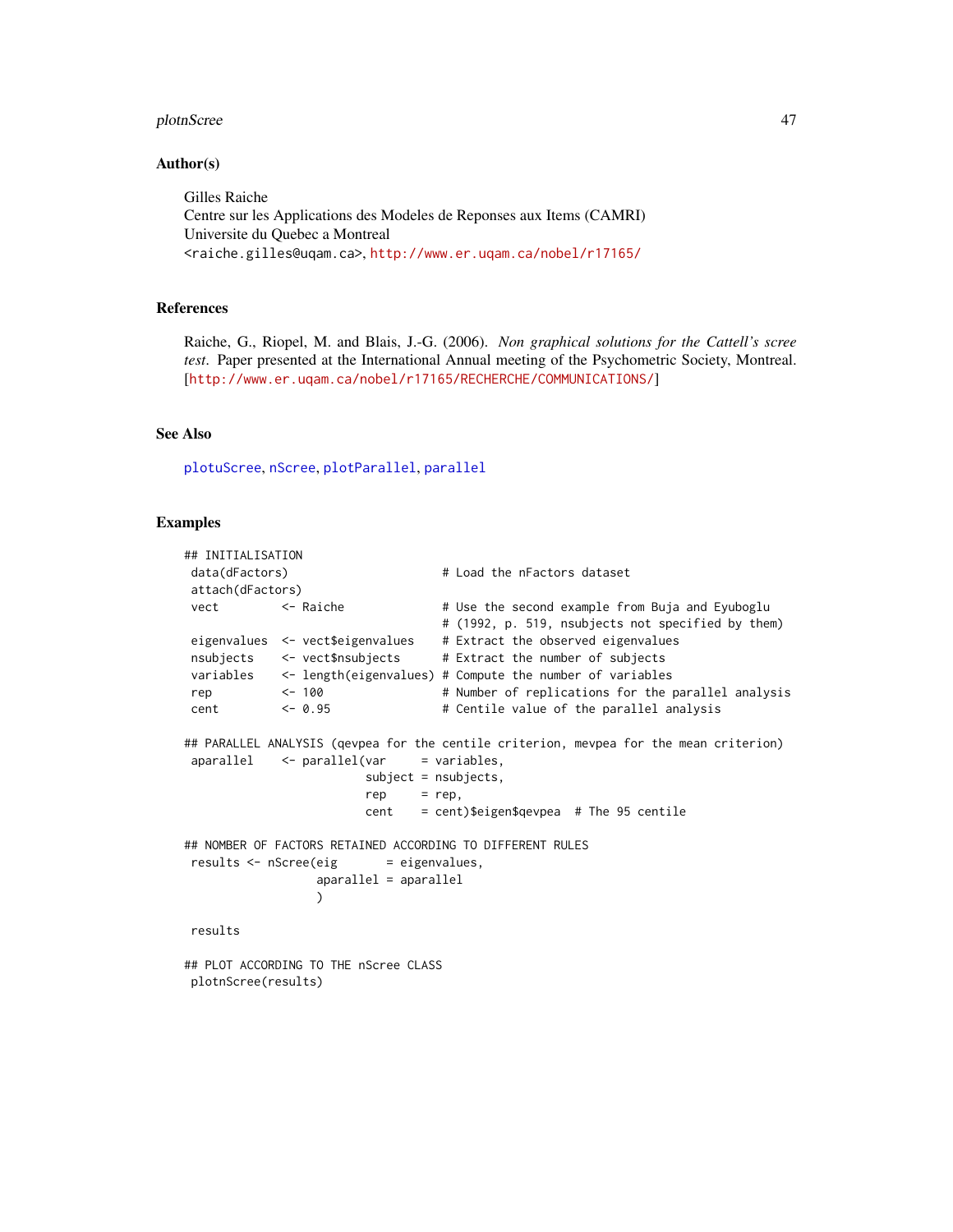<span id="page-47-1"></span><span id="page-47-0"></span>

### Description

Plot a scree plot adding information about a parallel analysis.

### Usage

```
plotParallel(parallel,
            eig = NA,x = eig,
            model = "components",
            legend = TRUE,ylab = "Eigenvalues",
            xlab = "Components",
            main = "Parallel Analysis",
            ...
            )
```
### Arguments

| parallel | numeric: vector of the results of a previous parallel analysis                                           |
|----------|----------------------------------------------------------------------------------------------------------|
| eig      | depreciated parameter: eigenvalues to analyse (not used if x is used, recom-<br>mended)                  |
| x        | numeric: a vector of eigenvalues, a matrix of correlations or of covariances or<br>a data. frame of data |
| model    | character: "components" or "factors"                                                                     |
| main     | character: title of the plot                                                                             |
| xlab     | character: label of the x axis                                                                           |
| ylab     | character: label of the y axis                                                                           |
| legend   | logical: indicator of the presence or not of a legend                                                    |
| $\cdots$ | variable: additionnal parameters to give to the cor or cov functions                                     |

### Details

If eig is FALSE the plot shows only the parallel analysis without eigenvalues.

### Value

Nothing returned.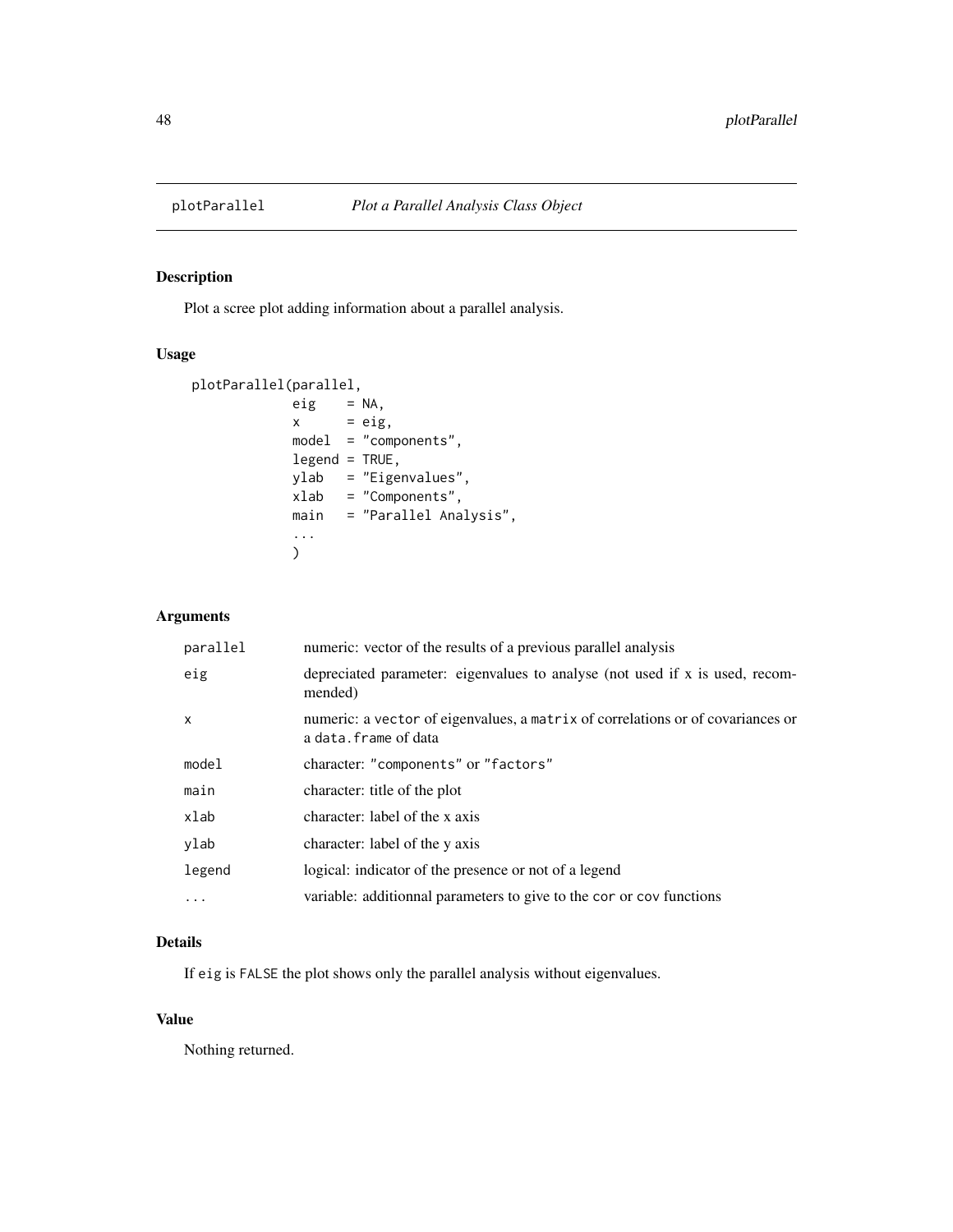#### <span id="page-48-0"></span>plotuScree 49

#### Author(s)

Gilles Raiche Centre sur les Applications des Modeles de Reponses aux Items (CAMRI) Universite du Quebec a Montreal <raiche.gilles@uqam.ca>, <http://www.er.uqam.ca/nobel/r17165/>

### References

Raiche, G., Riopel, M. and Blais, J.-G. (2006). *Non graphical solutions for the Cattell's scree test*. Paper presented at the International Annual meeting of the Psychometric Society, Montreal. [<http://www.er.uqam.ca/nobel/r17165/RECHERCHE/COMMUNICATIONS/>]

### See Also

[plotuScree](#page-48-1), [nScree](#page-36-1), [plotnScree](#page-45-1), [parallel](#page-43-1)

#### Examples

```
## SIMPLE EXAMPLE OF A PARALLEL ANALYSIS
## OF A CORRELATION MATRIX WITH ITS PLOT
data(dFactors)
eig <- dFactors$Raiche$eigenvalues
subject <- dFactors$Raiche$nsubjects
var <- length(eig)
rep <- 100
cent <- 0.95
results <- parallel(subject,var,rep,cent)
results
## PARALLEL ANALYSIS SCREE PLOT
plotParallel(results, x=eig)
```
<span id="page-48-1"></span>

plotParallel(results)

#### Description

uScree plot a usual scree test of the eigenvalues of a correlation matrix.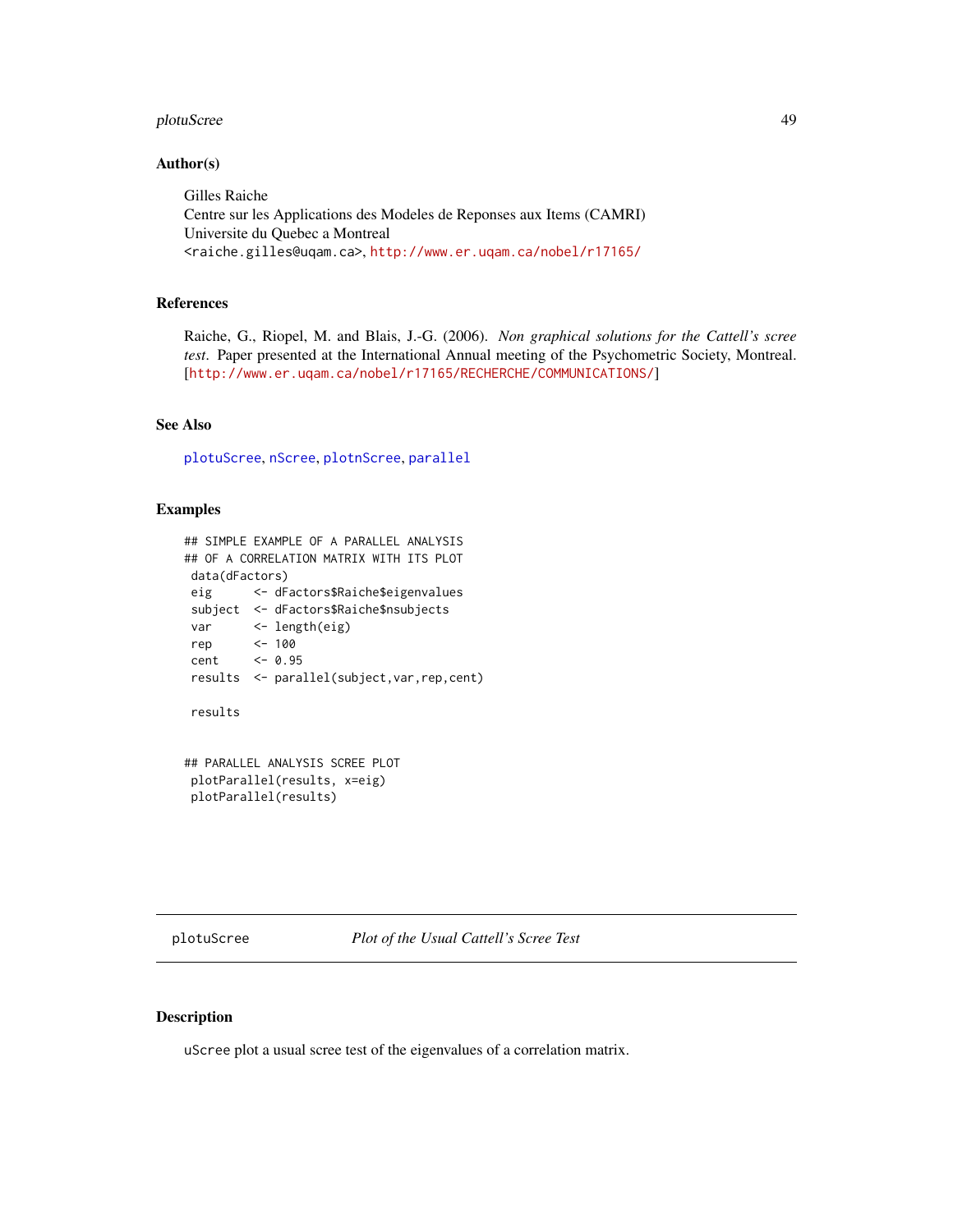### Usage

```
plotuScree(Eigenvalue,
          x = Eigenvalue,model = "components",
          ylab = "Eigenvalues",
           xlab = "Components",
           main = "Scree Plot",
           ...
           \mathcal{L}
```
### Arguments

| Eigenvalue   | depreciated parameter: eigenvalues to analyse (not used if x is used, recom-<br>mended)                 |
|--------------|---------------------------------------------------------------------------------------------------------|
| $\mathsf{x}$ | numeric: a vector of eigenvalues, a matrix of correlations or of covariances or<br>a data.frame of data |
| model        | character: "components" or "factors"                                                                    |
| main         | character: title of the plot (default is Scree Plot)                                                    |
| xlab         | character: label of the x axis (default is Component)                                                   |
| ylab         | character: label of the y axis (default is Eigenvalue)                                                  |
| .            | variable: additionnal parameters to give to the eigenComputes function                                  |

#### Value

Nothing returned with this function.

### Author(s)

Gilles Raiche Centre sur les Applications des Modeles de Reponses aux Items (CAMRI) Universite du Quebec a Montreal <raiche.gilles@uqam.ca>, <http://www.er.uqam.ca/nobel/r17165/>

### References

Cattell, R. B. (1966). The scree test for the number of factors. *Multivariate Behavioral Research, 1*, 245-276.

### See Also

[nScree](#page-36-1), [parallel](#page-43-1)

<span id="page-49-0"></span>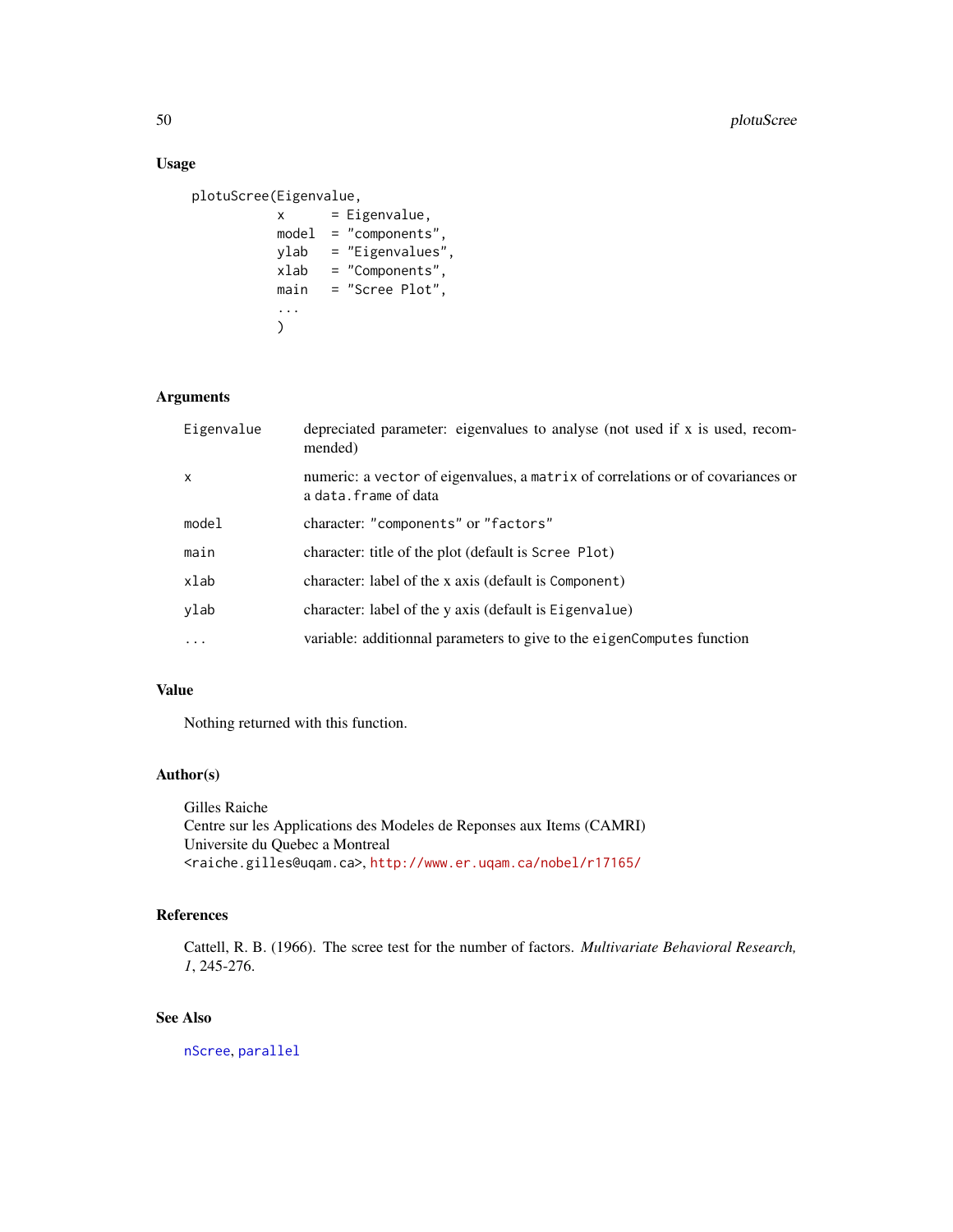### <span id="page-50-0"></span>principalAxis 51

#### Examples

```
## SCREE PLOT
data(dFactors)
attach(dFactors)
eig = Cliff1$eigenvalues
plotuScree(x=eig)
```
<span id="page-50-1"></span>principalAxis *Principal Axis Analysis*

### Description

The PrincipalAxis function returns a principal axis analysis without iterated communalities estimates. Three different choices of communalities estimates are given: maximum corelation, multiple correlation or estimates based on the sum of the squared principal component analysis loadings. Generally statistical packages initialize the the communalities at the multiple correlation value (usual inverse or generalized inverse). Unfortunately, this strategy cannot deal with singular correlation or covariance matrices. If a generalized inverse, the maximum correlation or the estimated communalities based on the sum of loading are used instead, then a solution can be computed.

#### Usage

principalAxis(R, nFactors=2, communalities="component")

### Arguments

|          | numeric: correlation or covariance matrix                                                             |
|----------|-------------------------------------------------------------------------------------------------------|
| nFactors | numeric: number of factors to retain                                                                  |
|          | communalities character: initial values for communalities ("component", "maxr", "ginv" or "multiple") |

#### Value

| values       | numeric: variance of each component/factor                      |
|--------------|-----------------------------------------------------------------|
| varExplained | numeric: variance explained by each component/factor            |
| varExplained | numeric: cumulative variance explained by each component/factor |
| loadings     | numeric: loadings of each variable on each component/factor     |

### Author(s)

Gilles Raiche Centre sur les Applications des Modeles de Reponses aux Items (CAMRI) Universite du Quebec a Montreal <raiche.gilles@uqam.ca>, <http://www.er.uqam.ca/nobel/r17165/>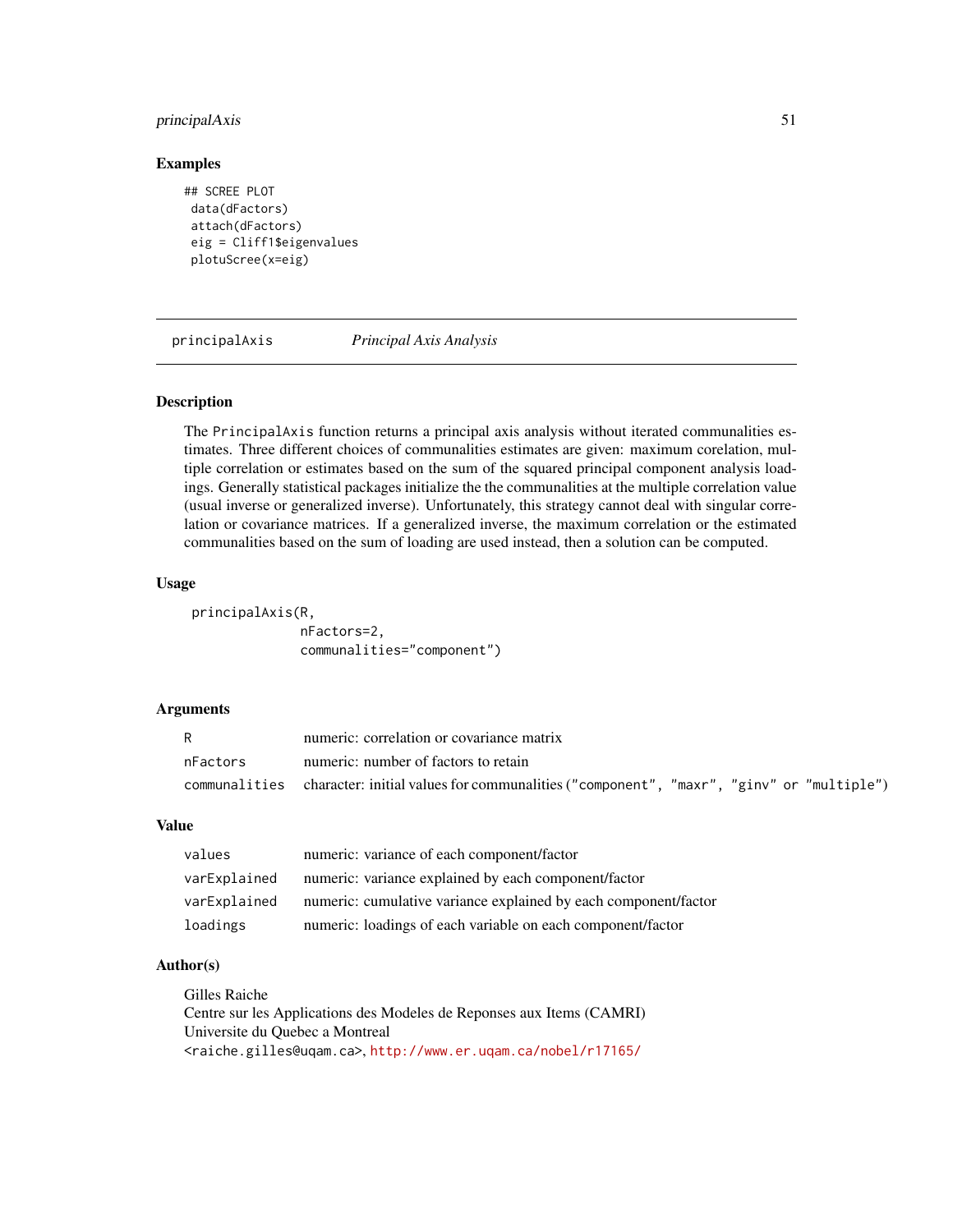#### <span id="page-51-0"></span>References

Kim, J.-O. and Mueller, C. W. (1978). *Introduction to factor analysis. What it is and how to do it*. Beverly Hills, CA: Sage.

Kim, J.-O. and Mueller, C. W. (1987). *Factor analysis. Statistical methods and practical issues*. Beverly Hills, CA: Sage.

#### See Also

[componentAxis](#page-6-1), [iterativePrincipalAxis](#page-18-1), [rRecovery](#page-53-1)

#### Examples

```
# .......................................................
# Example from Kim and Mueller (1978, p. 10)
# Population: upper diagonal
# Simulated sample: lower diagnonal
R <- matrix(c( 1.000, .6008, .4984, .1920, .1959, .3466,
                .5600, 1.000, .4749, .2196, .1912, .2979,
                .4800, .4200, 1.000, .2079, .2010, .2445,
                .2240, .1960, .1680, 1.000, .4334, .3197,
                .1920, .1680, .1440, .4200, 1.000, .4207,
                .1600, .1400, .1200, .3500, .3000, 1.000),
                nrow=6, byrow=TRUE)
# Factor analysis: Principal axis factoring
# without iterated communalities -
# Kim and Mueller (1978, p. 21)
# Replace upper diagonal with lower diagonal
RU <- diagReplace(R, upper=TRUE)
principalAxis(RU, nFactors=2, communalities="component")
principalAxis(RU, nFactors=2, communalities="maxr")
principalAxis(RU, nFactors=2, communalities="multiple")
# Replace lower diagonal with upper diagonal
RL <- diagReplace(R, upper=FALSE)
principalAxis(RL, nFactors=2, communalities="component")
principalAxis(RL, nFactors=2, communalities="maxr")
principalAxis(RL, nFactors=2, communalities="multiple")
# .......................................................
```
<span id="page-51-1"></span>principalComponents *Principal Component Analysis*

### **Description**

The principalComponents function returns a principal component analysis. Other R functions give the same results, but principalComponents is customized mainly for the other factor analysis functions available in the nfactors package. In order to retain only a small number of components the componentAxis function has to be used.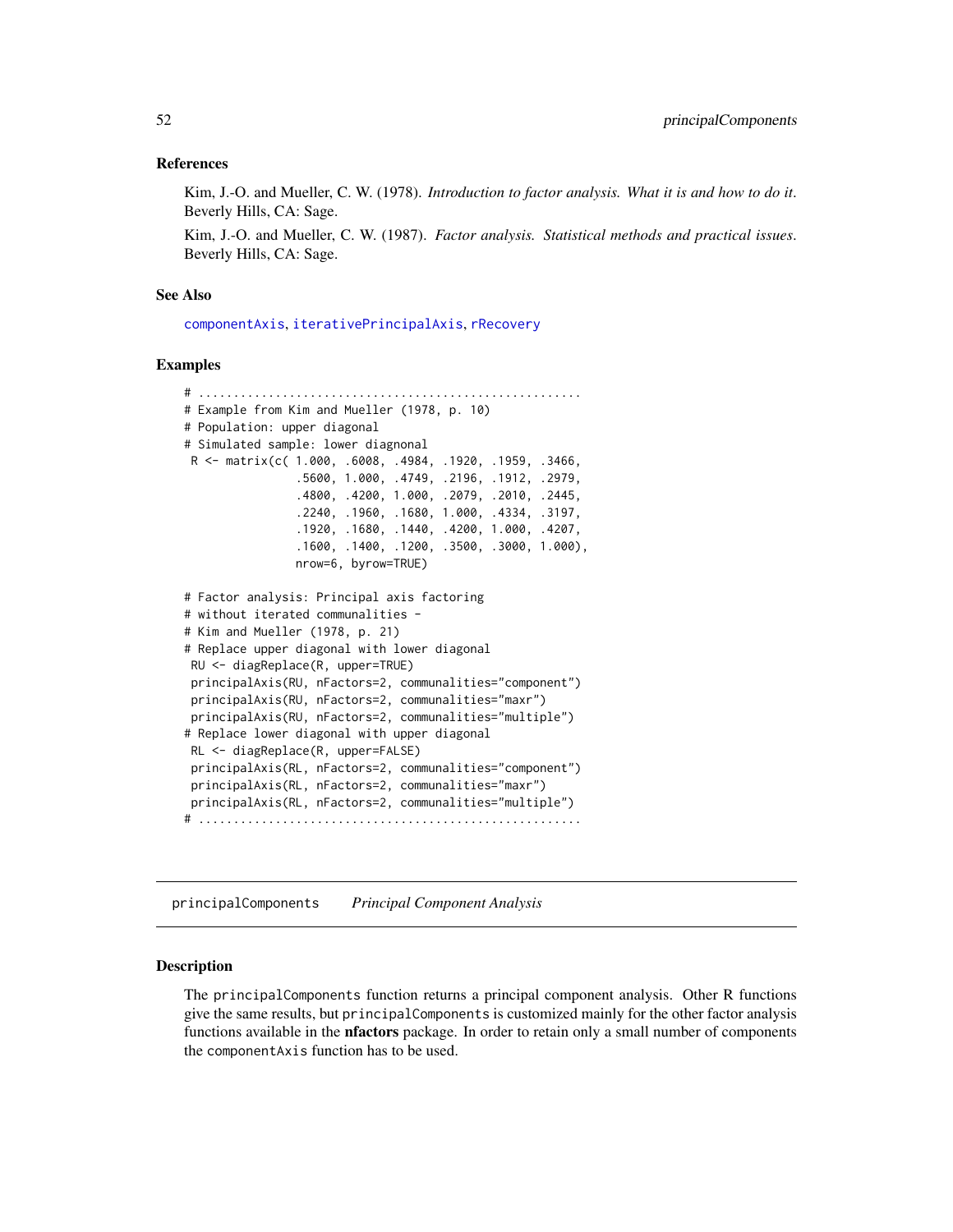### <span id="page-52-0"></span>principalComponents 53

#### Usage

principalComponents(R)

#### Arguments

R numeric: correlation or covariance matrix

#### Value

| values       | numeric: variance of each component                      |
|--------------|----------------------------------------------------------|
| varExplained | numeric: variance explained by each component            |
| varExplained | numeric: cumulative variance explained by each component |
| loadings     | numeric: loadings of each variable on each component     |

#### Author(s)

Gilles Raiche Centre sur les Applications des Modeles de Reponses aux Items (CAMRI) Universite du Quebec a Montreal <raiche.gilles@uqam.ca>, <http://www.er.uqam.ca/nobel/r17165/>

#### References

Joliffe, I. T. (2002). *Principal components analysis* (2th Edition). New York, NJ: Springer-Verlag.

Kim, J.-O. and Mueller, C. W. (1978). *Introduction to factor analysis. What it is and how to do it*. Beverly Hills, CA: Sage.

Kim, J.-O. and Mueller, C. W. (1987). *Factor analysis. Statistical methods and practical issues*. Beverly Hills, CA: Sage.

#### See Also

[componentAxis](#page-6-1), [iterativePrincipalAxis](#page-18-1), [rRecovery](#page-53-1)

### Examples

```
# .......................................................
# Example from Kim and Mueller (1978, p. 10)
# Population: upper diagonal
# Simulated sample: lower diagnonal
R <- matrix(c( 1.000, .6008, .4984, .1920, .1959, .3466,
                .5600, 1.000, .4749, .2196, .1912, .2979,
                .4800, .4200, 1.000, .2079, .2010, .2445,
                .2240, .1960, .1680, 1.000, .4334, .3197,
                .1920, .1680, .1440, .4200, 1.000, .4207,
                .1600, .1400, .1200, .3500, .3000, 1.000),
                nrow=6, byrow=TRUE)
```
# Factor analysis: Principal component -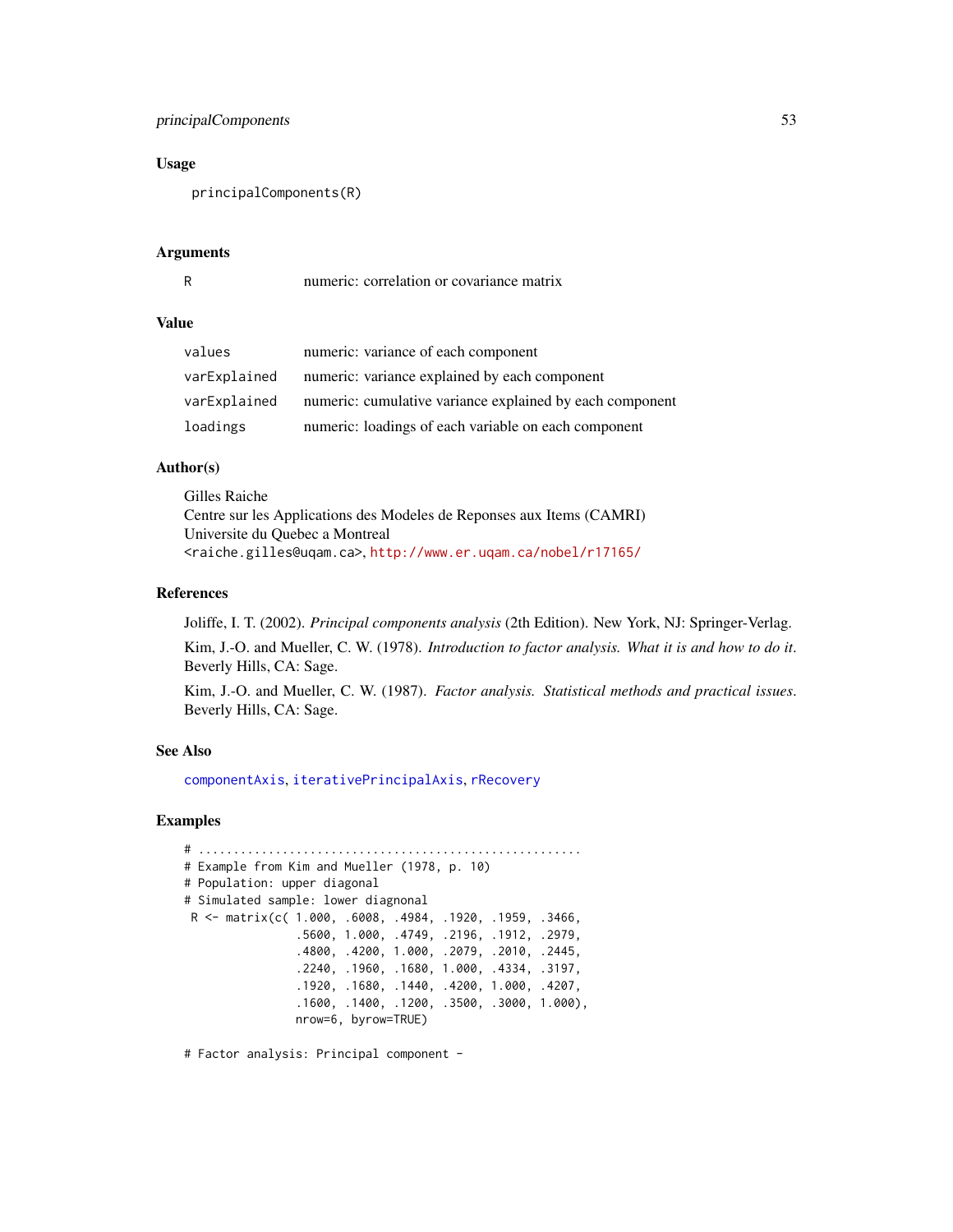```
# Kim et Mueller (1978, p. 21)
# Replace upper diagonal with lower diagonal
RU <- diagReplace(R, upper=TRUE)
principalComponents(RU)
# Replace lower diagonal with upper diagonal
RL <- diagReplace(R, upper=FALSE)
principalComponents(RL)
# .......................................................
```
<span id="page-53-1"></span>rRecovery *Test of Recovery of a Correlation or a Covariance matrix from a Factor Analysis Solution*

### Description

The rRecovery function returns a verification of the quality of the recovery of the initial correlation or covariance matrix by the factor solution.

### Usage

rRecovery(R, loadings, diagCommunalities=FALSE)

### Arguments

| R                 | numeric: initial correlation or covariance matrix                                                                                                                                                                             |
|-------------------|-------------------------------------------------------------------------------------------------------------------------------------------------------------------------------------------------------------------------------|
| loadings          | numeric: loadings from a factor analysis solution                                                                                                                                                                             |
| diagCommunalities |                                                                                                                                                                                                                               |
|                   | logical: if TRUE, the correlation between the initial solution and the estimated<br>one will use a correlation of one in the diagonal. If FALSE (default) the diagonal<br>is not used in the computation of this correlation. |

### Value

| R          | numeric: initial correlation or covariance matrix                                                                                                                                      |
|------------|----------------------------------------------------------------------------------------------------------------------------------------------------------------------------------------|
| recoveredR | numeric: recovered estimated correlation or covariance matrix                                                                                                                          |
| difference | numeric: difference between initial and recovered estimated correlation or co-<br>variance matrix                                                                                      |
| cor        | numeric: Pearson correlation between initial and recovered estimated correla-<br>tion or covariance matrix. Computations depend on the logical value of the<br>communalities argument. |

<span id="page-53-0"></span>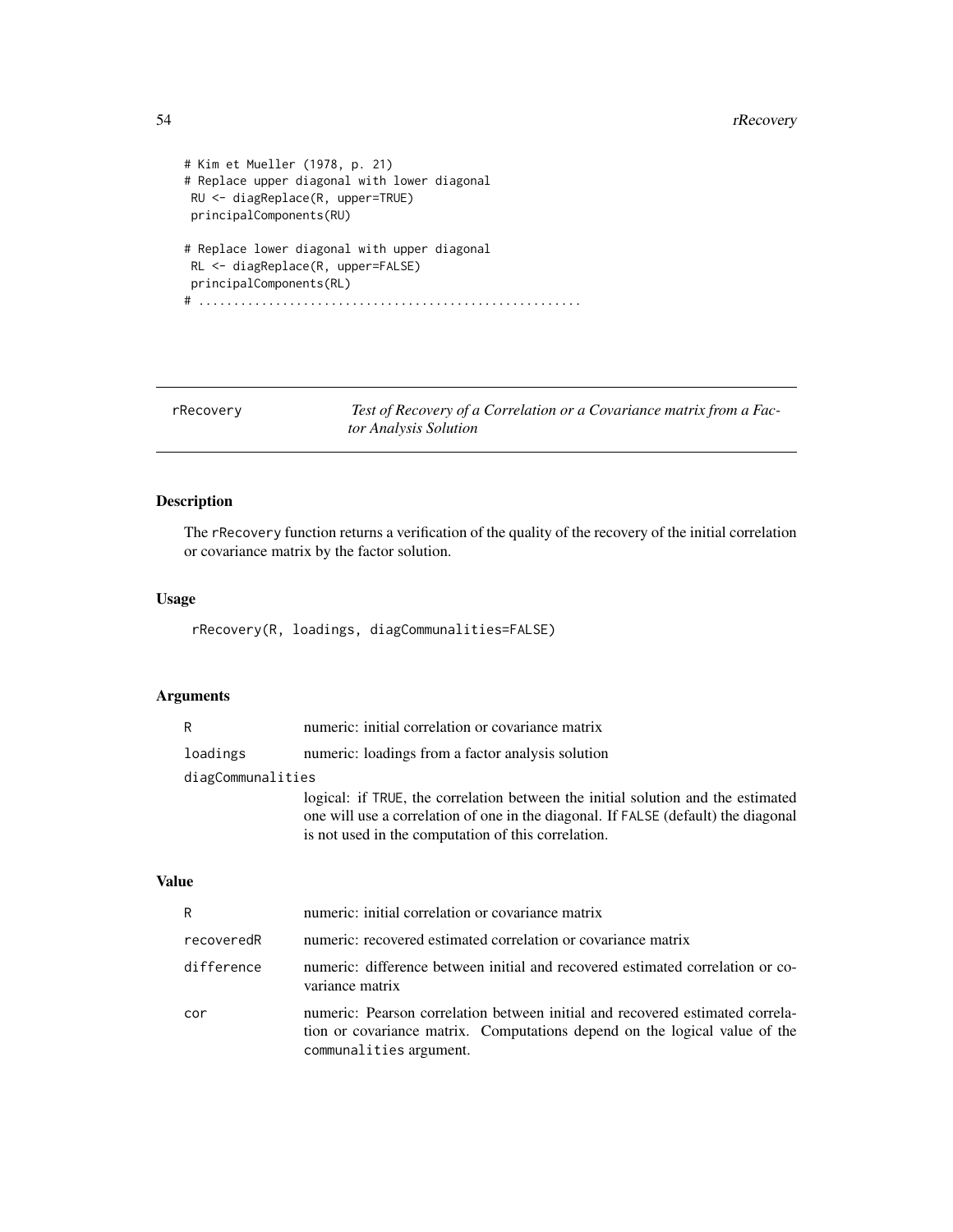#### <span id="page-54-0"></span>rRecovery 55

#### Author(s)

Gilles Raiche Centre sur les Applications des Modeles de Reponses aux Items (CAMRI) Universite du Quebec a Montreal <raiche.gilles@uqam.ca>, <http://www.er.uqam.ca/nobel/r17165/>

### See Also

[componentAxis](#page-6-1), [iterativePrincipalAxis](#page-18-1), [principalAxis](#page-50-1)

#### Examples

```
# .......................................................
# Example from Kim and Mueller (1978, p. 10)
# Population: upper diagonal
# Simulated sample: lower diagnonal
R <- matrix(c( 1.000, .6008, .4984, .1920, .1959, .3466,
               .5600, 1.000, .4749, .2196, .1912, .2979,
               .4800, .4200, 1.000, .2079, .2010, .2445,
               .2240, .1960, .1680, 1.000, .4334, .3197,
               .1920, .1680, .1440, .4200, 1.000, .4207,
               .1600, .1400, .1200, .3500, .3000, 1.000),
               nrow=6, byrow=TRUE)
# Replace upper diagonal with lower diagonal
RU <- diagReplace(R, upper=TRUE)
nFactors <- 2
loadings <- principalAxis(RU, nFactors=nFactors,
                            communalities="component")$loadings
rComponent <- rRecovery(RU,loadings, diagCommunalities=FALSE)$cor
loadings <- principalAxis(RU, nFactors=nFactors,
                            communalities="maxr")$loadings
rMaxr <- rRecovery(RU,loadings, diagCommunalities=FALSE)$cor
loadings <- principalAxis(RU, nFactors=nFactors,
                            communalities="multiple")$loadings
rMultiple <- rRecovery(RU,loadings, diagCommunalities=FALSE)$cor
round(c(rComponent = rComponent,
        r = rMaxr,
        rMultiple = rMultiple), 3)
# .......................................................
```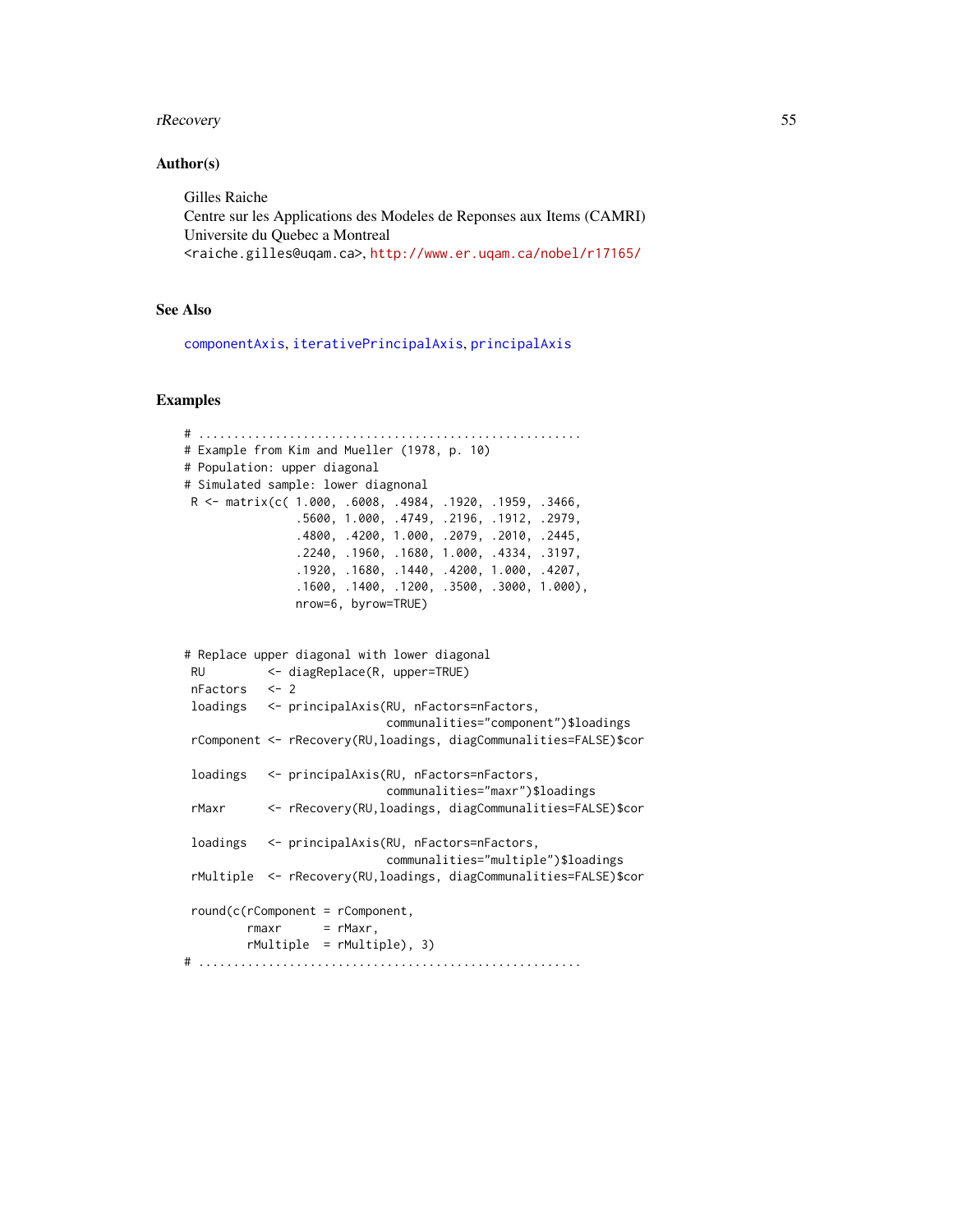<span id="page-55-1"></span><span id="page-55-0"></span>

### Description

The structureSim function returns a population and a sample correlation matrices from a predefined congeneric factor structure.

#### Usage

```
structureSim(fload, reppar=30, repsim=100, N, quantile=0.95,
             model="components", adequacy=FALSE, details=TRUE,
             r2limen=0.75, all=FALSE)
```
#### Arguments

| fload    | matrix: loadings of the factor structure                                                       |
|----------|------------------------------------------------------------------------------------------------|
| reppar   | numeric: number of replications for the parallel analysis                                      |
| repsim   | numeric: number of replications of the matrix correlation simulation                           |
| N        | numeric: number of subjects                                                                    |
| quantile | numeric: quantile for the parallel analysis                                                    |
| model    | character: "components" or "factors"                                                           |
| adequacy | logical: if TRUE prints the recovered population matrix from the factor structure              |
| details  | logical: if TRUE outputs details of the repsim simulations                                     |
| r2limen  | numeric: R2 limen value for the R2 Nelson index                                                |
| a11      | logical: if TRUE computes the Bentler and Yuan index (very long computing time<br>to consider) |

#### Value

values the output depends of the logical value of details. If FALSE, returns only statistics about the eigenvalues: mean, median, quantile, standard deviation, minimum and maximum. If TRUE, returns also details about the repsim simulations. If adequacy = TRUE returns the recovered factor structure

#### Author(s)

Gilles Raiche Centre sur les Applications des Modeles de Reponses aux Items (CAMRI) Universite du Quebec a Montreal <raiche.gilles@uqam.ca>, <http://www.er.uqam.ca/nobel/r17165/>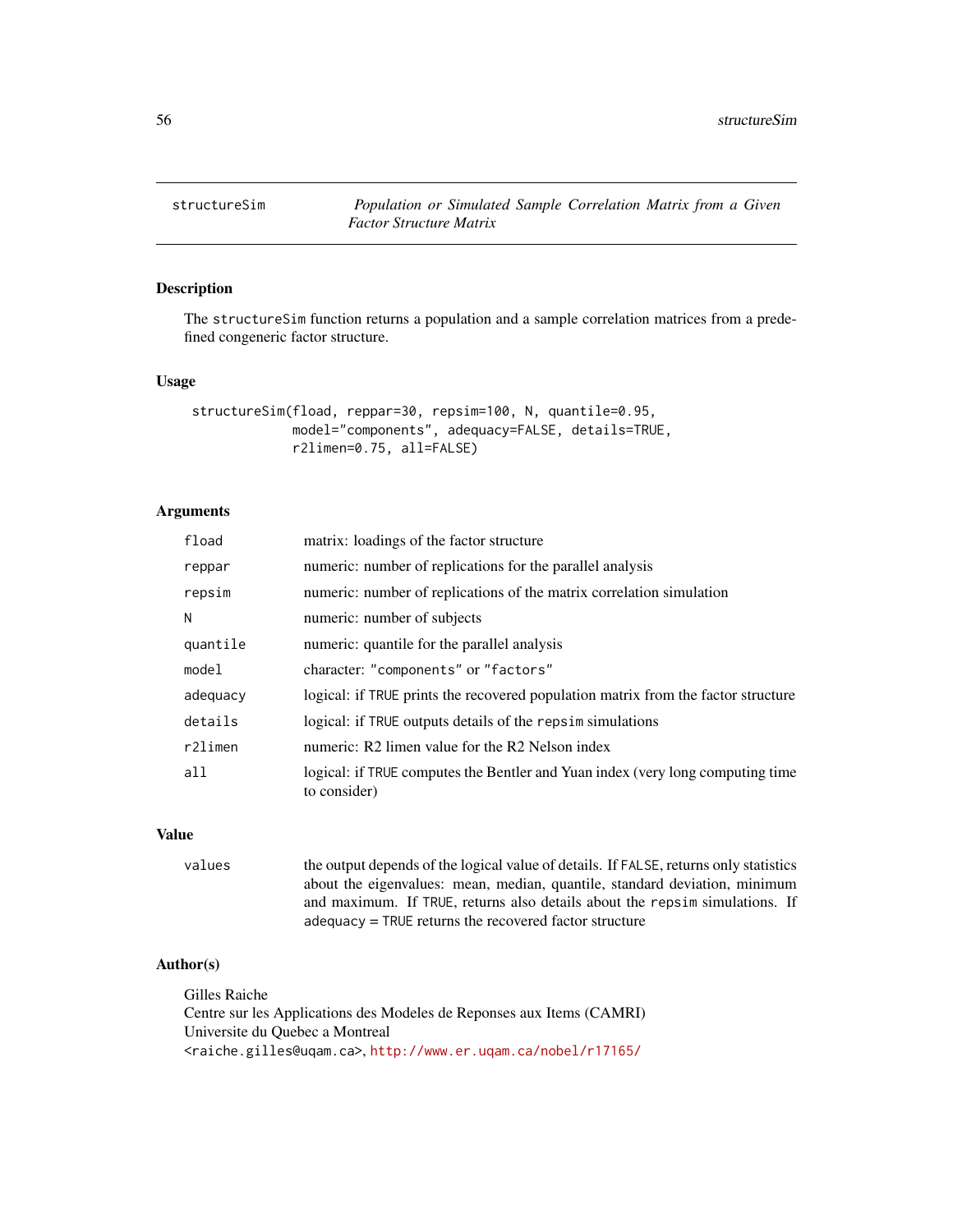#### <span id="page-56-0"></span>structureSim 57

#### References

Zwick, W. R. and Velicer, W. F. (1986). Comparison of five rules for determining the number of components to retain. *Psychological Bulletin, 99*, 432-442.

#### See Also

[principalComponents](#page-51-1), [iterativePrincipalAxis](#page-18-1), [rRecovery](#page-53-1)

#### Examples

```
## Not run:
# .......................................................
# Example inspired from Zwick and Velicer (1986, table 2, p. 437)
## ...................................................................
nFactors <- 3
unique <-0.2loadings <-0.5nsubjects <- 180
repsim <- 30
zwick <- generateStructure(var=36, mjc=nFactors, pmjc=12,
                              loadings=loadings,
                              unique=unique)
## ...................................................................
# Produce statistics about a replication of a parallel analysis on
# 30 sampled correlation matrices
mzwick.fa <- structureSim(fload=as.matrix(zwick), reppar=30,
                           repsim=repsim, N=nsubjects, quantile=0.5,
                           model="factors")
mzwick <- structureSim(fload=as.matrix(zwick), reppar=30,
                           repsim=repsim, N=nsubjects, quantile=0.5, all=TRUE)
# Very long execution time that could be used only with model="components"
# mzwick <- structureSim(fload=as.matrix(zwick), reppar=30,
# repsim=repsim, N=nsubjects, quantile=0.5, all=TRUE)
par(mfrow=c(2,1))
plot(x=mzwick, nFactors=nFactors, index=c(1:14), cex.axis=0.7, col="red")
plot(x=mzwick.fa, nFactors=nFactors, index=c(1:11), cex.axis=0.7, col="red")
par(mfrow=c(1,1))
par(mfrow=c(2,1))
boxplot(x=mzwick, nFactors=3, cex.axis=0.8, vLine="blue", col="red")
boxplot(x=mzwick.fa, nFactors=3, cex.axis=0.8, vLine="blue", col="red",
        xlab="Components")
par(mfrow=c(1,1))
# ......................................................
```
## End(Not run)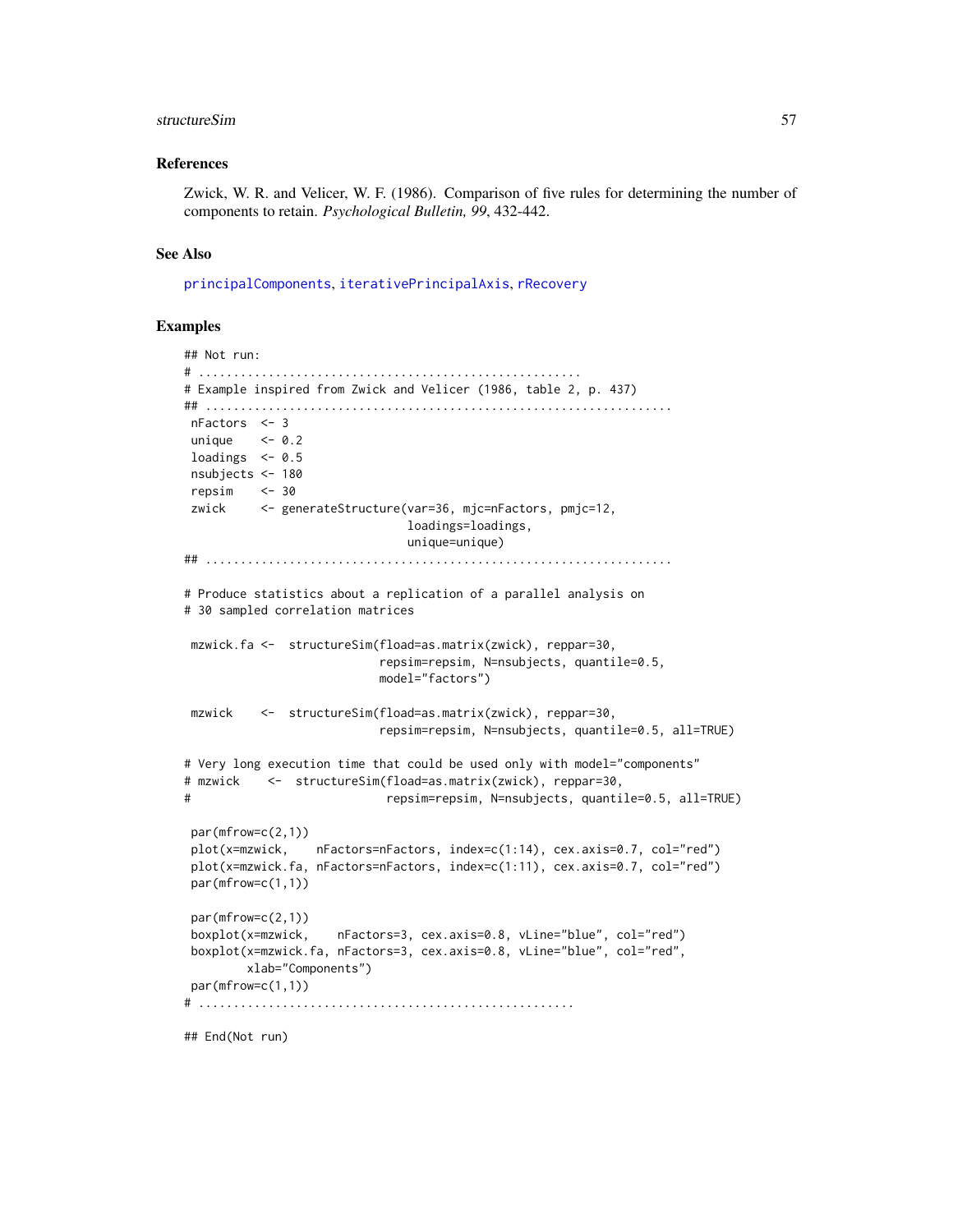```
structureSimObjectMethods
```
*Utility Functions for nScree Class Objects*

### Description

Utility functions for structureSim class objects. Note that with the plot.structureSim a dotted black vertical line shows the median number of factors retained by all the different indices.

#### Usage

```
## S3 method for class 'structureSim'
boxplot(x, nFactors=NULL, eigenSelect=NULL,
                                vLine="green", xlab="Factors",
                               ylab="Eigenvalues", main="Eigen Box Plot", ...)
## S3 method for class 'structureSim'
     is(object)
## S3 method for class 'structureSim'
   plot(x, nFactors=NULL, index=NULL,
                                main="Index Acuracy Plot", ...)
## S3 method for class 'structureSim'
 print(x, index=NULL, ...)
## S3 method for class 'structureSim'
summary(object, index=c(1:15), eigenSelect=NULL, ...)
```
#### Arguments

| eigenSelect | numeric: vector of the index of the selected eigenvalues                                                 |
|-------------|----------------------------------------------------------------------------------------------------------|
| index       | numeric: vector of the index of the selected indices                                                     |
| main        | character: main title                                                                                    |
| nFactors    | numeric: if known, number of factors                                                                     |
| object      | structureSim: an object of the class structureSim                                                        |
| vLine       | character: color of the vertical indicator line of the initial number of factors in<br>the eigen boxplot |
| X           | structureSim: an object of the class structureSim                                                        |
| xlab        | character: x axis label                                                                                  |
| ylab        | character: y axis label                                                                                  |
| $\ddots$    | variable: additionnal parameters to give to the boxplot, plot, print and summary<br>functions.           |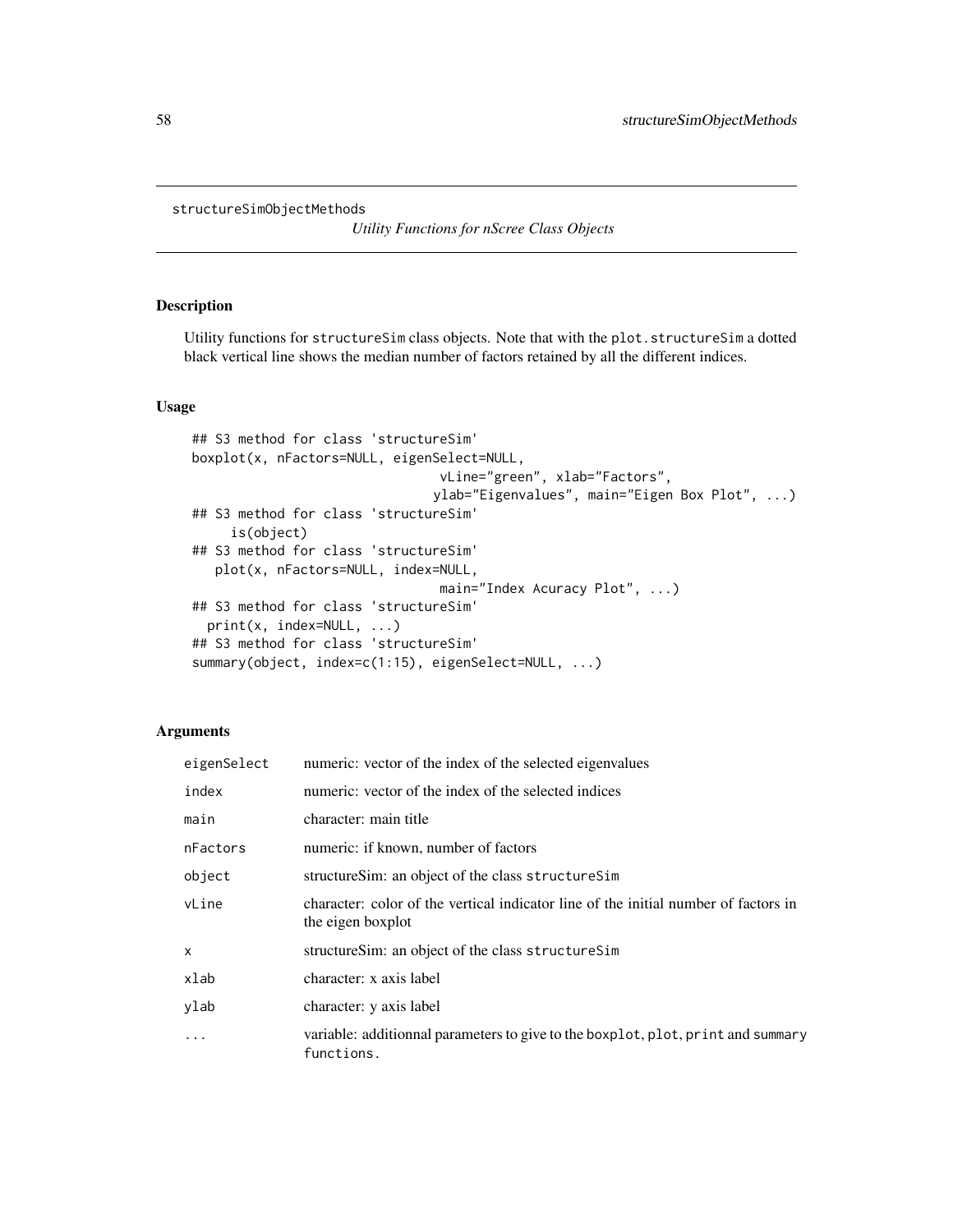### Value

Generic functions for the structureSim class:

boxplot.structureSim

graphic: plots an eigen boxplot

is.structureSim

logical: is the object of the class structureSim?

plot.structureSim

graphic: plots an index acuracy plot

print.structureSim

numeric: data.frame of statistics about the number of components/factors to retain according to different indices following a structureSim simulation

#### summary.structureSim

list: two data.frame, the first with the details of the simulated eigenvalues, the second with the details of the simulated indices

#### Author(s)

Gilles Raiche Centre sur les Applications des Modeles de Reponses aux Items (CAMRI) Universite du Quebec a Montreal <raiche.gilles@uqam.ca>, <http://www.er.uqam.ca/nobel/r17165/>

### References

Raiche, G., Riopel, M. and Blais, J.-G. (2006). *Non graphical solutions for the Cattell's scree test*. Paper presented at the International Annual meeting of the Psychometric Society, Montreal. [<http://www.er.uqam.ca/nobel/r17165/RECHERCHE/COMMUNICATIONS/>]

#### See Also

[nFactors-package](#page-1-1)

#### Examples

| ## Not run:           |                                                              |
|-----------------------|--------------------------------------------------------------|
| ## INITIALISATION     |                                                              |
| library(xtable)       |                                                              |
| library(nFactors)     |                                                              |
| $nFactors < -3$       |                                                              |
| unique $\leq -0.2$    |                                                              |
| loadings $\leq -0.5$  |                                                              |
| nsubjects $<-180$     |                                                              |
| repsim $\le$ 10       |                                                              |
| $var$ $\leftarrow$ 36 |                                                              |
| $pmjc$ <- 12          |                                                              |
| reppar <- 10          |                                                              |
|                       | zwick <- generateStructure(var=var, mjc=nFactors, pmjc=pmjc, |
|                       | loadings=loadings,                                           |
|                       | $unique = unique)$                                           |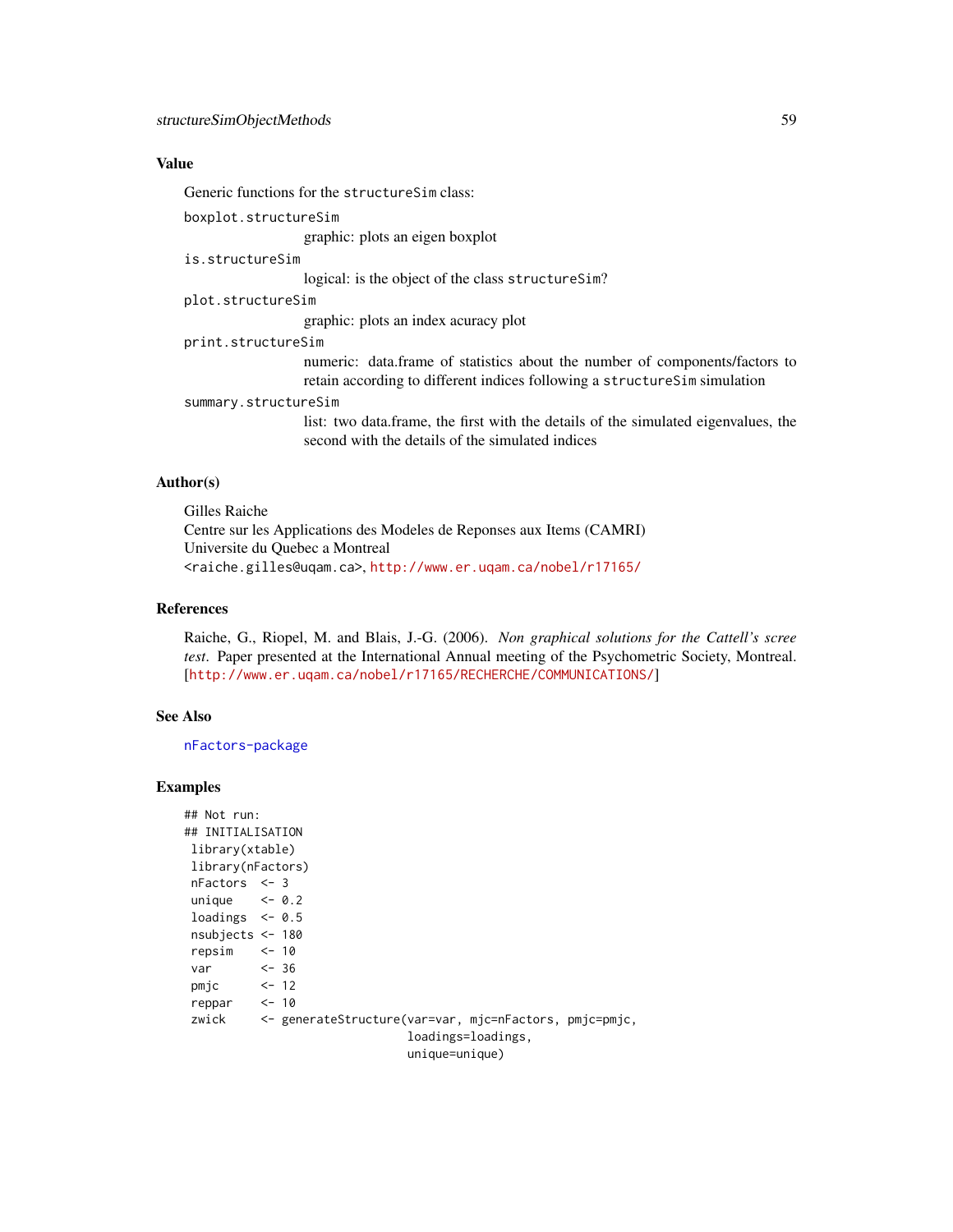```
## SIMULATIONS
mzwick <- structureSim(fload=as.matrix(zwick), reppar=reppar,
                          repsim=repsim, details=TRUE,
                          N=nsubjects, quantile=0.5)
## TEST OF structureSim METHODS
is(mzwick)
summary(mzwick, index=1:5, eigenSelect=1:10, digits=3)
print(mzwick, index=1:10)
plot(x=mzwick, index=c(1:10), cex.axis=0.7, col="red")
boxplot(x=mzwick, nFactors=3, vLine="blue", col="red")
```
## End(Not run)

studySim *Simulation Study from Given Factor Structure Matrices and Conditions*

#### Description

The structureSim function returns statistical results from simulations from predefined congeneric factor structures. The main ideas come from the methodology applied by Zwick and Velicer (1986).

### Usage

```
studySim(var, nFactors, pmjc, loadings, unique, N, repsim, reppar,
         stats=1, quantile=0.5, model="components", r2limen=0.75,
         all=FALSE, dir=NA, trace=TRUE)
```
#### Arguments

| var      | numeric: vector of the number of variables                                                                    |
|----------|---------------------------------------------------------------------------------------------------------------|
| nFactors | numeric: vector of the number of components/factors                                                           |
| pmjc     | numeric: vector of the number of major loadings on each component/factor                                      |
| loadings | numeric: vector of the major loadings on each component/factor                                                |
| unique   | numeric: vector of the unique loadings on each component/factor                                               |
| N        | numeric: vector of the number of subjects/observations                                                        |
| repsim   | numeric: number of replications of the matrix correlation simulation                                          |
| reppar   | numeric: number of replications for the parallel and permutation analysis                                     |
| stats    | numeric: vector of the statistics to return: mean(1), median(2), sd(3), quan-<br>tile(4), $min(5)$ , $max(6)$ |
| quantile | numeric: quantile for the parallel and permutation analysis                                                   |
|          |                                                                                                               |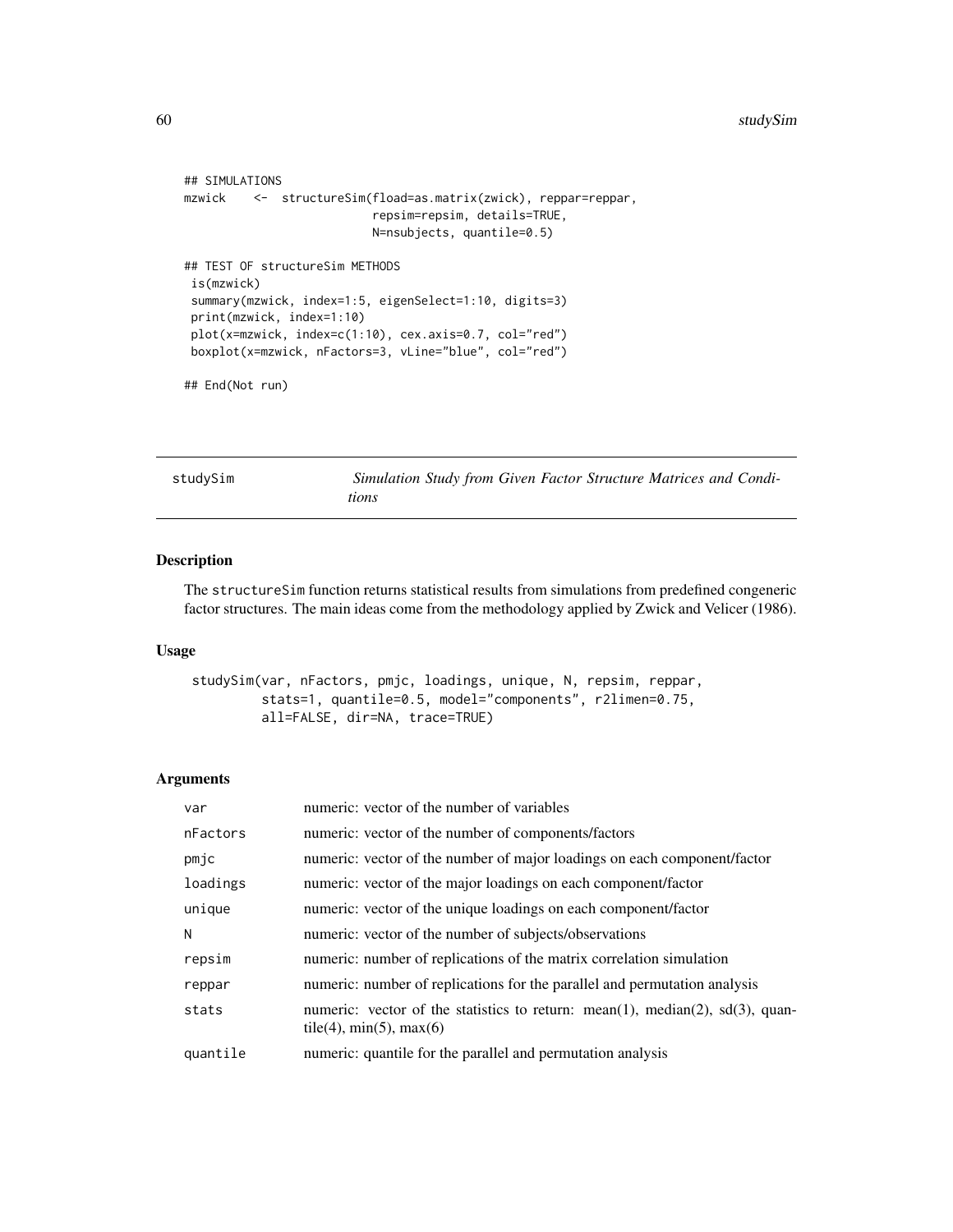#### <span id="page-60-0"></span>studySim 61

| model   | character: "components" or "factors"                                                           |
|---------|------------------------------------------------------------------------------------------------|
| r2limen | numeric: R2 limen value for the R2 Nelson index                                                |
| all     | logical: if TRUE computes the Bentler and Yuan index (very long computing time<br>to consider) |
| dir     | character: directory where to save output. Default to NA                                       |
| trace   | logical: if TRUE outputs details of the status of the simulations                              |
|         |                                                                                                |

### Value

| values | Returns selected statistics about the number of components/factors to retain: |
|--------|-------------------------------------------------------------------------------|
|        | mean, median, quantile, standard deviation, minimum and maximum.              |

#### Author(s)

Gilles Raiche Centre sur les Applications des Modeles de Reponses aux Items (CAMRI) Universite du Quebec a Montreal <raiche.gilles@uqam.ca>, <http://www.er.uqam.ca/nobel/r17165/>

### References

Zwick, W. R. and Velicer, W. F. (1986). Comparison of five rules for determining the number of components to retain. *Psychological Bulletin, 99*, 432-442.

#### See Also

[generateStructure](#page-16-1), [structureSim](#page-55-1)

### Examples

```
## Not run:
# ....................................................................
# Example inspired from Zwick and Velicer (1986)
# Very long computimg time
# ...................................................................
# 1. Initialisation
# reppar <- 30
# repsim <- 5
# quantile <- 0.50
# 2. Simulations
# X <- studySim(var=36,nFactors=3, pmjc=c(6,12), loadings=c(0.5,0.8),
# unique=c(0,0.2), quantile=quantile,
# N=c(72,180), repsim=repsim, reppar=reppar,
# stats=c(1:6))
# 3. Results (first 10 results)
# print(X[1:10,1:14],2)
# names(X)
```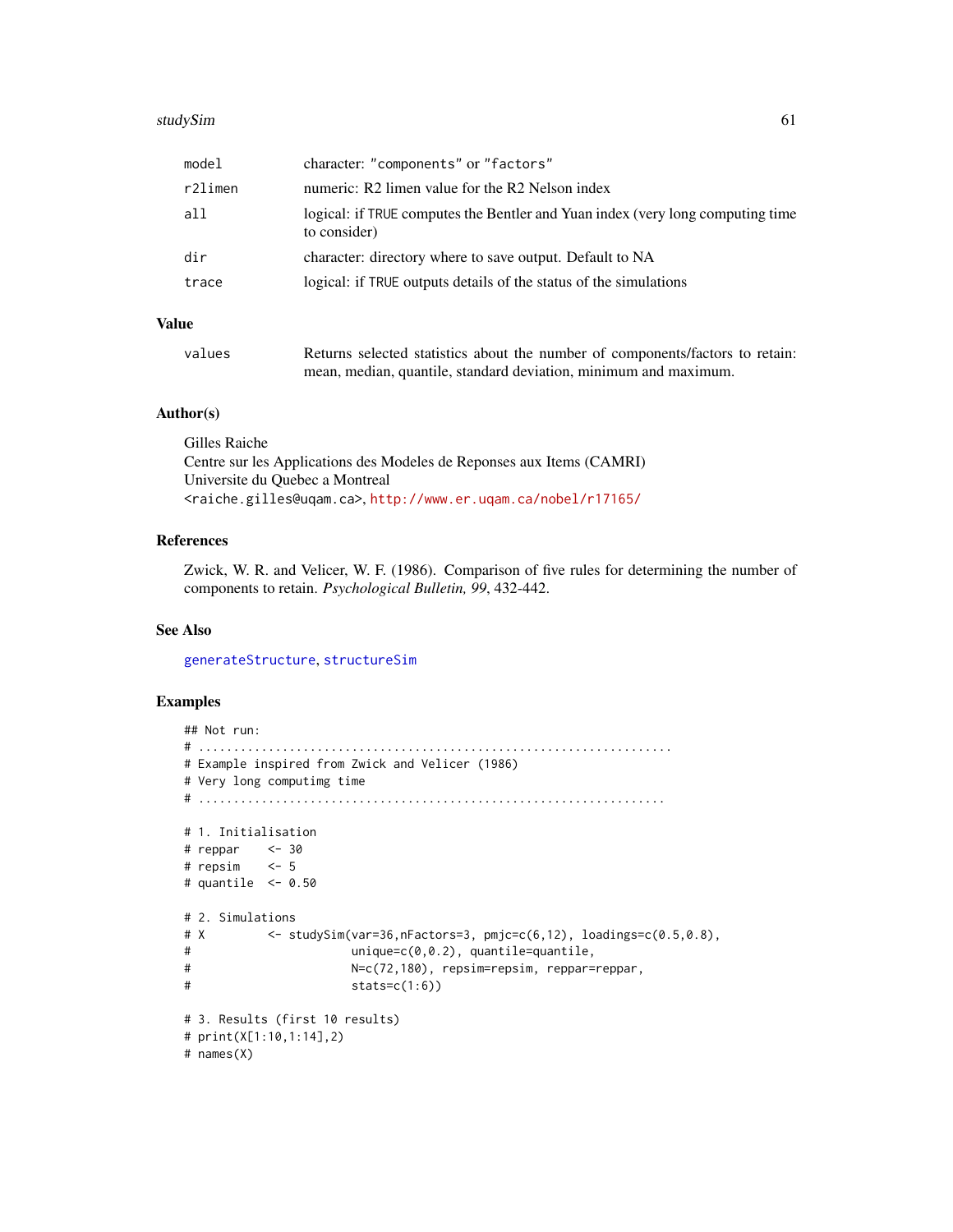```
# 4. Study of the error done in the determination of the number
# of components/factors. A positive value is associated to over
  determination.
# results <- X[X$stats=="mean",]
# residuals <- results[,c(11:25)] - X$nfactors
          # BY <- c("nsubjects","var","loadings")
# round(aggregate(residuals, by=results[BY], mean),0)
```

```
## End(Not run)
```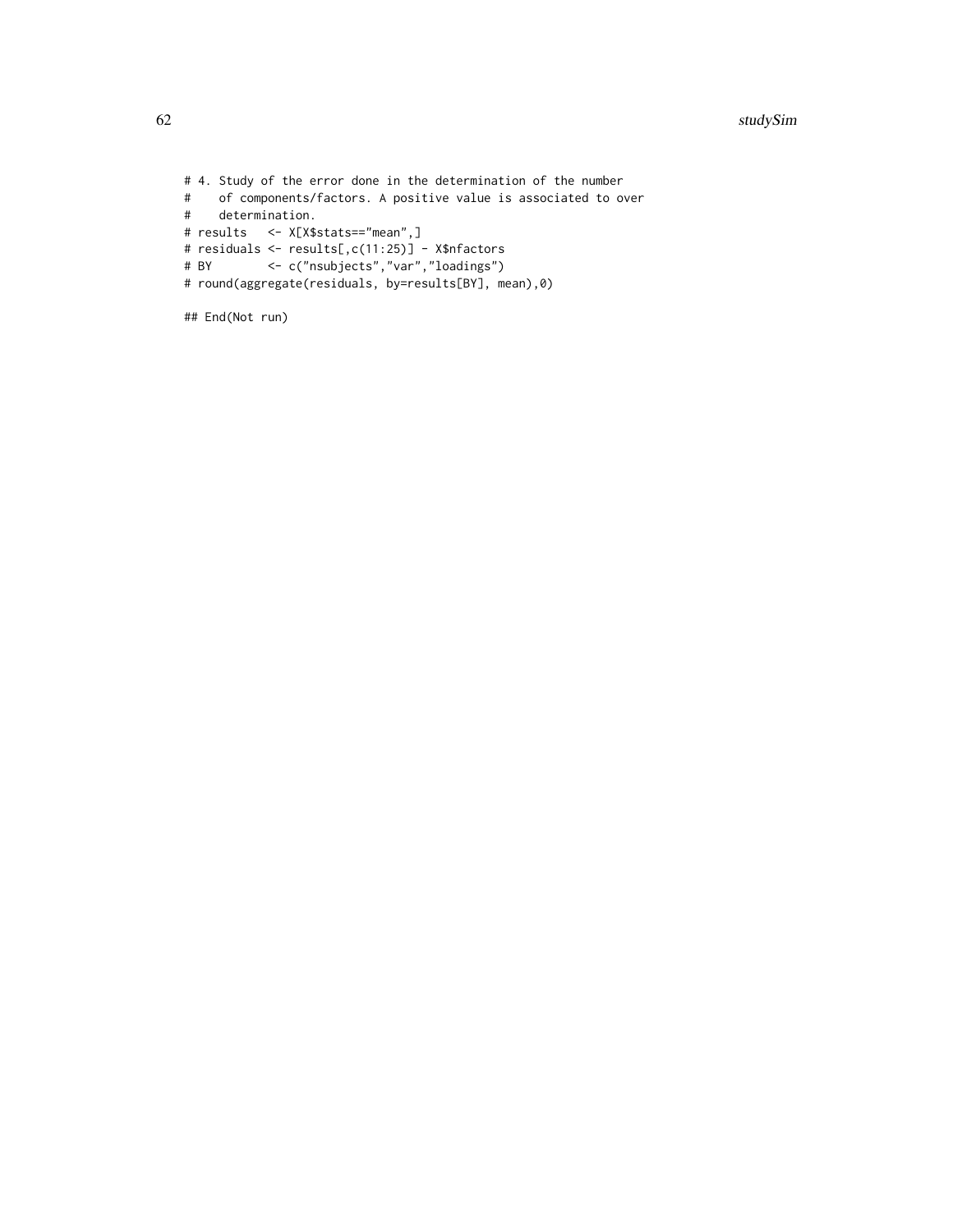# <span id="page-62-0"></span>**Index**

∗Topic Graphics plotnScree, [46](#page-45-0) plotParallel, [48](#page-47-0) plotuScree, [49](#page-48-0) ∗Topic datasets dFactors, [10](#page-9-0) ∗Topic manip corFA, [8](#page-7-0) diagReplace, [12](#page-11-0) makeCor, [21](#page-20-0) ∗Topic multivariate bentlerParameters, [4](#page-3-0) componentAxis, [7](#page-6-0) eigenBootParallel, [13](#page-12-0) eigenComputes, [14](#page-13-0) eigenFrom, [16](#page-15-0) generateStructure, [17](#page-16-0) iterativePrincipalAxis, [19](#page-18-0) moreStats, [22](#page-21-0) nBartlett, [23](#page-22-0) nBentler, [26](#page-25-0) nCng, [29](#page-28-0) nFactorsObjectMethods, [34](#page-33-0) nMreg, [35](#page-34-0) nScree, [37](#page-36-0) nScreeObjectMethods, [40](#page-39-0) nSeScree, [42](#page-41-0) parallel, [44](#page-43-0) principalAxis, [51](#page-50-0) principalComponents, [52](#page-51-0) structureSim, [56](#page-55-0) structureSimObjectMethods, [58](#page-57-0) studySim, [60](#page-59-0) ∗Topic package nFactors-package, [2](#page-1-0) nFactors-parameters, [30](#page-29-0) ∗Topic utilities rRecovery, [54](#page-53-0)

```
bentlerParameters, 4, 28
```
boxplot.structureSim *(*structureSimObjectMethods*)*, [58](#page-57-0) componentAxis, [7,](#page-6-0) *[20](#page-19-0)*, *[52,](#page-51-0) [53](#page-52-0)*, *[55](#page-54-0)* corFA, [8](#page-7-0) dFactors, [10](#page-9-0) diagReplace, [12](#page-11-0) eigenBootParallel, [13](#page-12-0) eigenComputes, [14](#page-13-0) eigenFrom, [16](#page-15-0) generateStructure, [17,](#page-16-0) *[61](#page-60-0)* is.nFactors *(*nFactorsObjectMethods*)*, [34](#page-33-0) is.nScree *(*nScreeObjectMethods*)*, [40](#page-39-0) is.structureSim *(*structureSimObjectMethods*)*, [58](#page-57-0) iterativePrincipalAxis, *[8](#page-7-0)*, *[14](#page-13-0)*, *[18](#page-17-0)*, [19,](#page-18-0) *[52,](#page-51-0) [53](#page-52-0)*, *[55](#page-54-0)*, *[57](#page-56-0)* makeCor, [21](#page-20-0) moreStats, [22](#page-21-0) nBartlett, *[6](#page-5-0)*, [23,](#page-22-0) *[28](#page-27-0)*, *[35](#page-34-0)* nBentler, *[6](#page-5-0)*, [26,](#page-25-0) *[35](#page-34-0)* nCng, [29,](#page-28-0) *[35](#page-34-0)* nFactors *(*nFactors-package*)*, [2](#page-1-0) nFactors-package, [2](#page-1-0) nFactors-parameters, [30](#page-29-0) nFactorsObjectMethods, [34](#page-33-0) nMreg, *[35](#page-34-0)*, [35](#page-34-0) nScree, *[9](#page-8-0)*, *[22,](#page-21-0) [23](#page-22-0)*, *[25](#page-24-0)*, *[30](#page-29-0)*, *[36](#page-35-0)*, [37,](#page-36-0) *[43](#page-42-0)*, *[45](#page-44-0)*, *[47](#page-46-0)*, *[49,](#page-48-0) [50](#page-49-0)* nScreeObjectMethods, [40](#page-39-0) nSeScree, *[35](#page-34-0)*, [42](#page-41-0)

parallel, *[38,](#page-37-0) [39](#page-38-0)*, *[41](#page-40-0)*, [44,](#page-43-0) *[47](#page-46-0)*, *[49,](#page-48-0) [50](#page-49-0)* plot.nScree *(*nScreeObjectMethods*)*, [40](#page-39-0)